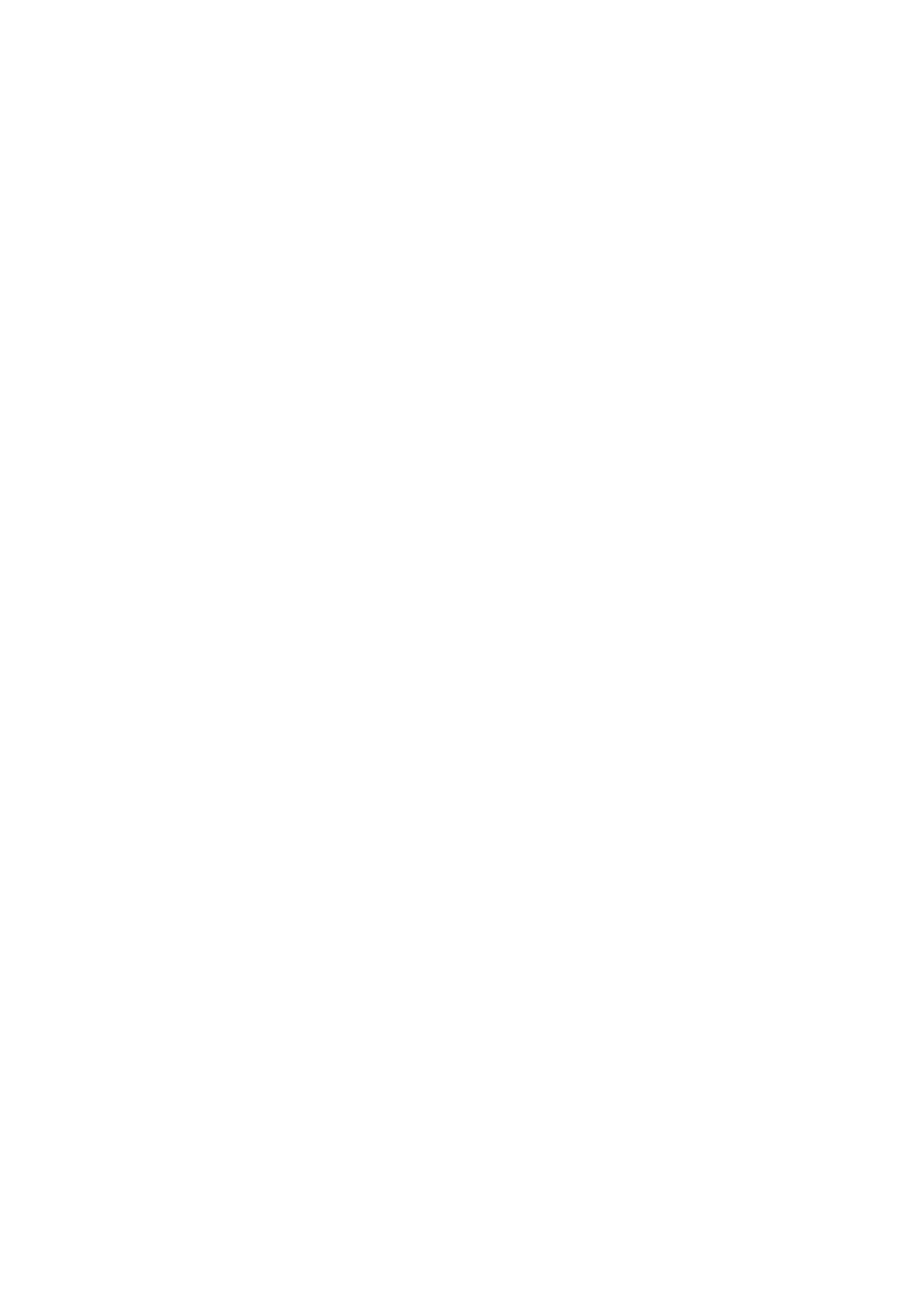*Mode of Action: Recent Developments, Regulatory Applications and Future Work*

*21-22 February 2013, Vienna*

# Workshop Report No. 26

Co-organised by ECETOC and WHO-IPCS

and co-financed by Cefic-LRI

Brussels, June 2013

ISSN-2078-7200-26 (print) ISSN-2078-7219-26 (online)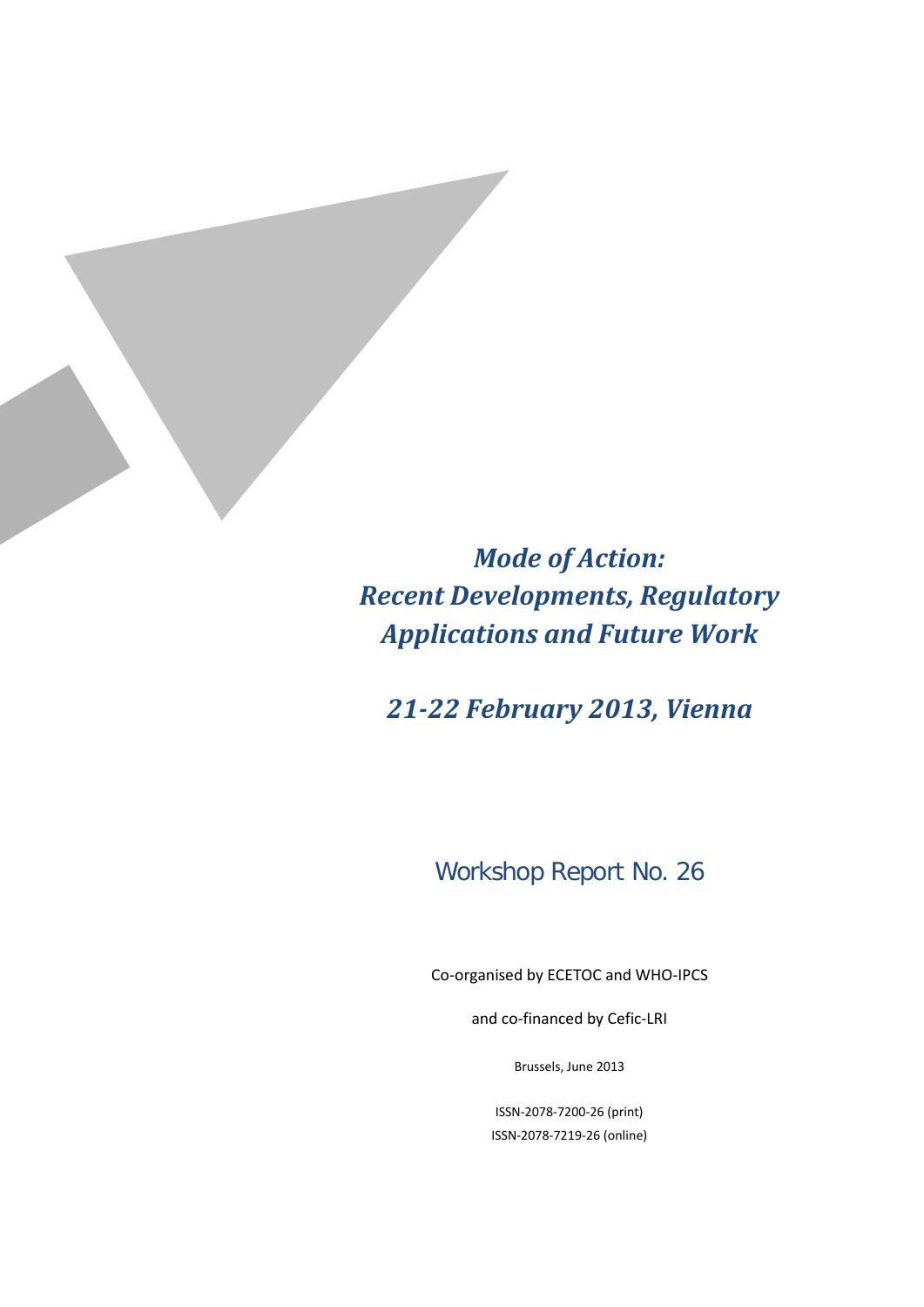## **ECETOC Workshop Report No. 26**

#### © Copyright – ECETOC AISBL

European Centre for Ecotoxicology and Toxicology of Chemicals 2 Avenue E. Van Nieuwenhuyse (Bte 8), B-1160 Brussels, Belgium

All rights reserved. No part of this publication may be reproduced, copied, stored in a retrieval system or transmitted in any form or by any means, electronic, mechanical, photocopying, recording or otherwise without the prior written permission of the copyright holder. Applications to reproduce, store, copy or translate should be made to the Secretary General. ECETOC welcomes such applications. Reference to the document, its title and summary may be copied or abstracted in data retrieval systems without subsequent reference.

The content of this document has been prepared and reviewed by experts on behalf of ECETOC with all possible care and from the available scientific information. It is provided for information only. ECETOC cannot accept any responsibility or liability and does not provide a warranty for any use or interpretation of the material contained in the publication.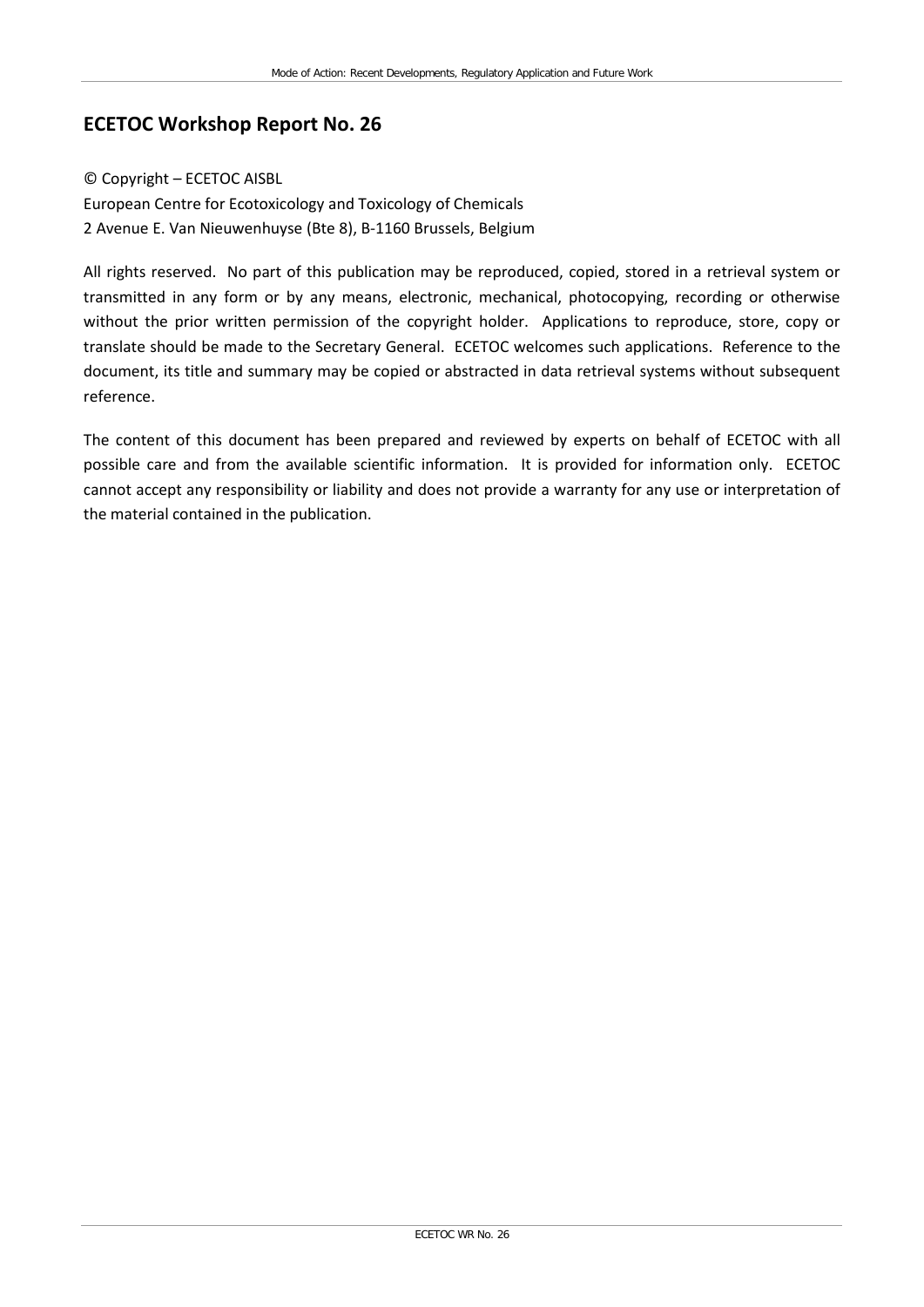### *Mode of Action: Recent Developments, Regulatory Application and Future Work*

### **CONTENTS**

| 1.                                    | <b>EXECUTIVE SUMMARY</b>                                                          | 1              |  |
|---------------------------------------|-----------------------------------------------------------------------------------|----------------|--|
| 2.                                    | <b>AIM OF THE WORKSHOP</b>                                                        | $\overline{2}$ |  |
| 3.                                    | <b>PLENARY LECTURES</b>                                                           | $\overline{2}$ |  |
| 3.1                                   | Introduction                                                                      | $\overline{2}$ |  |
| 3.2                                   | Regulatory Application and Challenges                                             | 6              |  |
| 3.3                                   | Case Studies                                                                      | 9              |  |
| 4.                                    | <b>BREAKOUT GROUP SESSIONS</b>                                                    | 16             |  |
|                                       | 4.1 Breakout Group I: Informing Risk Assessment                                   | 16             |  |
|                                       | 4.2 Breakout Group II: Testing Strategies / Assessment-Specific Data Generation   | 18             |  |
| 4.3                                   | Breakout Group III: Research, Including Better Integration of Alternative Methods | 20             |  |
| 5.                                    | <b>CONCLUSIONS AND RECOMMENDATIONS</b>                                            | 22             |  |
| 24<br><b>ABBREVIATIONS</b>            |                                                                                   |                |  |
| <b>BIBLIOGRAPHY</b>                   |                                                                                   |                |  |
| <b>APPENDIX 1: WORKSHOP PROGRAMME</b> |                                                                                   |                |  |
|                                       | 32<br><b>APPENDIX 2: LIST OF PARTICIPANTS</b>                                     |                |  |
|                                       | <b>APPENDIX 3: ORGANISING COMMITTEE</b><br>34                                     |                |  |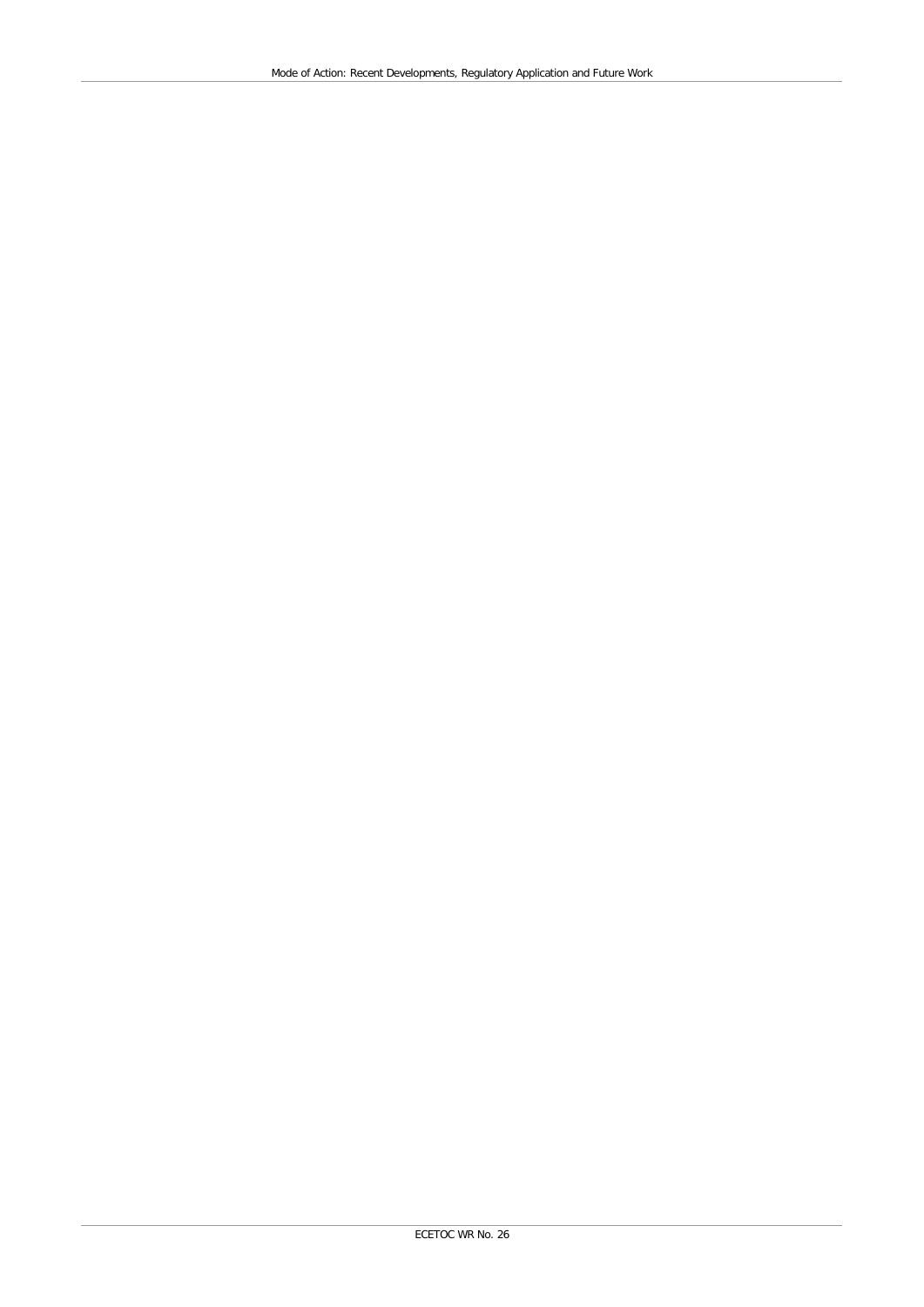# <span id="page-6-0"></span>**1. EXECUTIVE SUMMARY**

An ECETOC/ILSI RF/HESI workshop was held in 2009 to exchange views on conceptual approaches to the use of Mode of Action (MOA) in chemical risk assessment. A number of recommendations emerged, and a global Steering Group was convened by WHO/IPCS to co-ordinate implementation of an 'umbrella plan' of work, comprising experts from ECHA, EFSA, Imperial College, JRC, OECD, University of Ottawa, US EPA, ILSI/HESI, and ECETOC. The objectives of the 2013 workshop were to review progress that had been made since 2009. Specifically, these were to share experiences in applying the MOA approach in the regulatory environment, to identify any difficulties or 'roadblocks' that had arisen in applying MOA in the regulatory decision-making process, and finally to make recommendations for future work.

The first part of the Workshop focused on providing participants with information on the WHO/IPCS MOA Roadmap, the updated MOA Framework , regulatory application of the Framework, and, then, using case studies, highlighted how MOA can be used in chemical regulation together with some of the challenges encountered in applying the MOA approach - particularly in the US and EU.

In the second part of the meeting, the participants were divided into three breakout groups to explore how MOA can inform risk assessment, be used in defining testing strategies and what further research could be undertaken, including better integration of alternative methods. It was pointed out that the first essential step was problem formulation; only the amount of information and analysis of MOA necessary to answer the question under consideration was required.

Particular considerations were raised, and included:

- − MOA being too elaborate and resource intensive.
- − How to address multiple MOAs.
- − Mutual acceptance of MOA.
- − The role of 21<sup>st</sup> century technologies in MOA analysis.

Suggested areas of improvement included:

- − More flexibility in the development and application of non-standard data by stakeholders and regulators.
- − Better description of established MOAs in databases and their potential application as a basis to increase common understanding of their development and use.

Areas for future work included:

- − Explore the extent to which key steps of known MOAs could be modelled in simpler organisms.
- − For the development of data bases, look into the scope for building relevant tools, models and SARs, and in the documentation of normal physiological range and variability in adverse outcome pathways.
- − Evolve the efficient and effective application of MOA in regulatory risk assessment, e.g. no guidance on the submission of data is currently available.
- − Develop training with regard to the use of MOAs in various aspects of risk assessment and including its application in read-across.

These recommendations inform future work on MOA by the risk assessment community at large; they are, in particular, being considered by the WHO/IPCS Steering Group on MOA.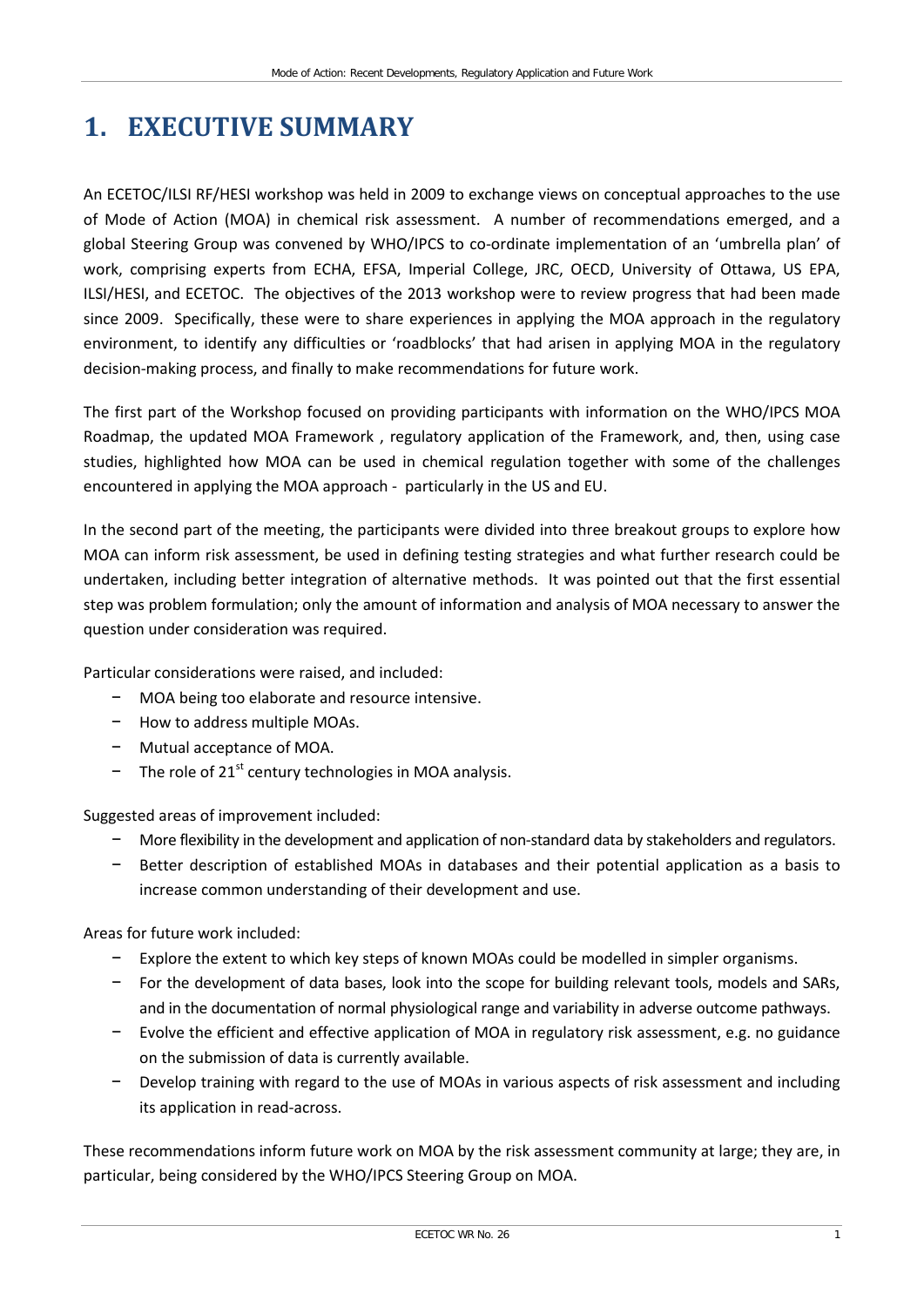# <span id="page-7-0"></span>**2. AIM OF THE WORKSHOP**

Following an international workshop in 2009, a group of experts continued to oversee implementation of the recommendations made. The present workshop was co-organised by ECETOC and the World Health Organisation (WHO) – International Programme on Chemical Safety (IPCS), in the context of official collaboration between ECETOC and WHO, as an interim review:

- To present the WHO/IPCS guidance on mode of action/human relevance analysis revised to reflect increasing experience in integrating information from evolving technologies.
- To familiarise with and solicit input on envisaged implications for priority setting, risk assessment and testing strategies for both individual chemicals and groups, through consideration of case studies.
- To consider next steps for additionally addressing identified priorities in regulatory risk assessment such as category approaches.

Further background on Mode of Action (MOA) initiatives worldwide as well as on current and future developments were given in the Plenary Lectures.

# <span id="page-7-1"></span>**3. PLENARY LECTURES**

# <span id="page-7-2"></span>**3.1 Introduction**

## **3.1.1 Background to Global Initiatives Promoting the Use of 'Mode of Action'**

### **Neil Carmichael**

*On behalf of ECETOC*

Global initiatives to promote the use of mode of action (MOA) began around a decade ago and currently involve large numbers of scientists internationally (US EPA, 1996; Sonich-Mullin et al, 2001). In essence, MOA information on a chemical resulted from the use of good investigative science to ascertain the human relevance of findings in animal studies. This kind of information should form an essential and integral part of such activities as read-across, risk assessment and classification.

An ECETOC/ILSI RF/HESI workshop was held in 2009 to exchange views on conceptual approaches to the use of MOAs (Meek et al, 2003; 2008; Seed et al, 2005; ECETOC, 2006; Boobis et al, 2006; 2008). The presentations of case studies with both carcinogenic and non-carcinogenic MOAs were followed by breakout group discussions. Questions considered included: could an understanding of MOA lead to more accurate assessment of risk; what were the potential downsides of using MOA in hazard characterisation; what were the practical/operational steps that would make it easier to employ an MOA approach; how could understanding an MOA lead to a reduction in the use of animals in hazard characterisation.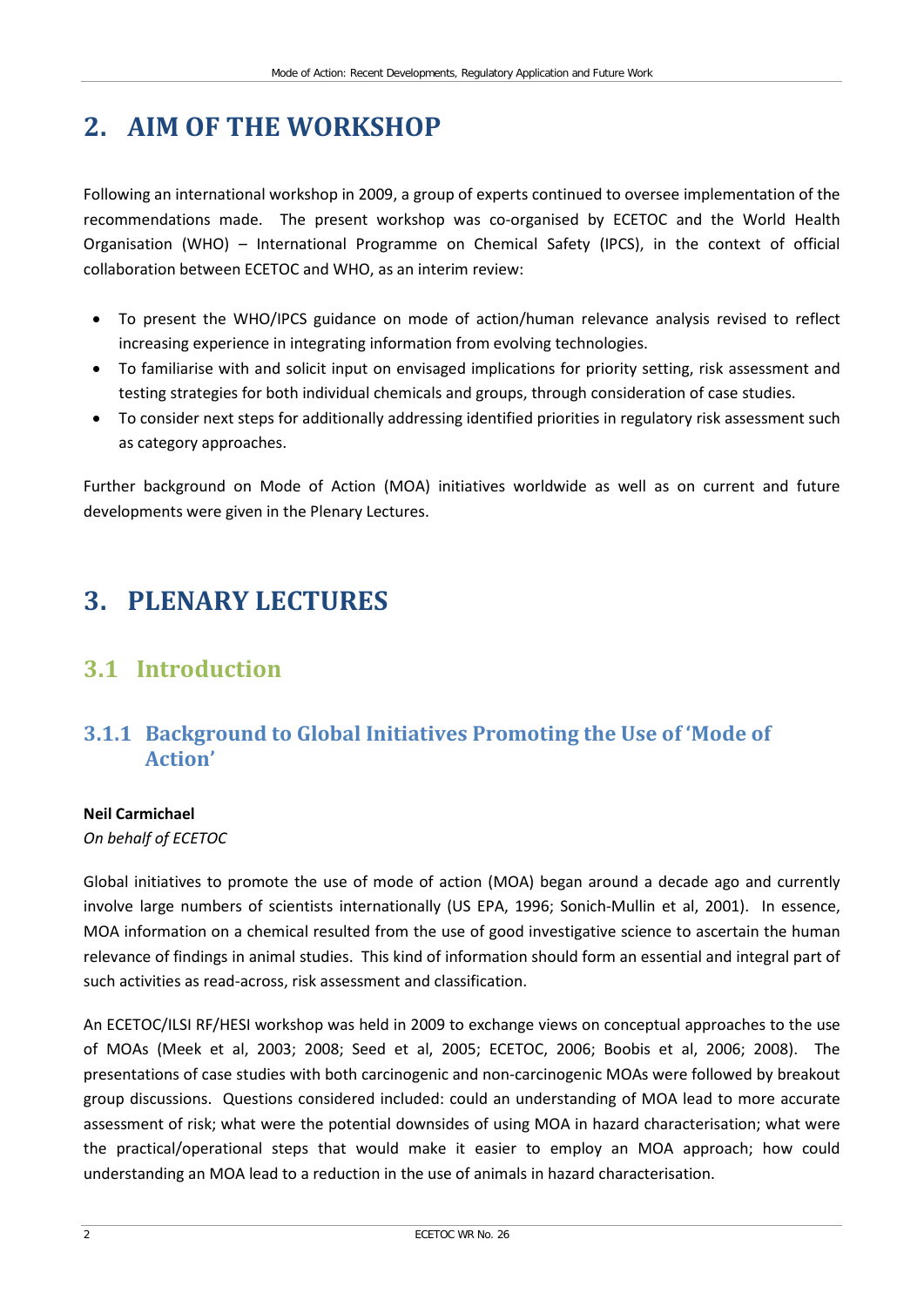An overview of the workshop views on using MOA information to improve regulatory decision-making was subsequently published (Carmichael et al, 2011). The recommendations included: establishing an expert working group to oversee the creation of a repository or reference database of agreed MOAs; continuing and extending training and educational programmes based on risk assessment practices using MOA; changing the present risk assessment paradigm to encompass early focus on hazard characterisation including MOA versus hazard identification; providing guidance on the generation of information during standard toxicity tests that could be of value in MOA analysis; developing predictive methods for MOAs, focusing on key events; making optimum use of information from human studies; agreeing and harmonising MOA terminology on a global level. These recommendations were helpful but not easy to put into practice.

As a consequence, WHO/IPCS held a Mode of Action Planning Meeting in London in October 2010, with the objective of harmonising approaches to the use of MOA in risk assessment from exposure to chemicals. At this meeting a global Steering Group was appointed to co-ordinate implementation of an 'umbrella plan' of work, comprising experts from ECHA, EFSA, Imperial College, JRC, OECD, University of Ottawa, US EPA, ECETOC, ILSI/HESI and WHO/IPCS. It was further agreed that ECETOC and WHO would organise an international workshop, i.e. this one in Vienna.

The objectives of this workshop were to review progress that had been made since 2009 in using MOA in chemical risk assessment. In particular, to share experiences in applying the MOA approach in the regulatory environment, to identify any difficulties or 'roadblocks' that had arisen in applying MOA in the regulatory decision-making process, and finally to make recommendations for future work.

## **3.1.2 WHO/IPCS Mode of Action Roadmap: Mode of Action Applications in Regulatory Toxicology**

#### **George Fotakis**

*European Chemicals Agency, Helsinki, Finland*

The mode of action/human relevance framework has been developed in initiatives of the International Programme on Chemical Safety (IPCS) of the World Health Organisation (WHO) and the International Life Sciences Institute Risk Sciences Institute (ILSI-RSI) (Boobis et al, 2006; 2008). The framework continues to evolve as experience increases in its application to systematically consider the weight of evidence from traditional and evolving methods for assessing toxicity (Meek et al, 2013). In order to illustrate the iterative process whereby principles and concepts of mode of action analysis can be applied throughout human health risk assessment, a Mode of Action Roadmap has been developed integrating the WHO/IPCS Mode of Action framework within the process of human health risk assessment.

For an illustration of the Roadmap, see Meek et al (2013).

The Mode of Action Roadmap was created to provide a platform that enables risk assessors and managers to consider mode of action analysis to address risk management needs that can range from priority setting, risk assessment as well as integrated testing strategies.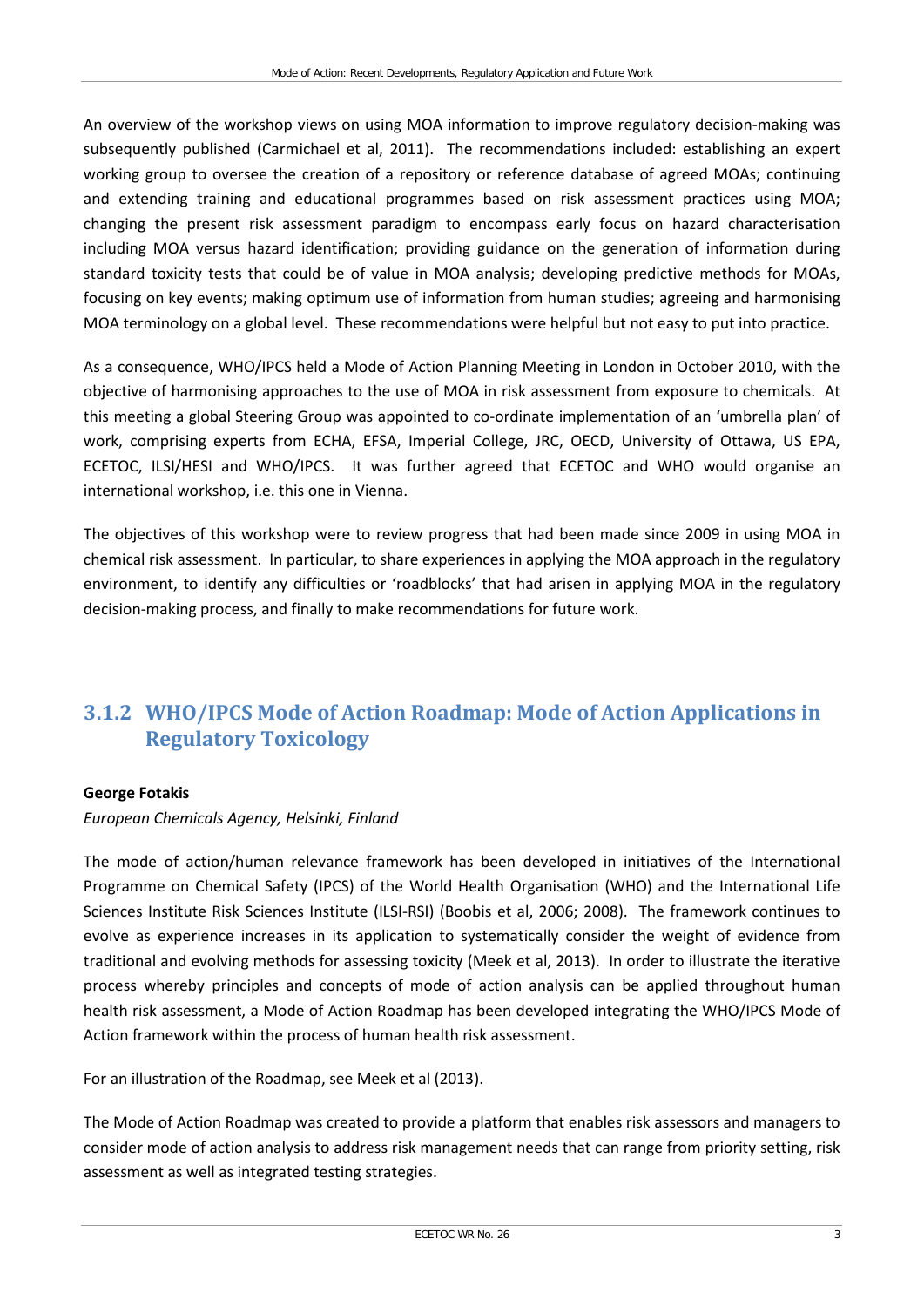The presentation showed the iterative process highlighting the potential of mode of action analysis within regulatory toxicology. This includes how mode of action analysis and the use of the WHO/IPCS framework are driven by problem formulation and how mode of action analysis can inform risk assessment, integrated testing strategies and targeted research.

# **3.1.3 Update of the WHO/IPCS Mode of Action Framework**

### **M.E. (Bette) Meek (presented per audio link)**

*McLaughlin Centre for Population Health Risk Assessment University of Ottawa*

The World Health Organisation/International Programme on Chemical Safety mode of action/human relevance (MOA/HR) framework has recently been updated to reflect evolving experience in its application and to incorporate recent developments in toxicity testing at different levels of biological organisation and non-test methods (Meek et al, 2013). The modified framework is incorporated within an iterative roadmap, encouraging continuous refinement of problem formulation, mode of action based testing strategies and risk assessment. In this vein, mode of action considerations should inform further development of research strategies and data generation methods, as well as the development of biomarkers.

For an illustration of the updated MOA/HR Framework, see Meek et al (2013).

The framework can be used as originally envisaged, where the outcome of chemical exposure is known, or in hypothesising potential effects resulting from exposure, based on information on putative key events in established modes of action from appropriate *in vitro* or *in silico* systems and other evidence. The implications of the considerable experience acquired in application of the framework in addressing documented (adverse) effects to inform the more limited knowledge base in these more predictive applications were addressed. This was illustrated in various case examples including the nature of information which demonstrates lack of human concordance and implications for subsequent dose-response analysis. The use of mode of action analysis in prioritising substances for further testing, in guiding development of more efficient testing strategies and in identifying critical data gaps and testing strategies in read-across was also illustrated.

In addition to clarifying terminology related to the essentially conceptually synonymous terms of mode of action and adverse outcome pathways, the Bradford Hill considerations have been additionally articulated as a basis to simplify their application in considering weight of evidence for hypothesised modes of action. Templates for extension of the species concordance table in the original framework to dose–response analysis and comparative assessment of weight of evidence and associated uncertainty for various modes of action based on the simplified Bradford Hill considerations have also been developed.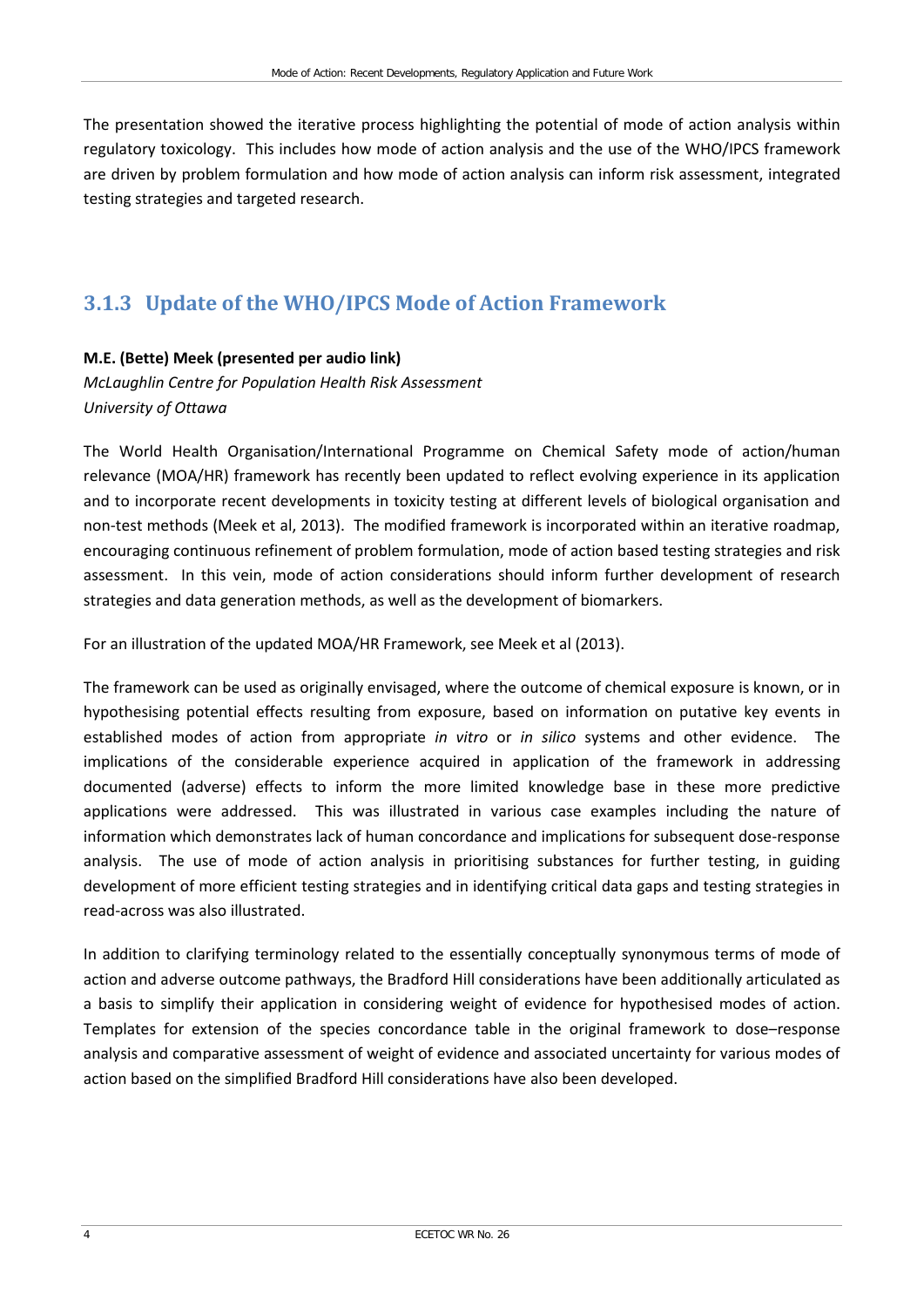## **3.1.4 Contribution of New Technologies to Better Understand Modes of Action and Definition of Adversity in Toxicological Assays**

## Marjoke Heneweer<sup>1</sup>; Thomas Pfister<sup>2</sup>; Jane Botham<sup>3</sup>; Hans Ketelslegers<sup>4</sup>; Lauren K. Markell<sup>5</sup>; **David Rouquié6 ; Winfried Steiling<sup>7</sup> ; Volker Strauss<sup>8</sup> ; Christa Hennes<sup>9</sup>**

<sup>1</sup>Shell International, The Hague, The Netherlands; <sup>2</sup>F. Hoffmann-La Roche, Basel, Switzerland; <sup>3</sup>Syngenta, Berkshire, UK;<br><sup>4</sup>EwsonMabil, Mashelan, Belgium: <sup>5</sup>DuBant, Nawark, PE, USA: <sup>6</sup>Bayar CranSciance, Saphia Antipo ExxonMobil, Machelen, Belgium; <sup>5</sup>DuPont, Newark, DE, USA; <sup>6</sup>Bayer CropScience, Sophia Antipolis, France; <sup>7</sup>Henkel, Düsseldorf, Germany; <sup>8</sup>BASF, Ludwigshafen, Germany; <sup>9</sup>ECETOC, Brussels, Belgium

Scientifically sound discrimination between adverse and non-adverse effects has always been a key element in the evaluation of toxicological results. ECETOC Technical Report No. 85 (2002) addressed this issue in terms of classical biochemical and histopathological endpoints. However, new technologies are now available to help in the exploration of toxicological MOAs and should contribute to the development of adverse outcome pathways (AOPs).

An ECETOC task force was established to review the current interpretation of adversity through literature and individual views. The aim is to formulate recommendations for the useful integration of these new technologies in toxicological testing. Additionally, the task force analyses the impact of such new data for the definition of adversity and its contribution to a better understanding of Modes of Action. Current learning was presented as a contribution to the discussion at the workshop and includes the observation that the use of 'omics technologies results in relatively high probability of identifying hazardous properties of which the relevance to human health risk is not fully understood (Thomas et al, 2012). A clear causal link between molecular effect and apical endpoint is required to increase confidence in a proposed MOA. The IPCS framework for analysing the relevance of a non-cancer mode of action for humans (Boobis et al, 2008) can assist in assessing this link. It also addresses the critical aspect of human relevance of proposed MOAs.

New technologies provide detailed information on molecular effects induced by chemical exposure, often at an early stage of an AOP. However, in such sensitive assessment the adversity of results has to be clearly distinguished from adaptive responses by well-defined criteria. The validation of new technologies with well-known reference toxicants against the molecular changes and apical adverse effects is essential for a meaningful translation of test results. Furthermore, information on dose-response, time-dependence and biological plausibility is key in such validation. In light of the Toxicity Testing in the 21st Century vision, scientifically sound validation programmes for new technologies such as 'omics should be a priority. In order for new technologies to be accepted by scientific and regulatory communities, the ability of new technologies to provide reliable *in vivo* hazard predictions needs to be further validated, by clearly linking them to studies currently required by regulations (e.g. animal tests).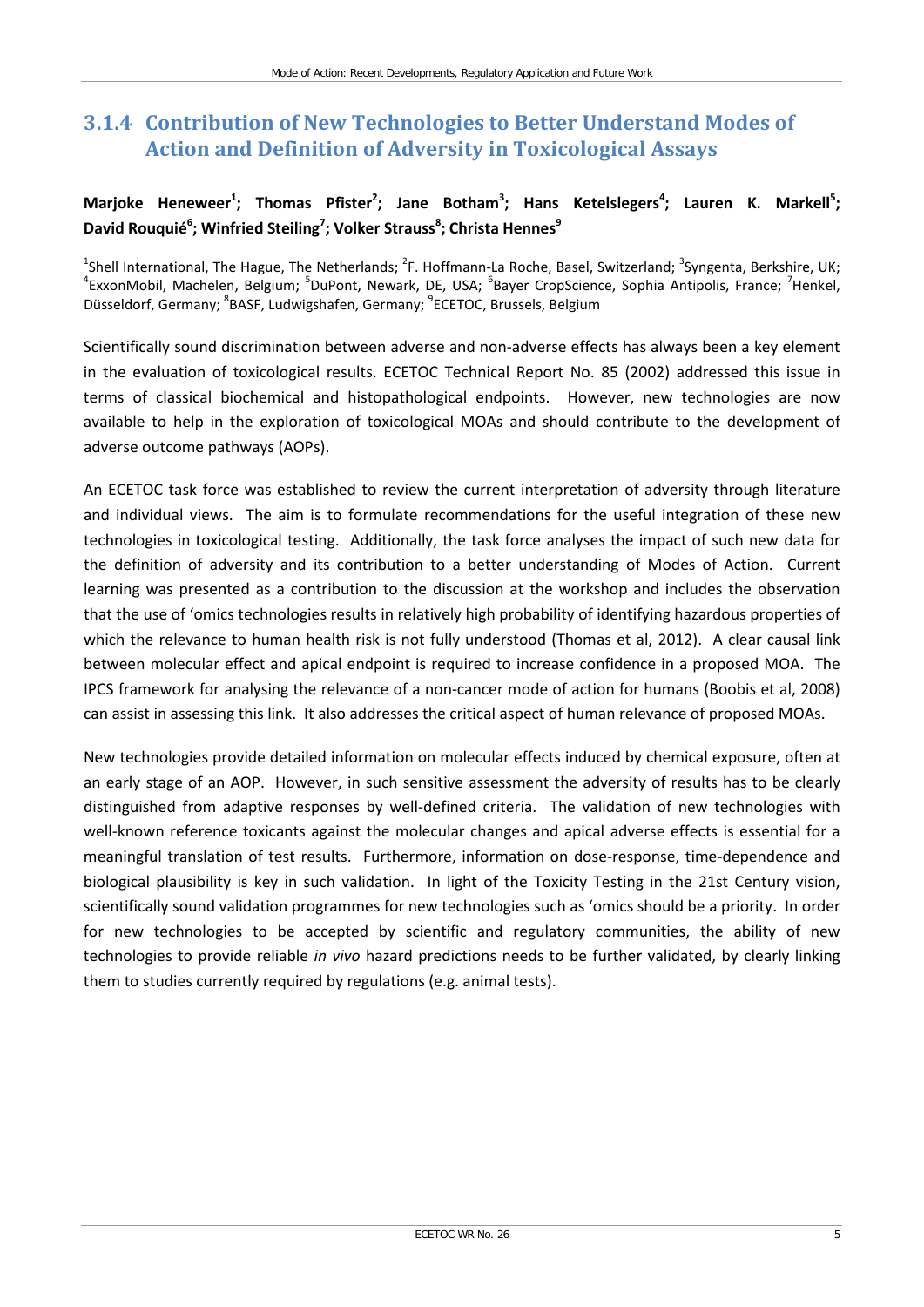# <span id="page-11-0"></span>**3.2 Regulatory Application and Challenges**

## **3.2.1 Overview on how Mode of Action is Used in a Regulatory Context: A US Perspective**

### **Jennifer Seed (presenter) and Vicki Dellarco**

*Office of Chemical Safety and Pollution Prevention US Environmental Protection Agency, Washington, USA*

The Office of Chemical Safety and Pollution Prevention (OCSPP) within the US Environmental Protection Agency has a long history in the use of alternative methods to identify and prioritise information needs, and to estimate potential hazards of industrial chemicals, pesticide inert ingredients, and other chemicals where there are limited data. These tools have been applied as part of a weight-of-evidence approach to assess both ecological and human health hazards. Some of these tools have involved the incorporation of partial, but not complete, mode of action (MOA) information.

For the last decade, OCSPP has expanded chemical evaluations to incorporate the WHO/IPCS mode of action/human relevance framework. Most of the evaluations have focused on human health endpoints, and partial and complete modes of action have been incorporated into the regulatory programmes in a variety of situations. Partial modes of action have been used to advance the understanding of the relationships between chemical structure/properties and bioactivity in the development of predictive tools or expert knowledge systems. In addition, several regulatory programmes have developed prioritisation schemes that utilise a weight-of-evidence approach that incorporates a variety of existing information including physicalchemical properties, exposure, existing toxicology information, and partial mode of action information. This approach has been used to prioritise disinfection by-products, and recently was proposed to prioritise chemicals for endocrine screening.

The Office of Pesticide Programs is required to consider common MOA as the basis for cumulative risk assessments. Cumulative assessments are conducted for chemical categories that act by the same mode of action, and early key events are used to define the dose-response and potency of the members of the category as well as to characterise life stage susceptibility. Examples of cumulative assessments include the organophosphates (acetylcholinesterase inhibition), chloro-s-triazines (luteinizing hormone suppression), and pyrethroids (sodium channel alteration). The use of chemical categories for grouping industrial chemicals has primarily been based on physical-chemical properties to date, with a few examples of refinement through the incorporation of mode of action information.

OCSPP has also used MOA information for quantitative risk assessment. In some cases, the application of the mode of action/human relevance framework has led to conclusions of 'no risk' for some chemicals with animal responses due to MOAs that are not relevant to humans, and in other cases the information has been used to refine the quantitative assessment (e.g. dose-response). In addition, as quantitative linkages are established between key events and adverse outcomes, targeted testing aimed at early key events becomes scientifically supportable.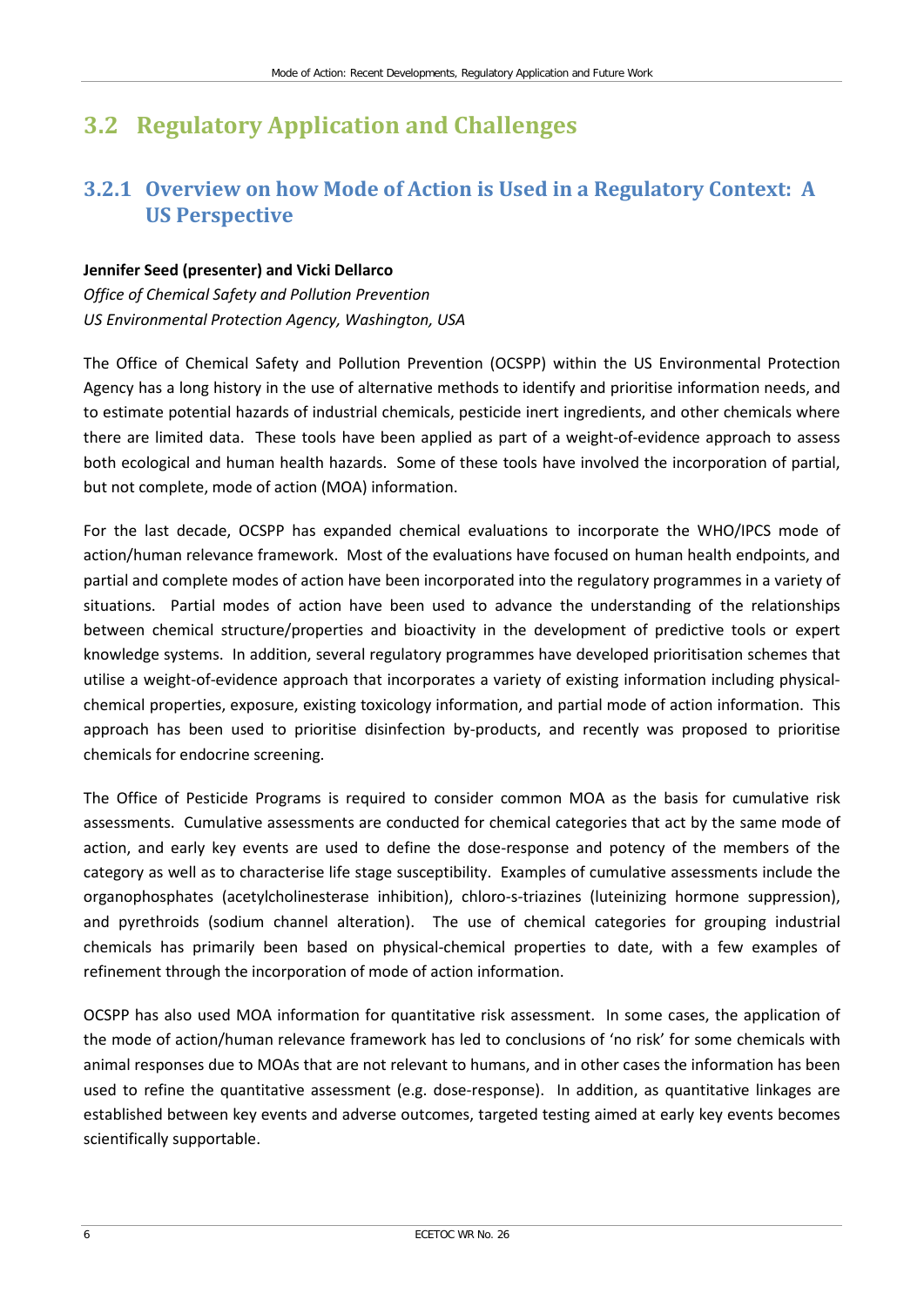MOA information will continue to be incorporated into regulatory programmes and it is important to continue the development of new MOAs. However, given the number of potential MOAs, it will be important to focus on the regulatory endpoints of concern to prioritise their development.

## **3.2.2 Overview on how Mode of Action is used in a Regulatory Context: EU Perspectives**

#### **Brigitte Landesmann**

*European Commission, Joint Research Centre, Institute for Heath and Consumer Protection, Systems Toxicology Unit, Ispra, Italy*

An increased understanding of toxicological processes together with advances in toxicogenomics, bioinformatics, systems biology and computational toxicology has contributed to an on-going paradigm shift in regulatory toxicity testing and risk assessment, using systems- and pathway-based approaches. Substantial efforts are made worldwide to develop alternative solutions to *in vivo* (animal) toxicity tests for assessing human safety, as the Tox21 Consortium, the Center for Alternatives to Animal Testing (CAAT), the Human Toxicology Project Consortium (HTPC) and many others. WHO, especially in the context of the International Programme on Chemical Safety (IPCS), and OECD provided a framework for collecting, organising and evaluating relevant information on chemical, biological and toxicological effect of chemicals based on a Mode of Action (MOA) approach.

MOA frameworks have been incorporated in toxicological assessment guidance by the US EPA, the European Commission guidance for industrial chemicals, biocides and in classification and labelling and by the European Chemicals Agency guidance for REACH. The EU Cosmetic Products regulation (Directive 76/768/EEC), in particular, has been gradually phasing out the marketing of cosmetic products tested on animals.

Launched by the European Commission and the European cosmetics industry, the SEURAT-1 Research Initiative addresses the long term strategic target of 'Safety Evaluation Ultimately Replacing Animal Testing'. It started in 2011 with nearly 100 scientists from over 70 European organisations working together to find novel human safety testing solutions for repeated dose systemic toxicity.

The SEURAT-1 research strategy is based on generating and applying knowledge of MOA that will be used to design integrated test systems for associating a chemical with a selected MOA and possibly predicting effect levels. This information can support safety assessment processes and decisions.

Following this strategy two MOAs related to chronic liver toxicity have been elaborated based on literature research and following the OECD guidance and template. The purpose was to define and describe a MOA to a sufficient extent to facilitate conducting a feasibility study with human cells, with the aim of identifying relevant biomarkers *in vitro* which can be eventually used for *in vivo* predictions of selected types of repeated dose target organ toxicity in humans, based on complementary tools and test systems to be developed within the SEURAT cluster.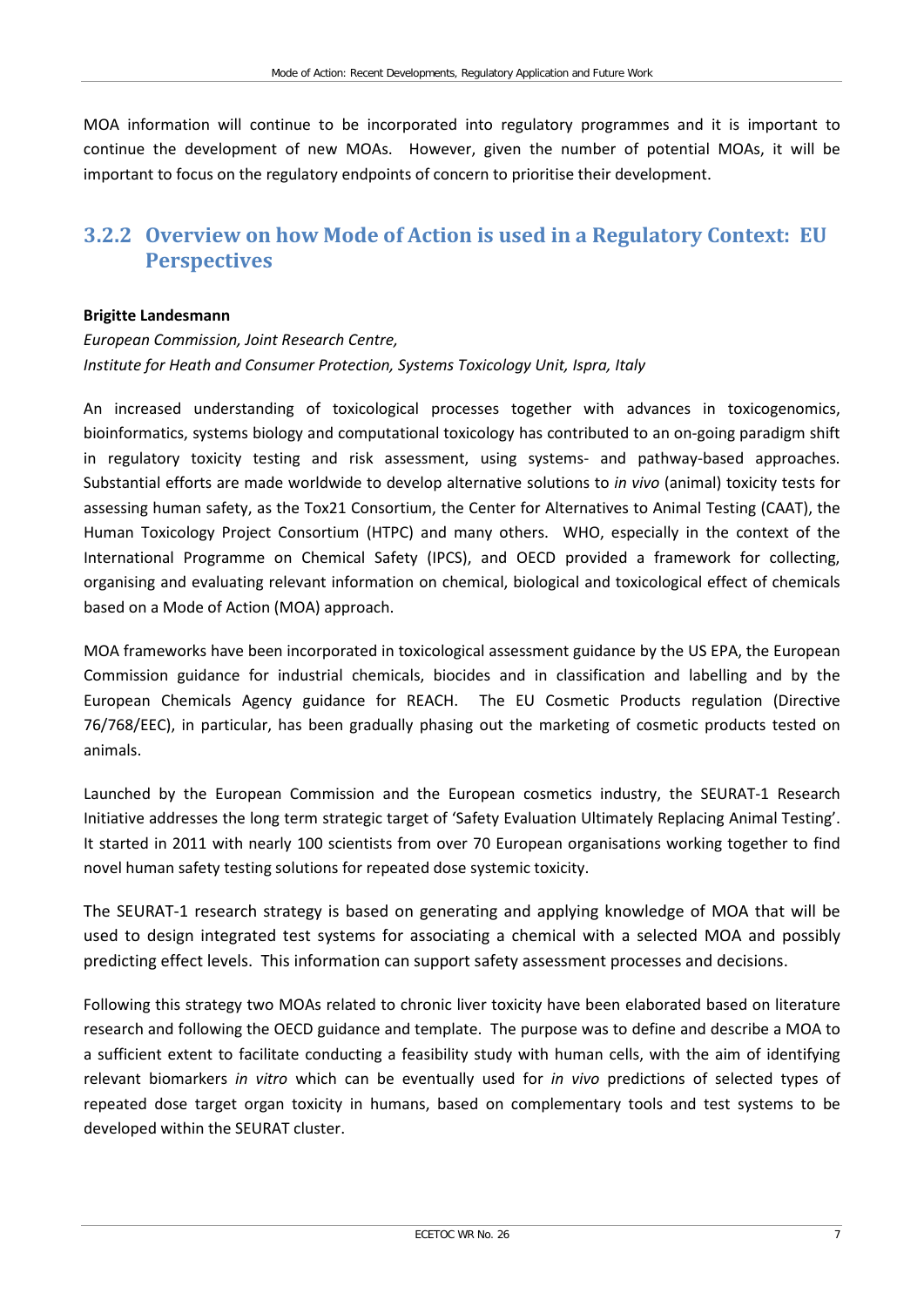*Notes from the discussion:*

- Clarification of 'intermediate results', i.e. which ones are key for further measuring: Not all events that are found along the pathway initially are essential and necessary (key) for the adverse outcome – finally only key events should be included in the pathway description. To avoid confusion and following the OECD guidance, it has been agreed that all events that are mentioned in the AOP description are called key events.
- Need for different MOAs for different applications, essential to formulate the problem: AOP/MOA can be used for various purposes (e.g. understanding, classification, risk assessment) and different levels of detail are requested depending on the purpose. Also incomplete pathways might be useful for specific purposes.

MOA development and MOA application are two different scenarios and are likely to require different experimental designs.

• Lots of data are available in relation to drugs and pesticides and they should be used: There was a discussion whether drugs are good references, because they are designed for a specific interaction (e.g. receptor-binding) at a certain concentration and therefore differ from pesticides which act non-specifically with a wide spectrum of interaction. There is a large amount of (human) data available for drugs, but not for pesticides.

## **3.2.3 Experience with Application of Mode of Action in Human Health Risk Assessment: Outcome of Survey**

### **Carolyn Vickers and Kathy Hughes (presenter)**

*WHO/IPCS and Health Canada Switzerland and Canada*

Invitees to the present workshop were requested to complete a survey questionnaire on application of Mode of Action (MOA) in human health risk assessment. The survey aimed to gather information about how MOA is utilised by the chemical risk assessment community, for presentation and discussion at the workshop. Twenty-six completed questionnaires were received, reflecting a response rate of approximately 40 per cent. Four questions were asked, each with a check-box option plus a request to elaborate on the answer provided.

A little more than half of the respondents indicated that they consider MOA in the assessment-specific generation of data for human health risk assessment of chemicals, e.g. in targeted testing, non-test methods (QSAR, read-across, modelling) or other, either routinely (11 respondents) or occasionally (6). For 6 respondents this question was not applicable. Examples included: targeted testing; grouping of chemicals; development of new substances; and waiving of testing requirements.

All respondents for whom the question was applicable (24), currently consider mode of action in the assessment of data for human health risk assessment, e.g. in considering human relevance, human variation, species extrapolation, life stage effects, dose-response, combined exposures, or other, either routinely (16)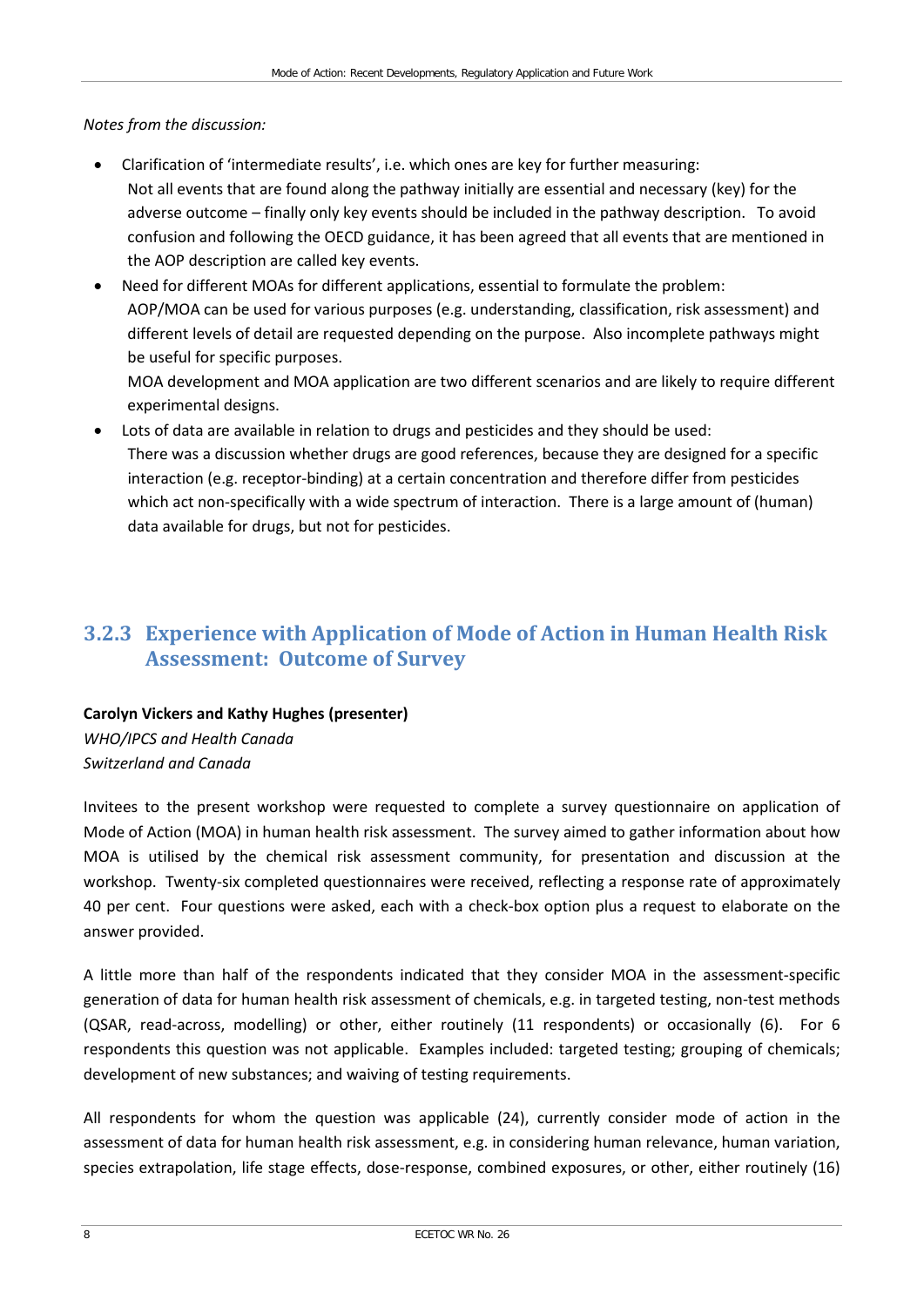or occasionally (8). Uses included: human relevance; in classification, labelling and restriction as part of the criteria for carcinogens; and beginning to consider MOA in combined exposure assessments. A few respondents remarked that MOA was used, but not necessarily documented systematically.

Of the respondents engaged in research on chemicals (20), the majority use MOA (11 routinely, 4 occasionally). A variety of uses were provided, and MOA was described as both central to development of toxicity and disease pathways and underpins the Tox21 initiative.

More than half of the respondents (14) indicated that they had used MOA in another context/for another purpose. While some of the uses described may overlap with situations described above (e.g. design and interpretation of studies; identification of new molecules), a range of other uses was also offered, including: in public communication; in training and education; in the consideration of beneficial effects; and in the development of new studies to replace animal testing.

Overall, the responses received indicate that MOA has become an essential tool in the human health risk assessment of chemicals, and that it is now being employed in a wide range of applications.

# <span id="page-14-0"></span>**3.3 Case Studies**

# **3.3.1 Application of the IPCS MOA-HRF Framework in the Work of JMPR**

#### **Alan R. Boobis**

*Centre for Pharmacology and Therapeutics Imperial College London, UK*

Risk assessment of pesticides is currently based largely on the results of studies in experimental animals. Exposure duration is from acute to lifetime and potential effects of concern include systemic toxicity, reproductive toxicity and carcinogenicity. The IPCS MOA-HRF framework for analysing cancer and noncancer modes of action provides a systematic and transparent means of organising all relevant information in assessing the relevance of such effects for humans. To date, the framework has been most used in assessing MOAs for carcinogenesis. However, its application is becoming increasingly broad in scope and experience suggests that it is applicable to a wide range of endpoints. The IPCS framework first enables a coherent case to be made as to whether a mode of action can be established for a given tumour response or other adverse effect. If so, it may be able to exclude relevance of the MOA to humans, on the basis of fundamental qualitative differences in biology or profound quantitative differences in toxicokinetics or toxicodynamics.

An example of the former would be the induction of foetal abnormalities in the rat by sulfoxaflor, due to binding to an age- and species-specific nicotinic receptor (Figure 1), whilst an example of the latter would be the formation of thyroid tumours as a consequence of induction of hepatic glucuronidation of thyroid hormones. Whilst it may not be possible to dismiss the relevance of an effect, the framework can provide the basis for chemical-specific dose-response extrapolation. For example, due to the efficiency of pglycoprotein (p-GP) in minimising the CNS (central nervous system) concentrations of emamectin in most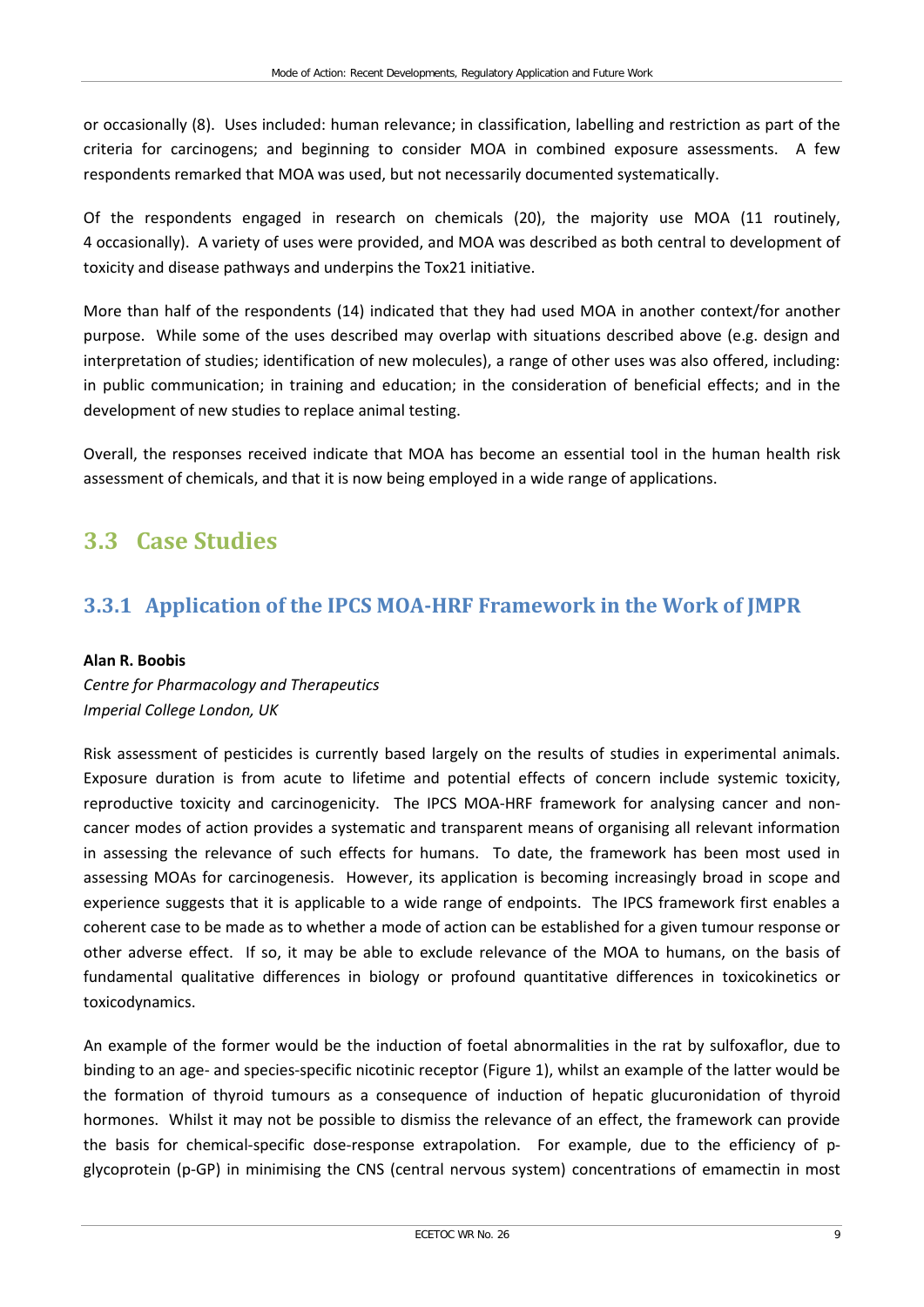species, the risk of neurotoxicity in humans should be assessed from data obtained in p-GP expressing animals. Another example is the uncertainty factor used for carbofuran, due to neurotoxicity resulting from inhibition of acetylcholinsterase activity. Understanding the MOA led to a reduction in the uncertainty factor to 25, from the typical default value of 100. An appreciation of the MOA for glufosinate ammonium, involving inhibition of glutamine synthetase in the CNS, enabled a rational choice of metabolites to be included in the residue definition for the purposes of risk assessment, based on whether they were likely to share this MOA. The demonstration of a mode of action and establishing its relevance requires a reasoned argument based on demonstrable key events. Failure to provide an adequate case is a major reason for proposed modes of action for pesticides not to be accepted.





# **3.3.2 Application of the Adverse Outcome Pathway for Skin Sensitisation**

### **Joop de Knecht**

*Organisation for Economic Co-operation and Development (OECD), Paris, France*

Adverse Outcome Pathways (AOPs) describe the linkages between a chemical interaction with a biological system at the molecular level and the biological effects at the subcellular, cellular, tissue, organ, and whole animal levels of observation. In this presentation the general concept of AOP was explained and exemplified with the AOP for skin sensitisation which recently has been published by the OECD. This AOP can be described in eleven steps of which four are recognised as key events: (1) the molecular interaction of a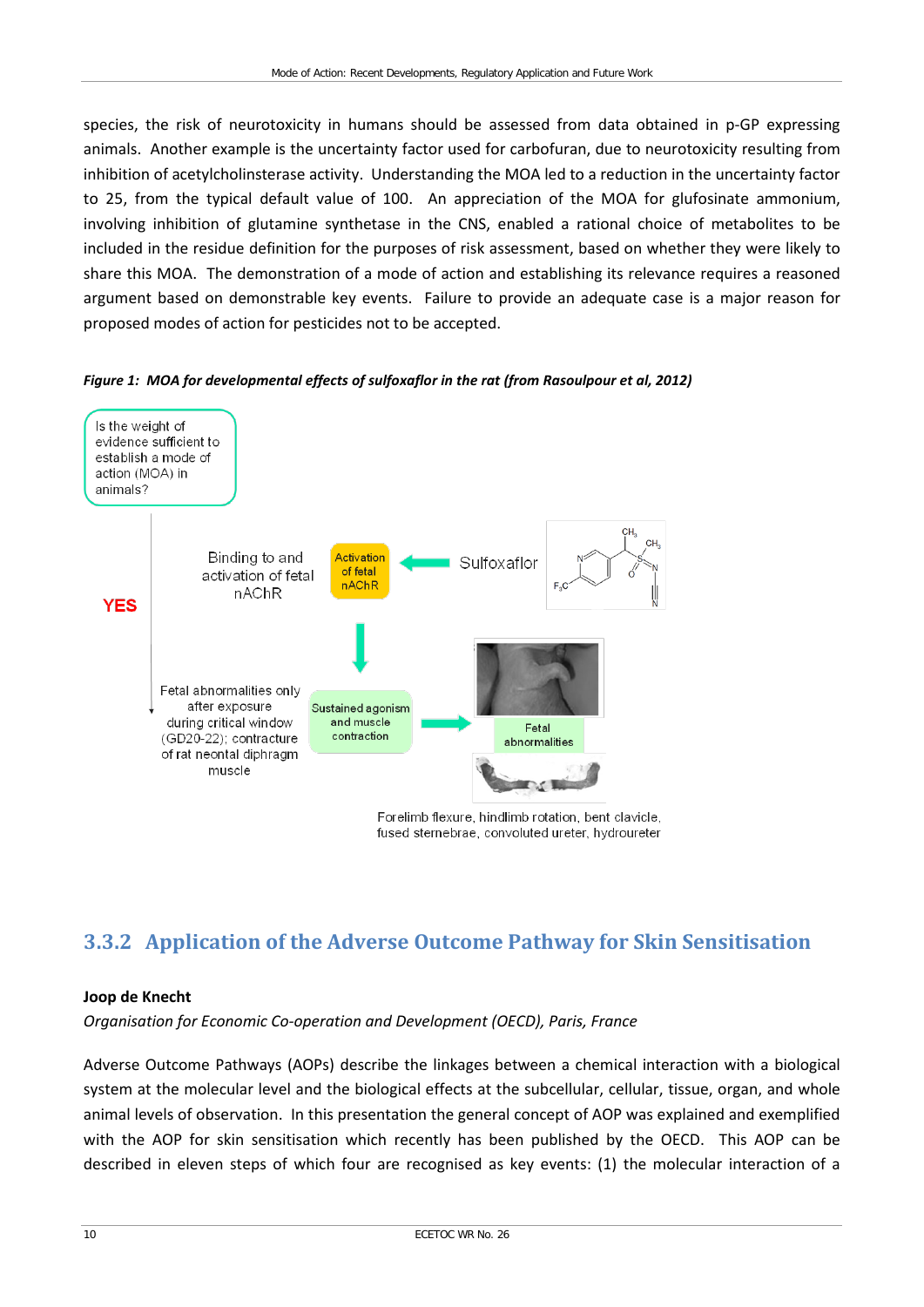chemical with skin proteins, (2) keratinocyte inflammatory responses and gene expression, (3) activation of dendritic cells, and (4) T-cell proliferation (Figure 2).



*Figure 2: Adverse outcome pathway (Adapted from OECD, 2012)*

By making the collective knowledge on the skin sensitisation process explicit in this way provides an invaluable theoretical framework to inform the work of the OECD Test Guideline Programme in the development, integration and validation of alternative methods. The AOP for skin sensitisation can be the basis for developing an integrated approach to testing and assessment for that hazard endpoint. The AOP for skin sensitisation is already implemented into the QSAR Toolbox and can be used to form categories by integrating knowledge of how chemicals interact with biological systems (i.e. the molecular initiating events) and *in vitro* and *in vivo* knowledge of the biological response, which may lead to the refinement, reduction and/or replacement of conventional *in vivo* testing for skin sensitisation.

## **3.3.3 Metabolomic Approach to Different Modes of Action of Amiodarone on the Thyroids in Rats**

### **Volker Strauss**

*BASF SE, Experimental Toxicology and Ecology, Ludwigshafen, Germany*

BASF and metanomics launched a project to predict toxicological risks by measuring metabolite profiles in rat plasma during a single repeated-dose screening study. For that purpose, a comprehensive database (MetaMapÒ Tox) has been established (van Ravenzwaay et al, 2012). About 300 metabolites were measured in plasma samples of Wistar rats after administration of about 500 pharmaceutical, chemical and agrochemical compounds for 7, 14 and 28 days. Sets of common metabolite level changes (metabolite patterns) were arranged to characterise several toxicological modes of action (MOAs).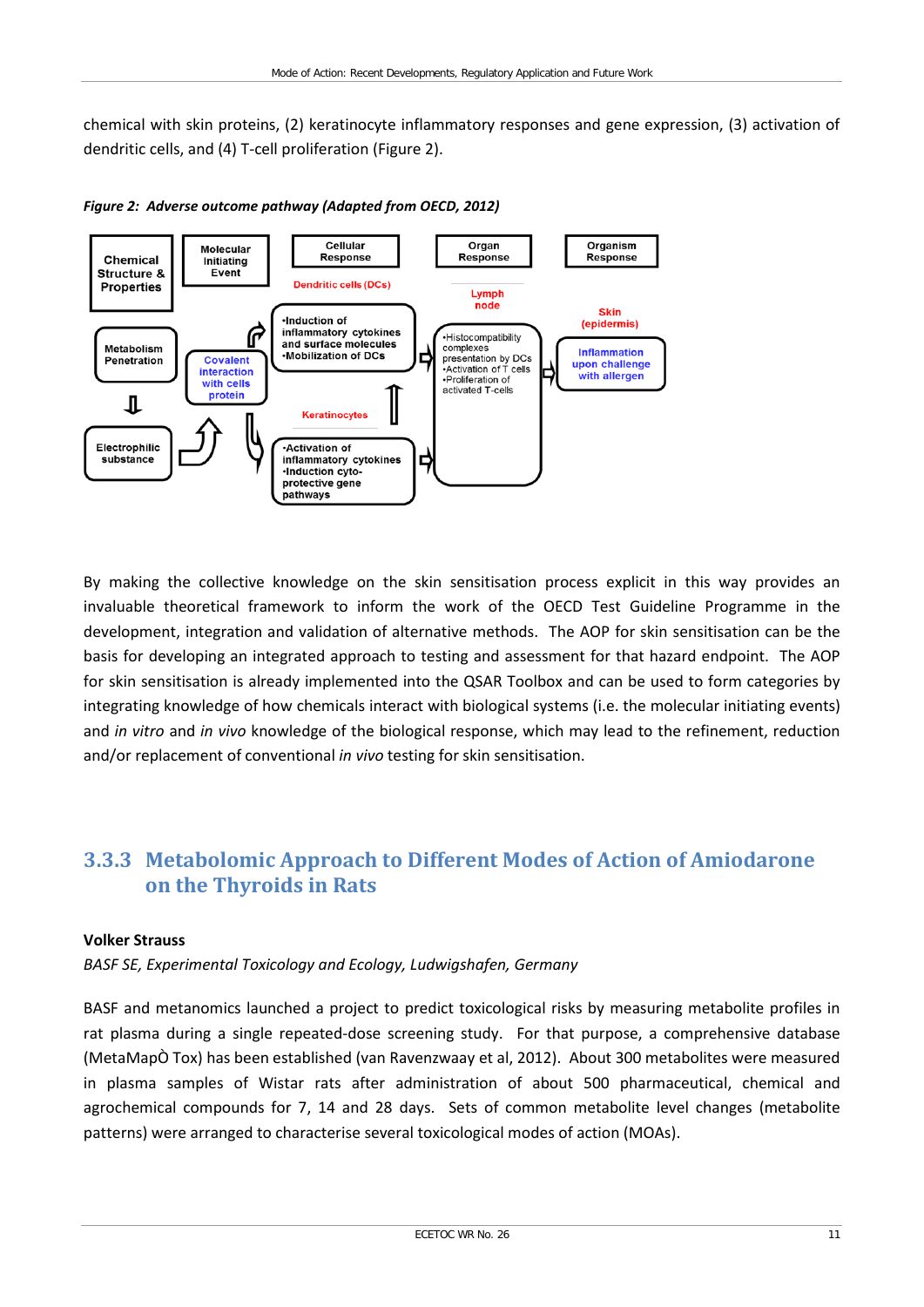Amiodarone, a class III antiarrhythmic drug with several known side effects in humans, was used to test which toxicological MOAs can be predicted with the MetaMap® Tox database (BASF unpublished data). The drug was administered to Wistar rats for four weeks and metabolite profiles measured on study days 7, 14 and 28. In a ranking list of MOA patterns which fit best to the profile of Amiodarone-dosed Wistar rats, direct (thyroid hormone syntheses inhibiting) and indirect (thyroid hormone decrease in the circulation) effects ranked among the top ten patterns.

Thyroid and liver were identified as main toxicological target organs of Amiodarone in rats. A direct inhibition of thyroid hormone synthesis as well as a peripheral thyroid hormone decrease can be assumed when comparing Amiodarone metabolite profiles with the MetaMap® Tox database patterns. This peripheral effect was found although a specified metabolite pattern detecting the known deiodinase inhibition of Amiodarone does not exist in the database up to now.

The Amiodarone metabolite profile matches well with the microsomal liver enzyme pattern in the database. When comparing the metabolites in detail, common metabolite regulations but also distinct differences can be found, assuming that Amiodarone is not a microsomal enzyme inducer although interfering similarly with the lipid metabolism.

This example demonstrates that metabolomics can be used to predict relevant toxicological MOAs even in drugs with several side effects in humans.

## **3.3.4 Human Relevance of Thyroid C-Cell Tumours Caused by GLP-1R Agonists in Rodents**

### **Thomas Pfister**

*Safety, Security, Health and Environmental Protection F. Hoffmann-La Roche, Basel, Switzerland*

Glucagon-like Peptide 1 (GLP-1) analogues were found to increase the incidence of thyroid C-cell hyperplasia and tumours in rodents (Bjerre Knudsen et al, 2010; EMA, 2006; 2009; 2011). The human relevance was and still is unclear. As peptides exert their biological effects via functional receptors, it is hypothesised that the proliferative effect in thyroid C-cells is due to a GLP-1 receptor (GLP1-R)-dependent mechanism. As C-cell proliferation has not been observed in monkeys, it is further hypothesised that the expression of GLP-1R is much lower in primates than in rodents. Therefore, the described C-cell proliferative lesions may not be relevant to primates including man. The aim of this work was to establish primary thyroid cell cultures of rat and human to evaluate the expression and function of GLP-1R in primary thyroid C-cells.

Primary thyroid cell cultures from rat and human showed physiological thyrocyte and C-cell responses upon stimulation with thyroid stimulating hormone (TSH) and Ca2+ ions, respectively. The use of qPT-PCR and bDNA (Panomics) analysis failed to demonstrate conclusively the expression of GLP-1R (mRNA and protein) on primary rat or human C-cells. Thus, the presence of GLP-1R was demonstrated indirectly by functional responses of the cultures upon stimulation with GLP-1R agonists. Two agonistic GLP-1 analogues elicited a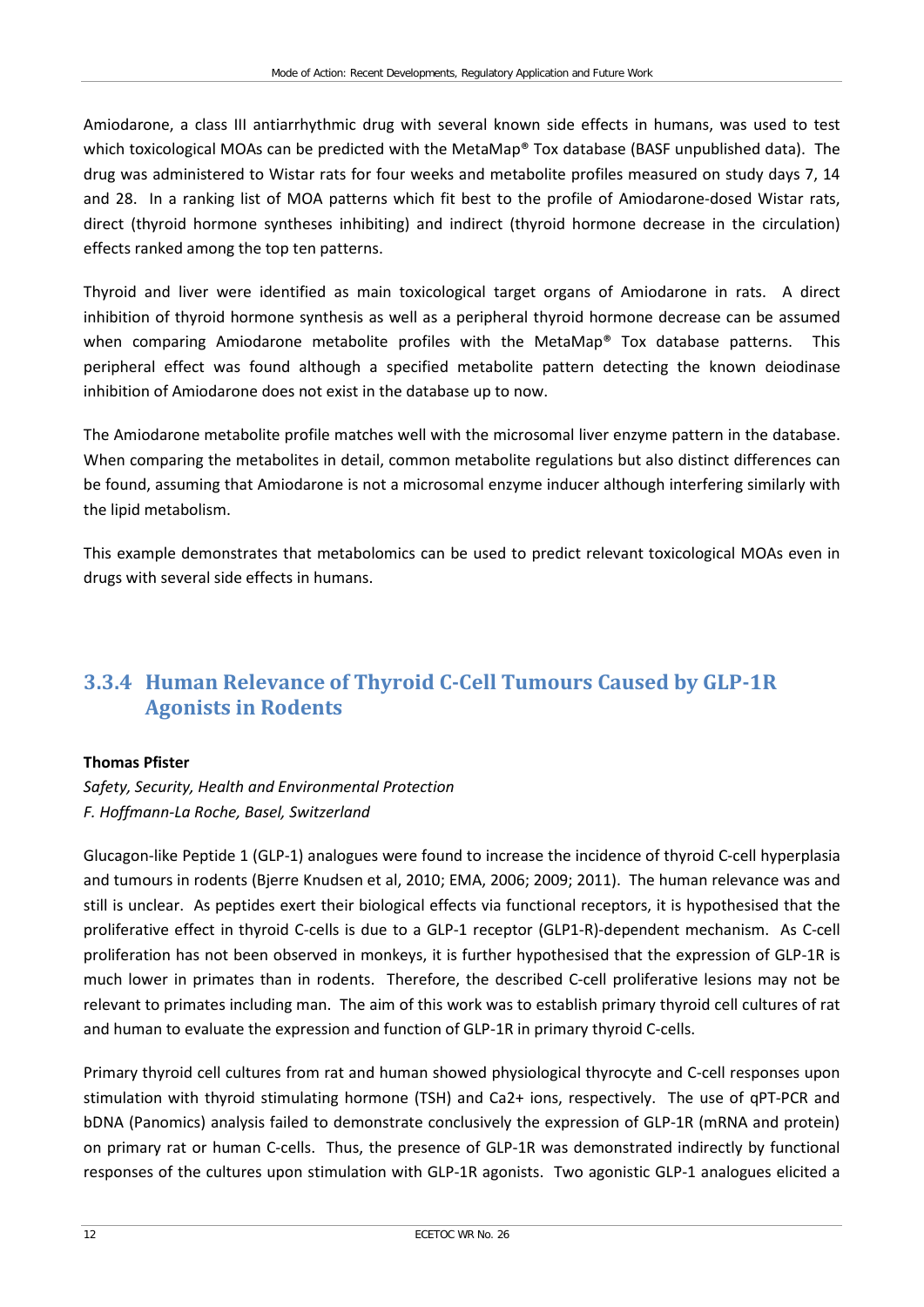modest increase of calcitonin release and slightly induced calcitonin transcript expression in rat primary thyroid cell cultures, providing indirect evidence of the presence of functional GLP-1R on primary rat thyroid C-cells. On the other hand, no functional response to GLP-1R agonists was observed in human thyroid cultures (Boess et al, 2013; see Figure 3).





#### *Figure 3: GLP-1R agonist induced calcitonin release in primary thyroid cell cultures (from Boess et al, 2013)*

In conclusion, the lack of functional response of the human cultures adds to the weight of evidence indicating that human C-cells have very low levels or completely lack functional GLP-1R. These results strongly support the hypothesis that the GLP-1R agonist induced C-cell responses observed in rodents are not relevant to primates including human.

## **3.3.5 Tokicokinetics, Toxicodynamics and Cross-Species Aspects in Ecotoxicology**

#### **David Spurgeon**

*Centre for Ecology and Hydrology, Wallingford, Oxfordshire, UK*

Ecotoxicologists aim to study effects of toxic chemicals on organisms at the population, community and ultimately ecosystem level. To achieve this aim, researchers need to utilise principals from both toxicology and ecology to support development of tools needed to conduct assessments that can support the conservation of ecosystem services. With a focus on investigating and ultimately predicting effects at the level of organisation above that of the individual, it can seem an anathema that ecotoxicologists should study such detailed processes as toxicokinetics processes and gene, protein and metabolite expression in response to exposure. Yet in some situations such work can be informative.

The toxicokinetics models that are used in ecotoxicology often take the relative simple forms of one or two compartment-based equations. This simplification is justified based on the small size of many of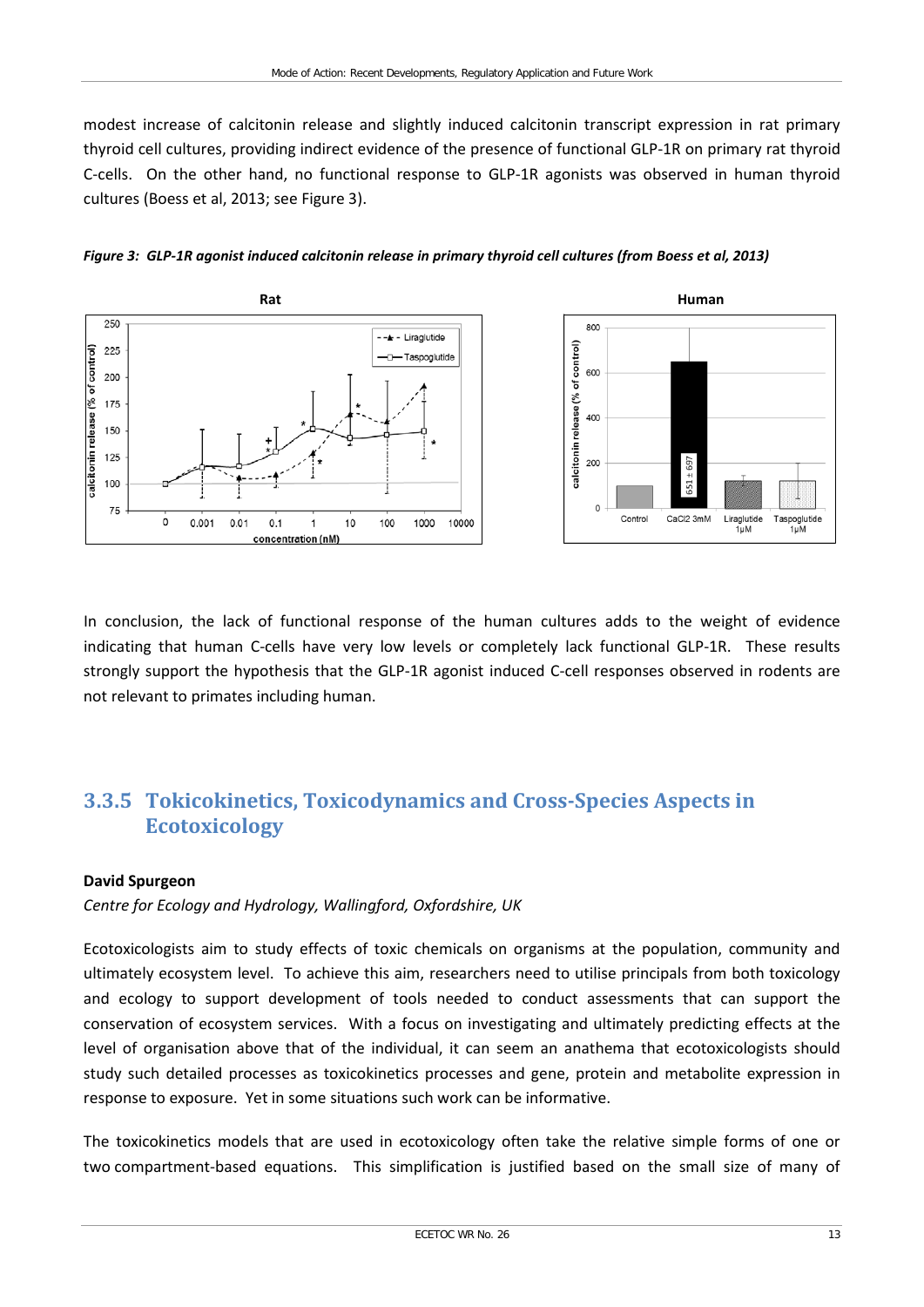the organisms considered and also the absence of physiological data in many cases. Even though toxicokinetic analysis may be restricted to simple models, these assessments can still be informative. For example, modelling of the relative rates of uptake and elimination of different chemicals can highlight cases where the results of time-bounded assays may fail to provide an accurate picture of long-term effects. Further, linking toxicokinetic to toxicodynamic hazard models can also inform on the potential physiological modes of action of chemicals and their association to the higher tier effects that drive ecological risk assessment (Baas et al, 2009).

Physiological measurements based on the exposure- and effect-based biomarkers that are regularly applied in mammalian toxicology have often shown that the modes of action of many common contaminants may be conserved between 'higher' and 'lower' species. Where more detailed knowledge is needed, the more comprehensive approaches of gene, protein and metabolite profiling can sometimes be useful (Spurgeon et al, 2010). These methods are, however, hampered to an extent by the absence of detailed physiological information for the many non-model species. As such they probably best serve as classification tools, rather than as a means of mode of action analysis. To address the absence of physiological knowledge, next generation methods are now allowing the sequencing of an increasing number and range of species genomes (Colbourne et al, 2011). Comparative analysis of this information can be seen as a fertile resource for future attempts to link the presence of known toxicological targets with species sensitivity (Gunnarsson et al, 2008). Identification of such physiological traits has the potential to complement on-going work on the role of ecological traits in determining species sensitivity.

## **3.3.6 Mode of Action-Based Priority Setting: Drawing on Experience from the Ecological Domain**

#### **Patricia Schmieder and Vicky Dellarco (presenter)**

*US Environmental Protection Agency, Office of Research and Development National Environmental and Effects Health Research Laboratory Mid-Continent Ecology Division, Duluth, MN, USA*

A brief review was provided of the basic concepts and context upon which an Effects-Based Expert System was built to predict oestrogen receptor (ER)-binding affinity for purpose of prioritising chemicals under the auspices of the US EPA Endocrine Screening Program. This expert system was reviewed by the US Scientific Advisory Panel in 2009 and 2013, and by the Organisation for Economic Cooperation and Development in 2009.

The ER-mediated mode of action (MOA) or adverse outcome pathway (AOP) was the conceptual framework utilised as the basis for developing this model. The AOP starts at the point of chemical-biological interaction or the molecular initiating event (MIE). The pathway proceeds through a series of additional key events that are relevant measures of effects associated with an observed adverse outcome of regulatory concern. The ER expert system is an example of how data generated from lower levels of biological organisation can be effectively used to develop an effects-based chemical category approach for chemical prioritisation (Figure 4).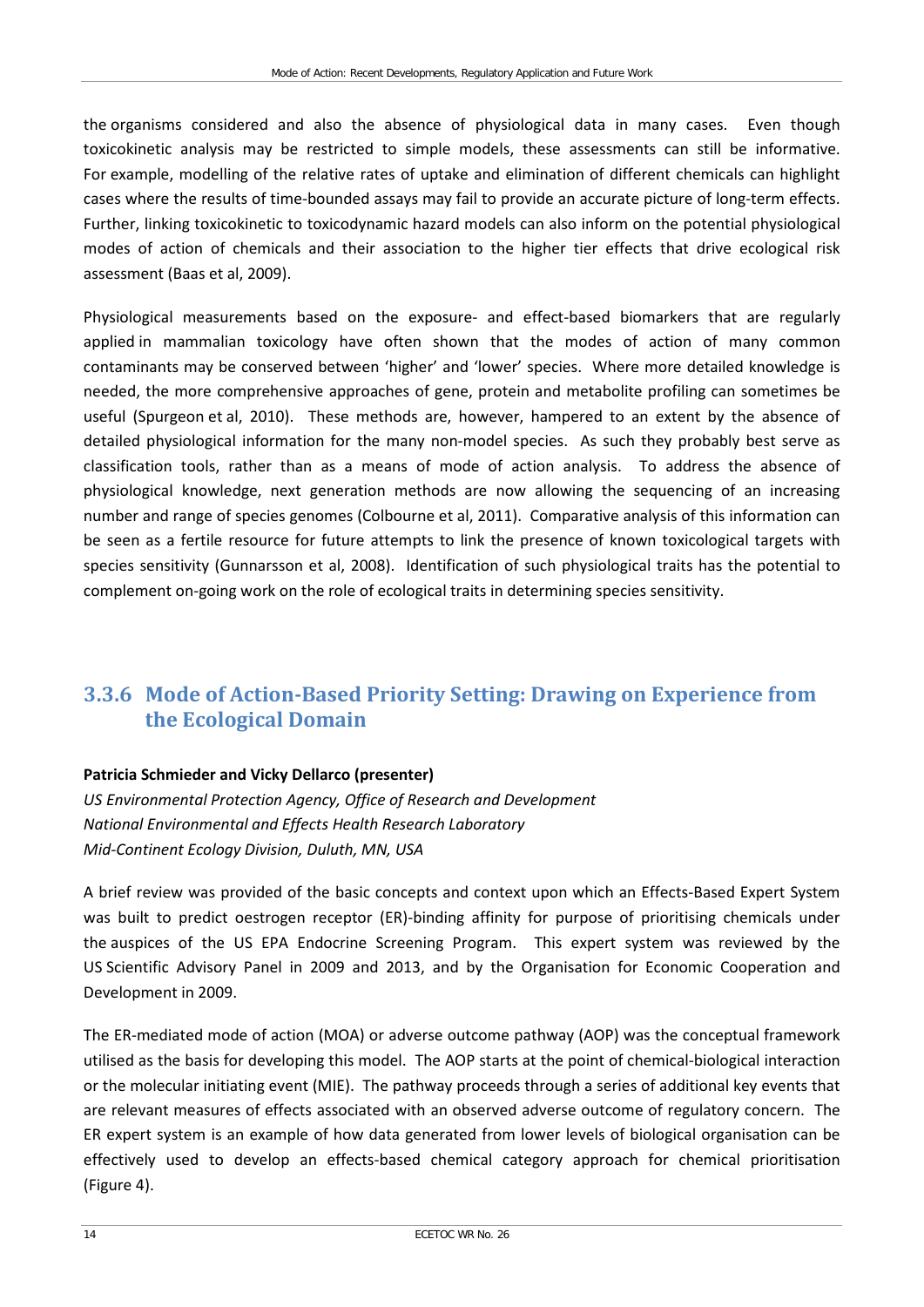

*Figure 4: ER-mediated reproductive impairment adverse outcome pathway (from Schmieder et al, 2004)*

The *in vitro* assays used in developing the training set data for the model included measurement of ER-binding as the MIE in the pathway with confirmation of the binding activity at a higher level of biological organisation, the tissue level, using a liver slice assays for vitellogenin induction. Placing the assays in the context of an AOP provided greater confidence for making the linkages between chemical activity and the MIE used to develop the structure activity relationships. A large inventory of thousands of chemicals could be effectively covered by chemical extrapolation techniques through careful selection and generation of training set data for the types of chemicals and chemical properties found in the regulatory inventory of interest. Thus a minimal amount of testing in relatively inexpensive and rapid techniques could effectively be used to identify other chemicals in the broader inventory that might launch the ER AOP. The *in vitro* assays were developed and optimised to ensure confidence in the mechanistic association between the attributes of a chemical and its interaction with the biological target within AOP. The training set chemicals were tested up to solubility or cytotoxicity to provide confidence that a chemical is unlikely to initiate the ER AOP, if the *in vitro* assay training set data shows no binding activity. This was an important aspect of the training set data given that most chemicals in the inventory of interest are unlikely to even show activity for the AOP and those that may be active are likely to be of low binding affinity. The use of the MOA/AOP concept as well as the OECD QSAR Validation Principles promoted the transparency of the model (collected information, i.e. assays used and chemicals tested, and relevance to the chemical predictions) and usefulness of the system for the intended purpose (predictions provided for the regulatory inventory of interest).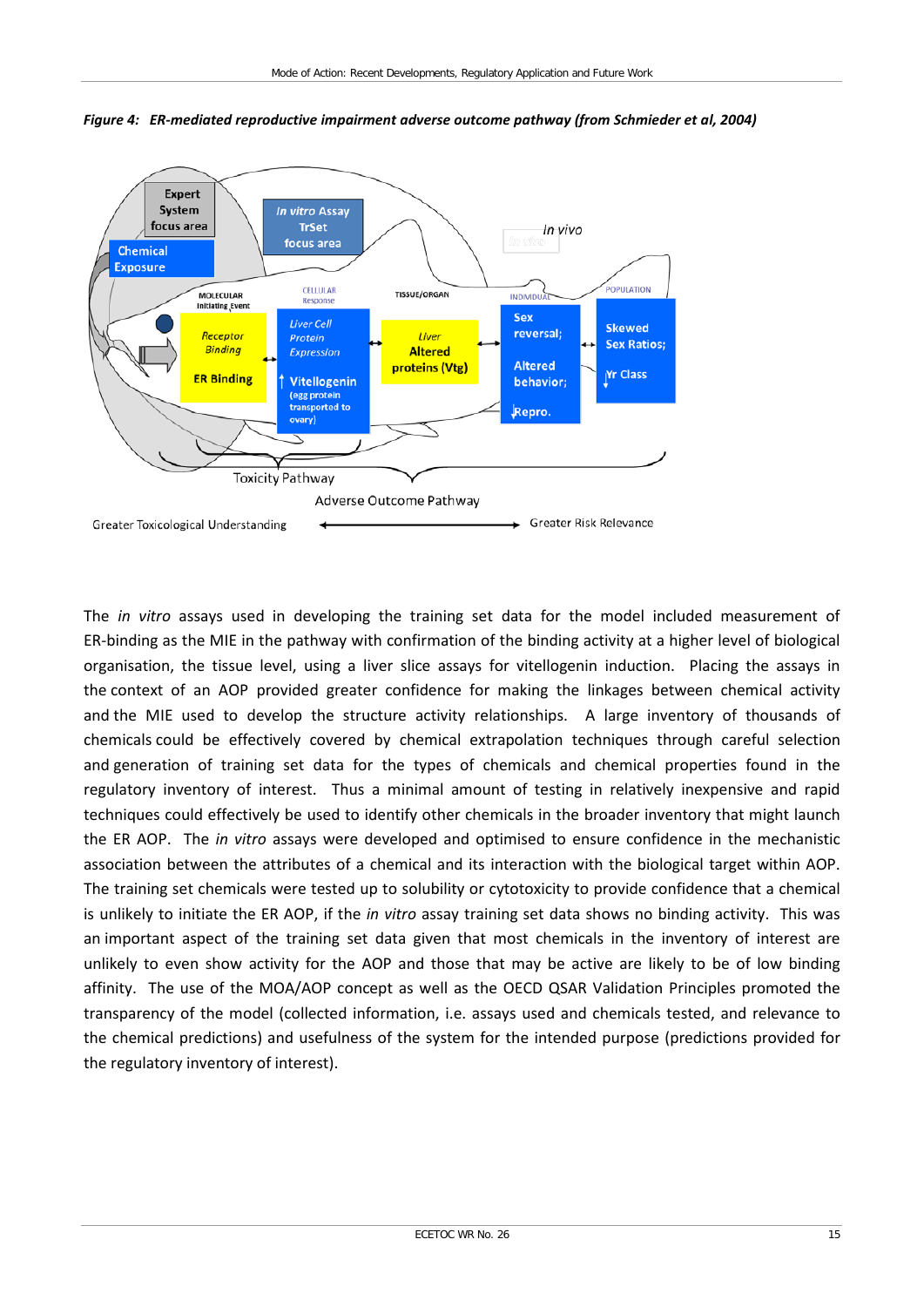# <span id="page-21-0"></span>**4. BREAKOUT GROUP SESSIONS**

The Workshop participants discussed specific questions under three broad themes. The following feedback was given from the discussions in the breakout groups. The questions to address in each of them had been communicated together with the programme prior to the Workshop.

## <span id="page-21-1"></span>**4.1 Breakout Group I: Informing Risk Assessment**

Moderator: Djien Liem *Rapporteur:* Vicki Dellarco

Other members of the breakout group were:

Diane Benford; Christine Bjørge; Alan Boobis; Jane Botham; Adam Doane; Michelle Embry; George Fotakis; Helmut Greim; Kathy Hughes; Sharon Munn; James Plautz; Alan Poole; Winfried Steiling; Tokuo Sukata; Flavio Zambrone.

### **Problem Formulation**

- The problem formulation is an important initial step in the risk analysis process where the issues and questions for the risk assessor are defined and a plan for the assessment is developed. At this stage, it may become clear whether MOA could be useful.
- There needs to be a dialogue between risk assessors and risk managers on the importance and usefulness of MOA within the risk assessment.
- The tier (see updated IPCS roadmap) where to apply MOA depends on the decision making context:
	- Hazard-based approach (e.g. classification & labelling).
	- Priority setting.
	- Risk-based approach:
		- Consider exposure in the problem formulation stage.
		- Need to make sure to relate the MOA to a specific internal (tissue) dose.
	- Targeted testing.

### **Improved Communication**

- The benefits / utility of a MOA approach need to be better communicated (what is the value?):
	- How does MOA fit more broadly into risk assessment?
	- What is the range of applications and endpoints for MOA outside of the current use; need to generate examples of how else MOA can be used (e.g. priority setting, grouping, read-across, targeted testing)?
	- Distinction between hypothesised versus established MOA.
	- MOA enables a more explicit characterisation of uncertainty.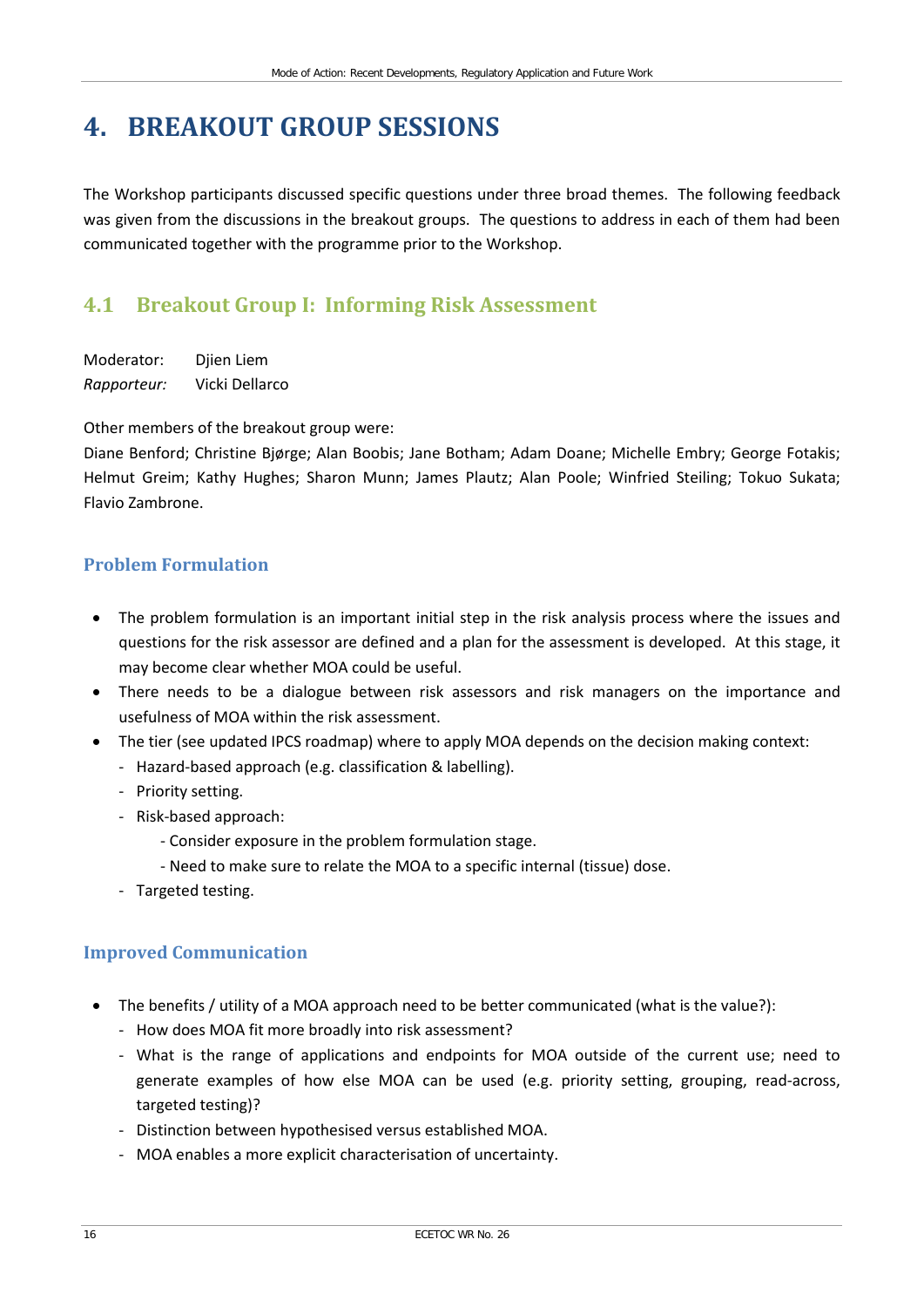- MOA is not a specific body of information or dataset, but a way of assimilating knowledge and laying out evidence in a transparent way, i.e.

- It allows evaluating implications beyond empirical observations (e.g. could predict life stage sensitivity based on knowledge of key events).

- It can help to be more selective about the necessary toxicity studies (targeted testing).
- Increase dialogue among different communities:
	- Between the assessment community and the regulated communities up-front this cannot always be face to face.
	- Better dialogue is needed between researchers and the assessment community (they should both inform each other).
- Publication and database of MOAs:
	- Provide a forum to share partial MOAs that would encourage the research community to flesh out MOAs.

### **How to better communicate**

- Where possible, encourage a culture shift to increase interactions among different parties (e.g. assessment community and regulated community) in a transparent manner.
- Demonstrate the added-value of MOA in different ways.
	- Write-up examples from this workshop in a very succinct way that could help to illustrate the benefits and application of MOA.
- Develop an information sheet on MOA a flyer, one-pager:
	- Written in a non-technical way
	- Reference the full papers
	- Distil down the key points of why MOA is valuable ('elevator speech').
- Press release from WHO on the revised MOA Framework once it is published.
- Look at recently published risk assessments if MOA had been used, how would it have helped; this might be a case study or an example that could be used in training.
- Outreach to broader stakeholder community (including non-technical community):
	- Discuss the various benefits of MOA (general public benefit: public health protection, availability of safe products, and effective use of resources).
- Better communicate the various initiatives MOA vs. AOP and IPCS / OECD, etc.
	- Potentially hold a joint workshop between the various organisations.
- Give presentations on different applications of MOA (e.g. symposia).

## **Capacity Building / Training / Education**

- Need to make sure to include the broader non-technical stakeholder community (including the NGO community).
- Training should be made available to the broader community of MOA 'users' (e.g. information users and generators, toxicologists, exposure assessors, epidemiologists, risk assessors).
- Need to reach out to the risk management community.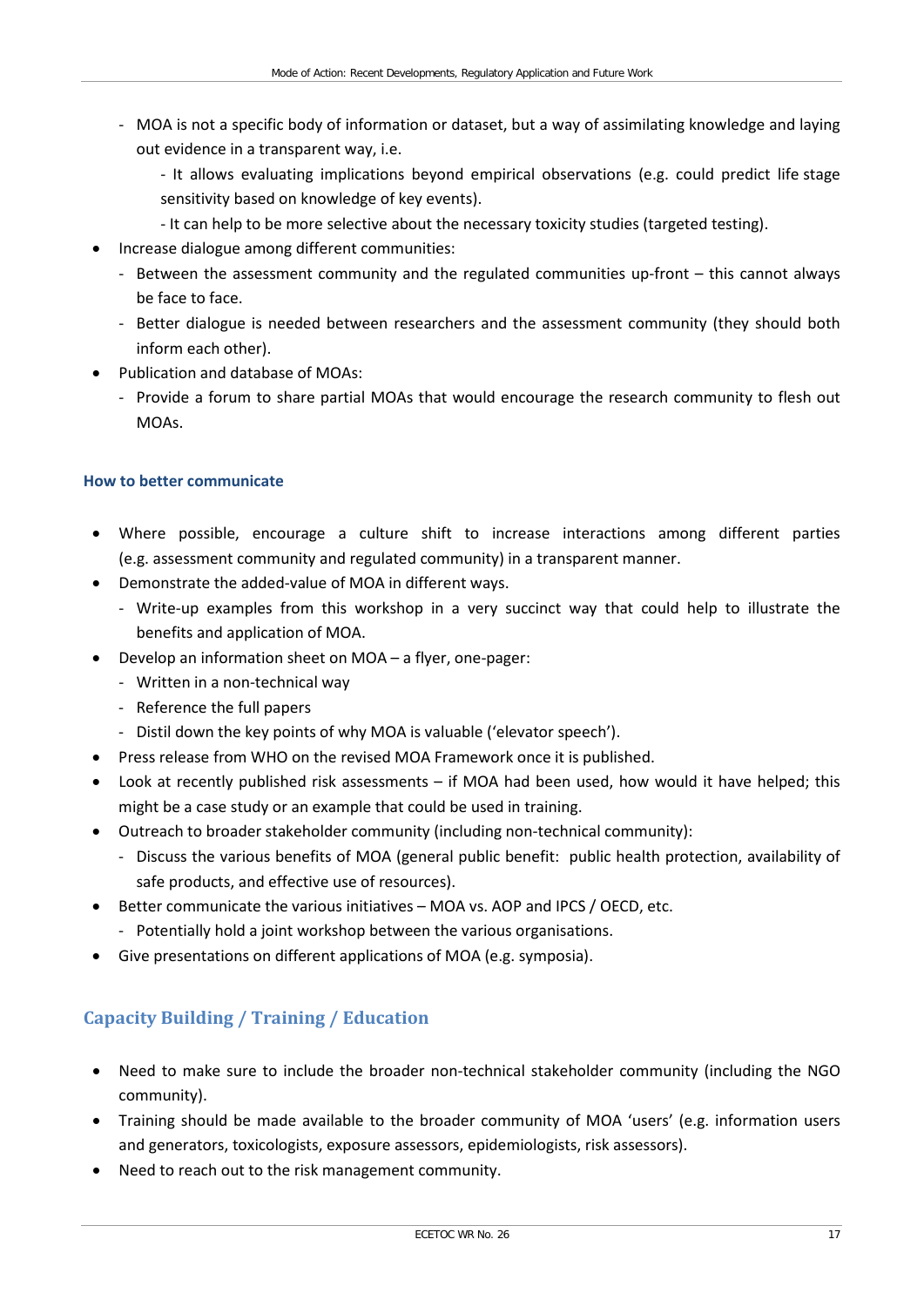- Utilise virtual, remote training to increase availability.
- MOA training should be more holistic include all aspects of the MOA roadmap and broader application to risk assessment.
- Basic training in toxicology, exposure and risk assessment is necessary as a foundation before MOA training will be useful.
- Participants of this workshop can help to increase knowledge / understanding of the MOA Framework within their organisations.

## <span id="page-23-0"></span>**4.2 Breakout Group II: Testing Strategies / Assessment-Specific Data Generation**

Moderator: Peter Chan *Rapporteur:* Jack Dempsey

Other members of the breakout group were:

John Bucher; Neil Carmichael; Claire Davies; Joop de Knecht; Marianne Dybdahl; Kevan Gartland; Marjoke Heneweer; John McManus; Chris Money; David Spurgeon; Kurt Straif; Marianne van der Hagen; Kimberly Wise; Clemens Wittwehr.

## **Elements of MOA analysis in support of integrated testing strategies and to complement the use of non-testing methods**

- All elements of MOA analysis are important. Depending on the question posed, the emphasis of the MOA analysis and the parts of the framework used can vary. Toolbox rather than framework?
- Clearly formulating the problem to be addressed is critical. The MOA process can be used for any/all of the common processes of screening, priority setting, classification or risk assessment. Insofar as any of these processes involve hazard characterisation, the gathering of data necessary for MOA analysis should be an integral part of that hazard characterisation step.
- An intelligent testing strategy will include MOA analysis to minimise time and resource costs.
- Sponsors of a chemical may use MOA analysis to argue against the need for further testing if the MOA for an adverse effect is not relevant to humans, or to direct research towards the key data gaps in characterising the hazard.
- Regulators may require MOA analysis to increase confidence in regulatory decisions particularly for data-poor chemicals.
- Regulators may also require a testing strategy that does not include MOA analysis. This is seen as counterproductive and indicates a need for more/better dissemination/education about the central role of MOA analysis in hazard characterisation.
- Regulators and sponsors use MOA in different paradigms: regulators should use it to understand findings/results in submitted data; sponsors should use MOA to decide on testing strategies to achieve minimal dataset required for submission to regulators.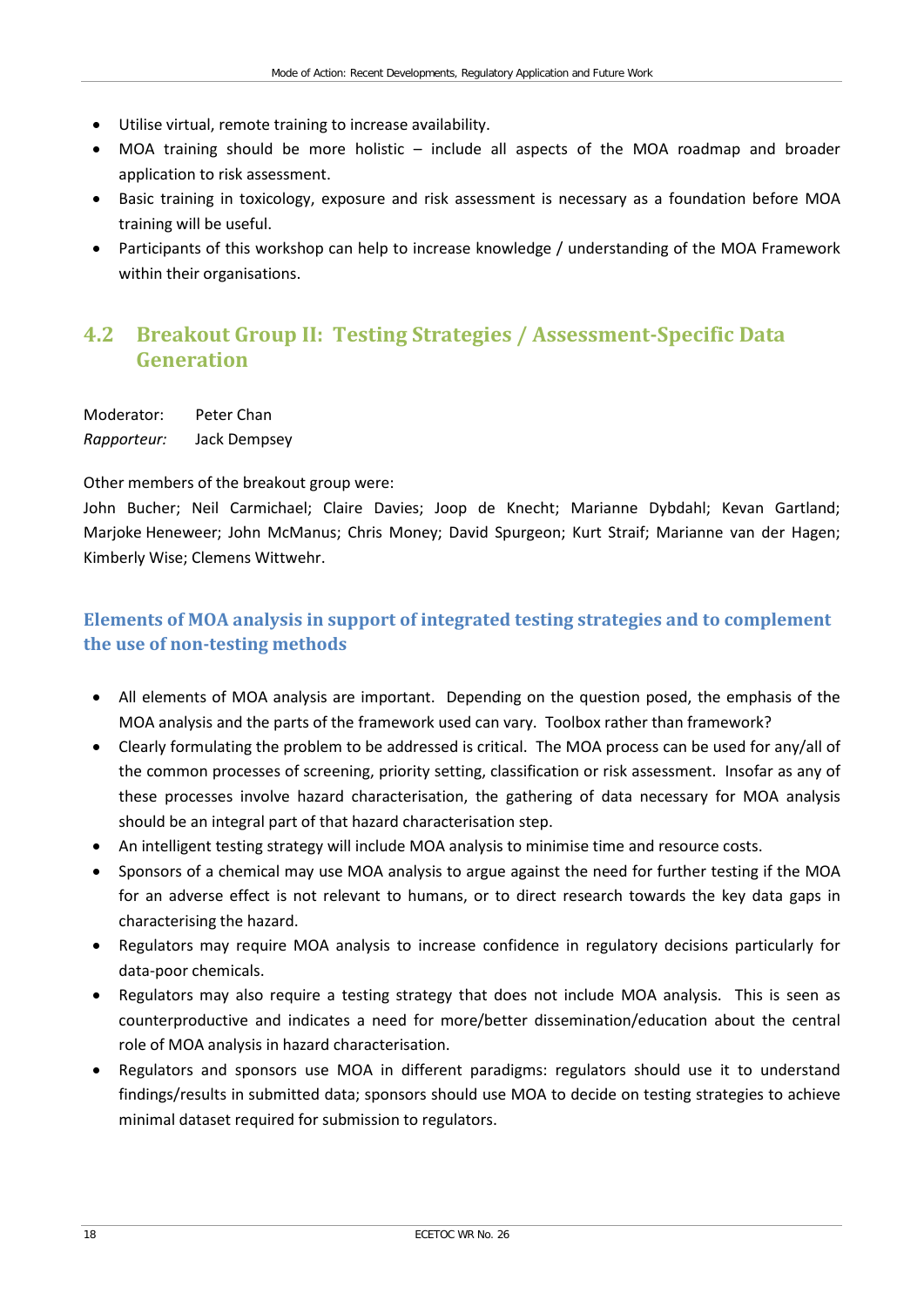### **Use of MOA for building chemical categories and use of read-across in risk assessment**

- All elements of MOA analysis are important.
- Again, defining the question requiring answering is critical and will determine the data or analysis needs - it must be fit for purpose. MOA is expected to be an essential part of the read-across process. It requires more data than the initial grouping based on simple structural or physiochemical similarities. A major caveat is that a single MOA developed for a chemical or chemical group may not provide regulators with the required certainty (as an example the multiple MOAs for the carcinogenicity of PCBs).
- MOA can help reduce animal testing by refining the knowledge gaps and uncertainties to allow targeted testing.

## **Potential limitations of the current regulatory testing paradigm in using MOA concepts for hazard/risk assessment**

- Distinguish between paradigm vs. practice vs. available guidelines.
- If the paradigm is based on best science then it should include MOA analysis as part of an integrated strategy. The practice however, is frequently based on adherence to current testing requirements/guidelines.
- Participants felt that:
	- MOA gets few mentions in chemical testing legislation, and this needs to be addressed.
	- The drive to reduce animal testing may hinder attempts to introduce new test requirements such as MOA analysis.
	- 'Slavish' adherence to current test requirements (whether on the part of the sponsor or regulator) hinders intelligent data generation such as the inclusion of non-required clinical tests that might address MOA in a short-term study.
	- OECD should publish all available MOAs (AOPs) with links to the supporting *in vitro* studies.

## **Additional practical/operational steps to facilitate more predictive MOA-based testing strategies**

- Participants felt that we need to 'spread the word' about the importance of MOA analysis. The fact that MOA analysis is good science and has long been used by regulators and chemical sponsors and researchers needs to be emphasised.
- Participants suggested that chemical sponsors should be encouraged to submit more fulsome data packages based on good science rather than adherence to regulatory requirements. The lack of specific mention of the need for MOA analysis in regulations, much less the exact requirements for an MOA is a hindrance to progress or adoption of MOA more broadly.
- How to make the requirements for an 'adequate' MOA analysis clear? Training? Publications from OECD, WHO and regulatory agencies?
- Develop a template for reporting key events or dissemination of existing templates.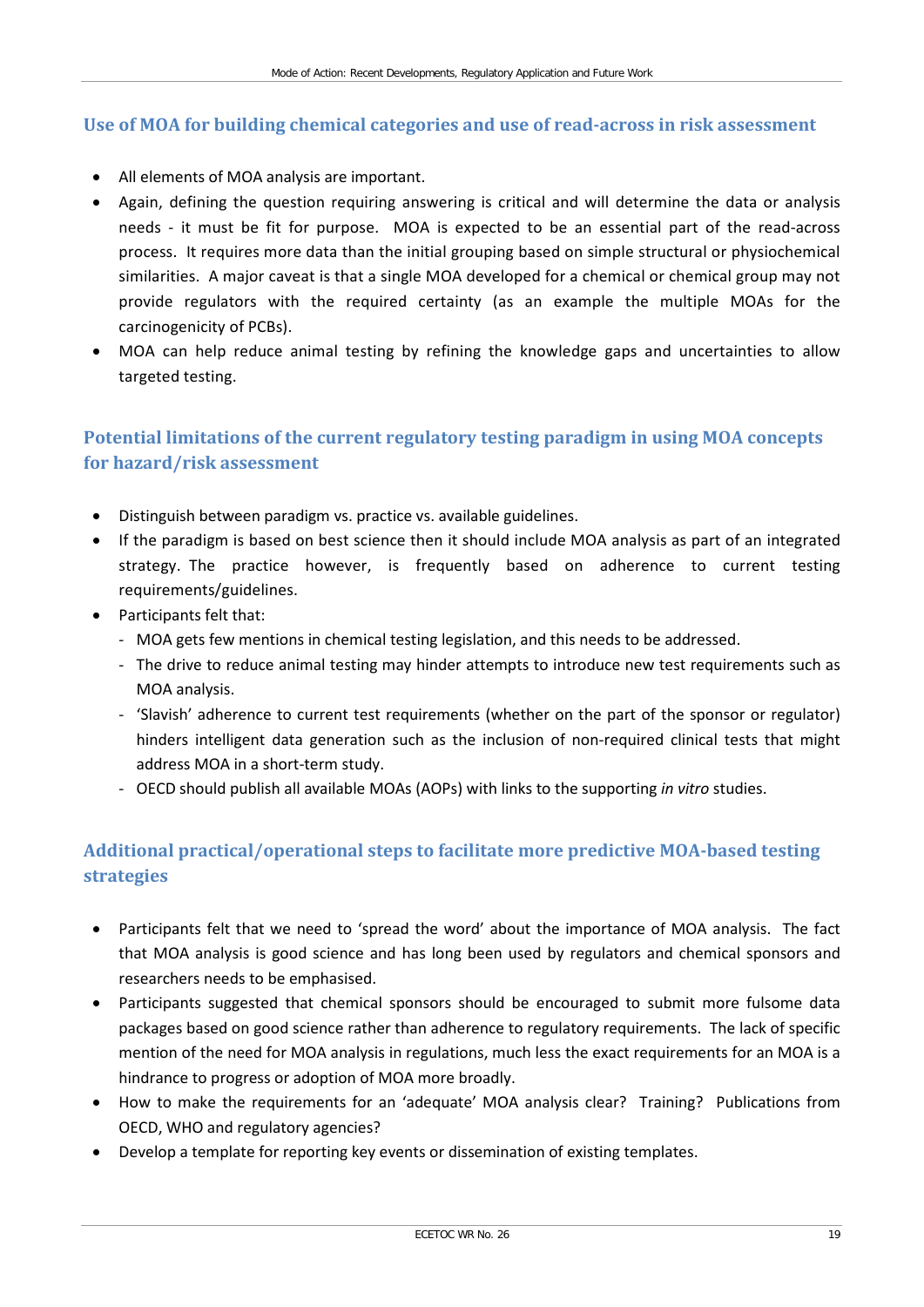- A library of case studies e.g. further development of AOP/MOA for skin sensitisation or any endpoints. The inclusion of a 'domain statement' or caveat regarding the prototypical chemical fulfilling the MOA leaves the possibility that similar chemicals may not fit the MOA exactly (or may additional MOAs?).
- Include an analysis of the cost efficiencies of using MOA in the case studies?

## <span id="page-25-0"></span>**4.3 Breakout Group III: Research, Including Better Integration of Alternative Methods**

Moderator: Helen Håkansson *Rapporteur:* Martin Wilks

Other members of the breakout group were:

Rémi Bars; Margaret Butler; Kevin Chipman; Samuel Cohen; Karel de Raat; Jean-Lou Dorne; Cliff Elcombe; Bruno Hubesch; Brigitte Landesmann; Lauren Markell; Stewart Owen; Thomas Pfister; Jennifer Seed; Benjamin Smith; Volker Strauss; Russell Thomas.

### **Use of current and future research in the application and development of MOA**

- Research using new technologies (e.g. omics, HTS) and mathematical tools (e.g. QSAR, BMD) alone or in combination with existing animal databases have the potential to help elucidate chemical- as well as disease-related MOA/AOPs. This has already been used for cancer endpoints, but other areas such as reproductive and developmental toxicology endpoints and pathways need more attention, including e.g. receptor-mediated and metabolic pathways.
- Research using new technologies can also help in grouping and read-across attempts.
- Reference groups in toxicology (controls) can, on their own, provide physiological information of high relevance to toxicological interpretation and assessment activities such as:
	- o What is the range of 'normal' variability? This applies to *in vivo* and *in vitro* situations
	- o Better understanding of compensatory mechanisms (adverse vs. non-adverse effects), repair mechanisms, epigenetics, etc.
- Exposure analysis data on their own and in combination with effect data from experimental as well as monitoring data (from human and wildlife) should be promoted and will help to establish margin-ofexposure (MOE) information for assessment procedures.
- Research aiming at multidisciplinary problem solving is needed; to this end integration between toxicology and other research fields (e.g. including endocrinologists, immunologists, epidemiologists) needs to be promoted.

There was general agreement that basic research should be encouraged, as should be the publication of negative results.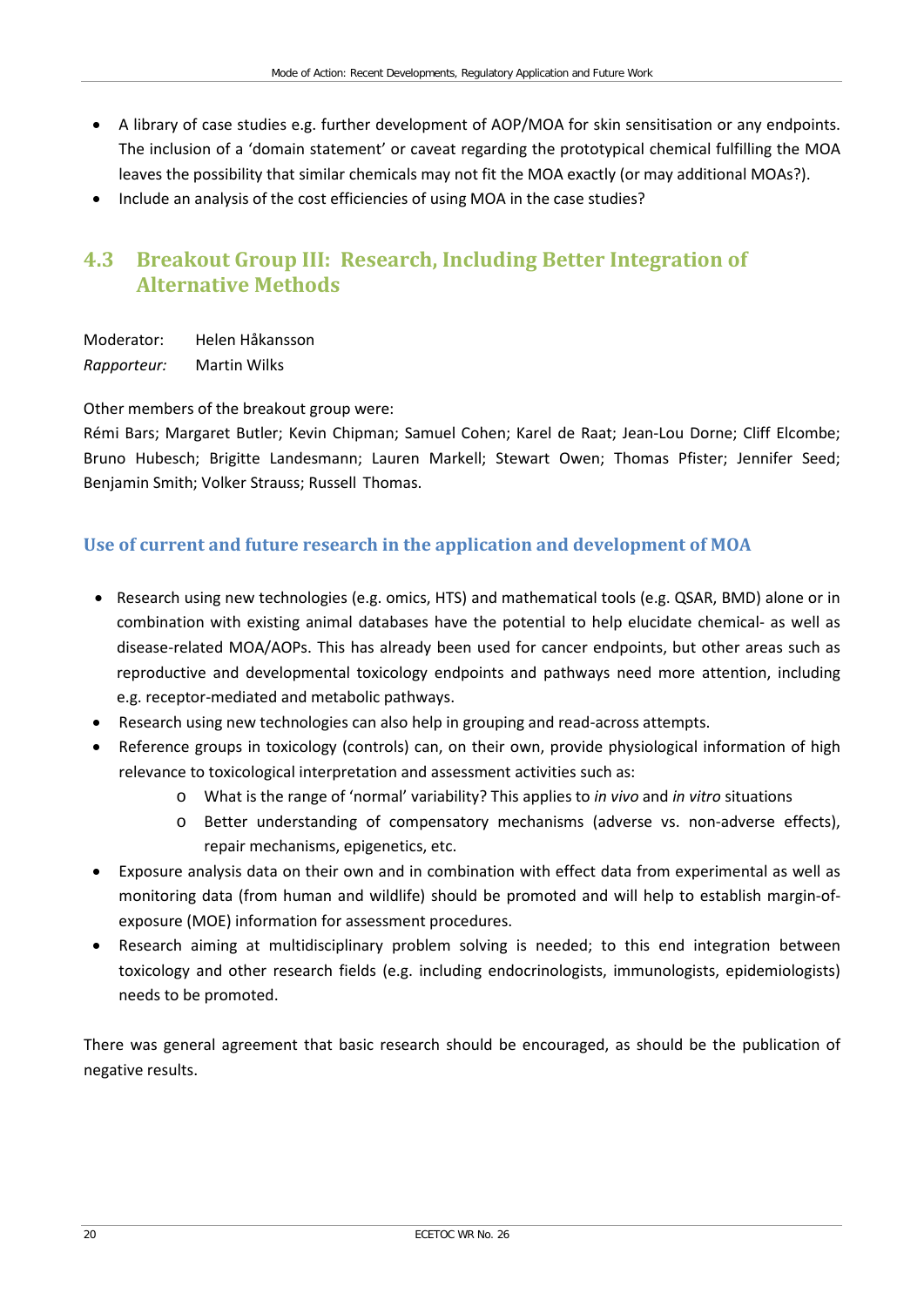## **Tools that could be developed towards providing better integration of alternative methods in the use of MOA in risk assessment**

The breakout group defined alternative methods as 'non-animal' except when using ecotoxicological data (involving for example zebra fish, *C. elegans*, *C. leavis* and *drosophila*) in human health risk assessment.

- This should not be focused on technology platforms, but on scientific approach: use the method that is appropriate to the question:
	- o Maximise species concordance
	- o Focus on key events leading to MOA
- Better *in vitro* models: there is a need to concentrate on temporality and dose response when extrapolating alternative methods to human *in vivo* situation:
	- o Allow for 'chronic exposure' *in vitro*
	- o Extrapolate dose from *in vitro* to *in vivo* situation
- Knowledge base further development of effectopedia and other bioinformatic tools; tools to structure information for database upload (also of interest are IPCS documents such as 'Principles and methods for the assessment of chemicals in food' - EHC 240 (IPCS, 2009).
- Quantitative MOA could be used for exploring the scientific relevance of uncertainty factors.

## **Contribution of MOA in the design of new (risk) assessment methods**

MOA could be used:

- To provide information on relevant adverse criteria, thus leading to less extensive testing being required;
- to refine existing data bases [e.g. Cramer classification];
- as a screening tool in prioritisation of chemicals;
- in the development of targeted testing [e.g. replacement of some *in vivo* studies];
- in the development of chemical specific assessment factors;
- to enable read across to be focussed on biology rather than on chemical structure;
- to assess species sensitivity distribution for cumulative risk assessment.

### **Development of more predictive and efficient MOA-based approaches in risk assessment**

- Training and education; courses, seminars and practical work on cases etc. Promote that academic scientists and others, engage more in MOA analysis as a research activity including publications.
- Increased awareness about existing tools and templates among all potential end-users e.g. through publications, active conference participations.
- Encourage better use of existing, currently unpublished data (think about incentives to publish or integrate into existing databases).
- Increased development and use of internet based discussion fora (web-based tools e.g. linked to eChem portal).
- Periodic revision and further development of technical guidelines and guidance documents.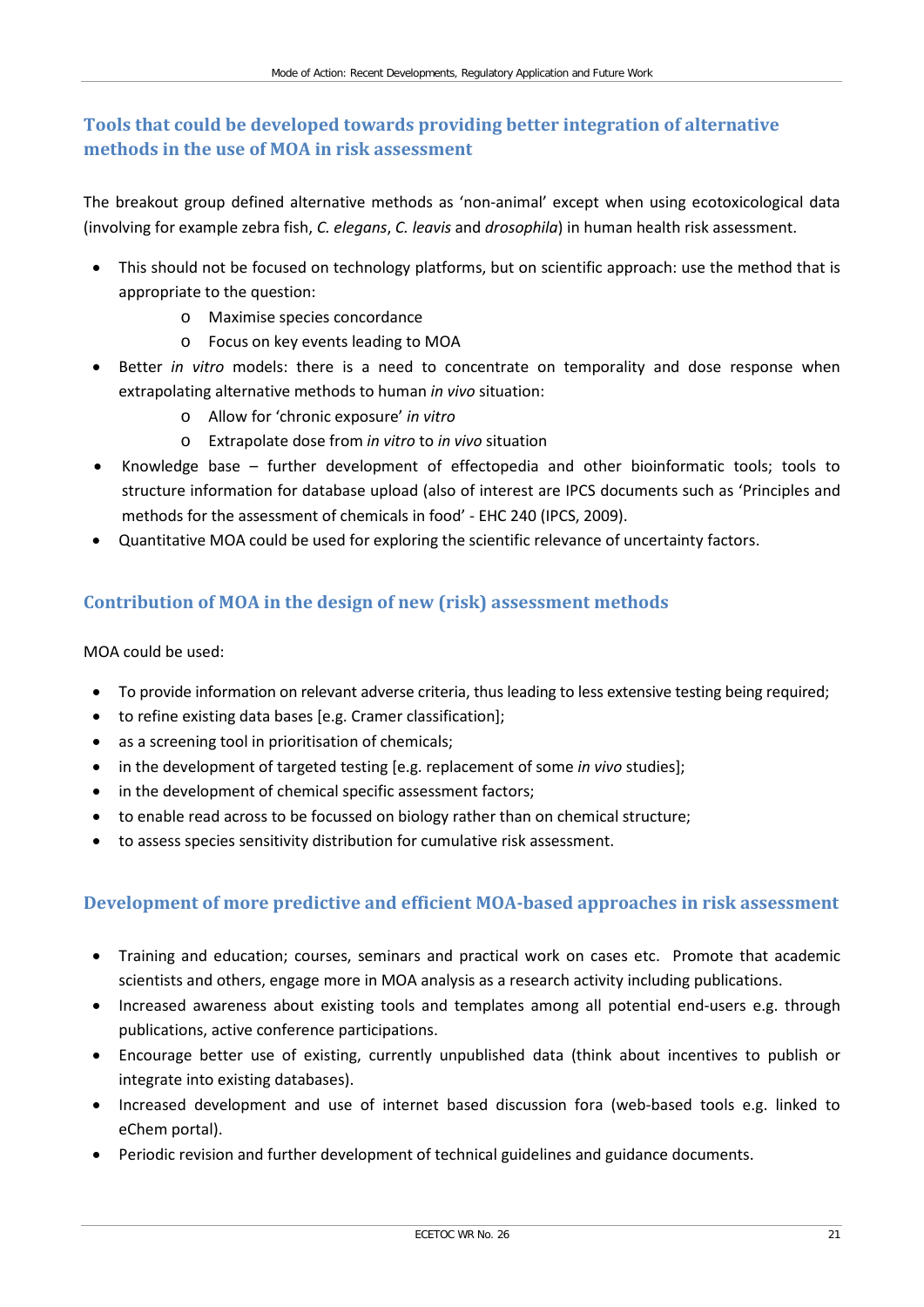# <span id="page-27-0"></span>**5. CONCLUSIONS AND RECOMMENDATIONS**

The Mode of Action concept had been developed initially from the use of good science to explore the human relevance of certain findings in animals, rather than as a tool for problem solving. Unfortunately there was a body of thought that MOA had to be enormously complicated to contribute anything. This needed to be countered and the concept broadened to demonstrate its usefulness in other contexts. In essence, MOA was a way of thinking that could be applied to many situations. The first essential step was problem formulation; only the amount of MOA necessary to answer the question under consideration was required. IPCS had developed a comprehensive framework but, depending on the nature of the question, it was not always necessary to follow the stepwise approach outlined there.

#### *Particular considerations*

Particular concerns had been expressed in the break-out groups in relation to the MOA being too elaborate and resource intensive to be widely used for most chemical risk assessments. The question of multiple MOAs had been discussed but not resolved. With many compounds there was more than one MOA and this was clearly an area that would need further consideration in the future. The question of mutual confidence had also been raised, with reservations being expressed that MOA data were not accepted or taken into account by many of the regulators. This might be due to the fact that - in contrast to standard toxicity endpoints - specific scientific knowledge is often necessary to assess the validity and relevance of MOA data. In relation to this, the on-going need to build bridges and develop communication, between those with and without experience of using the MOA approach, had been highlighted in the breakout groups. With regard to 21st century technologies, these still needed to find an agreed role to be useful and efficient in MOA analysis. Further work was clearly needed to build confidence in their interpretation. It was called into question whether, as was often suggested, the combination of new technologies and comprehensive databases would replace animal models any time in the near future.

#### *Areas of improvement*

Areas of improvement related to both the regulators and the regulated! In essence there was a need for the regulators to be more flexible in their approach to non-standard data and in their readiness to enter into a dialogue on problem solving. Toxicology was an investigative science and this should be recognised. The prescriptive approach of the 1981 OECD guidelines for the testing of chemicals had, unfortunately, tended to turn this into a repetitive process with 'yes' and 'no' answers. The guidelines did little to encourage thinking of what was happening in the tests and what it meant for human safety. More creativity was needed in using the MOA, and the regulated community would need to clearly explain the use of MOA in a way that would make the overall package easier to understand by the regulators who had to evaluate the data.

#### *Areas worth pursuing*

With reference to areas that were worth pursuing, more invertebrate genomes were being published and the extent to which key steps of known MOAs could be modelled in simpler organisms was one area for future investigation; the use of simpler organisms in tests would contribute towards animal replacement. Alternative methods did not necessarily involve the use of cell cultures. MOA could also contribute towards providing a better prediction of effects of potential concern for the environment.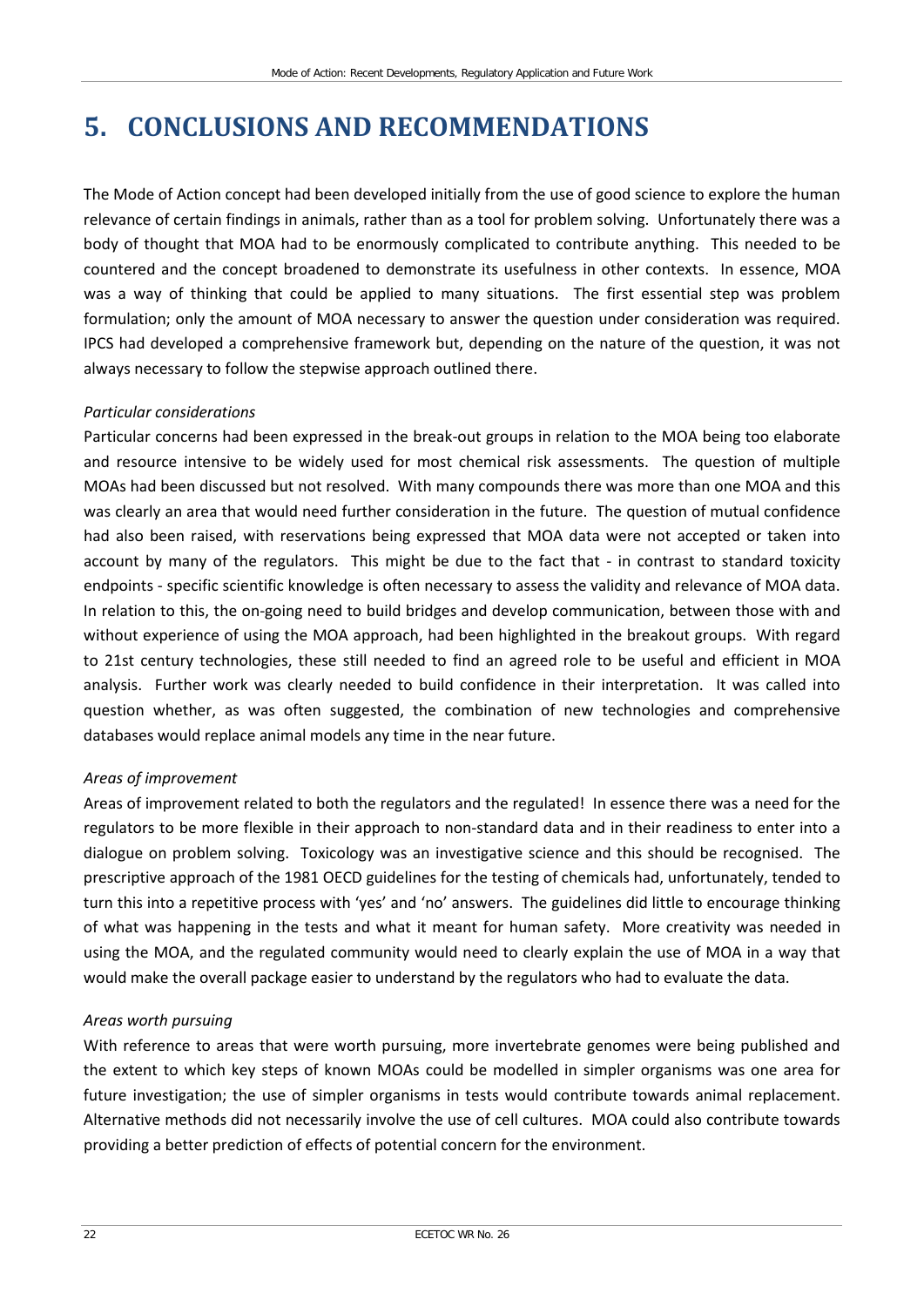With regard to the development of data bases, a significant effort had already been made. However, there was further scope for building relevant tools, models and SARs, and in the documentation of normal physiological range and variability in pathways.

A more effective role for MOA in regulatory risk assessments should be progressed. Although in principle there was an acceptance that MOA would be taken into account, it was not evident to what extent this was in fact done. In particular there was no guidance with regard to the submission of data. While there was general agreement that regulatory submissions should be based on the best available science, concern was expressed that some regulations were framed in a way which made the integration of non-standard methods challenging.

Specific actions which were considered worth continuing included the development of training with regard to the use of MOAs in risk assessment and read-across. It was considered that the WHO/IPCS Steering Committee should remain in existence to address the issues raised at the Workshop, and appropriate training was recognised as part of their activities. Increased visibility of the MOA approach at an international level was another area that had been highlighted, with a need to extend this to countries such as India and China.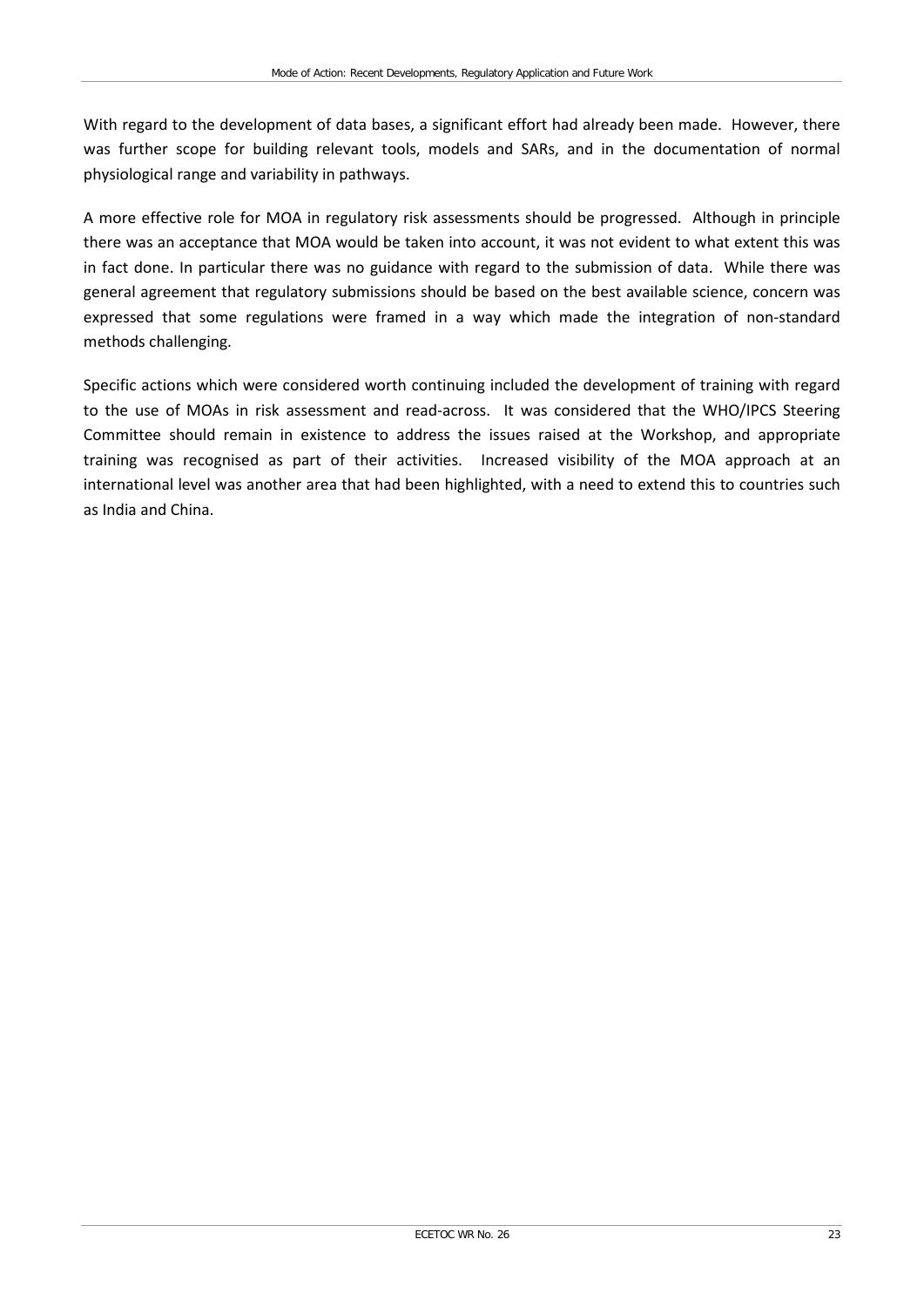# <span id="page-29-0"></span>**ABBREVIATIONS**

| AOP             | Adverse outcome pathway                                              |
|-----------------|----------------------------------------------------------------------|
| <b>BMD</b>      | Benchmark dose                                                       |
| <b>CNS</b>      | Central nervous system                                               |
| <b>ECHA</b>     | <b>European Chemicals Agency</b>                                     |
| <b>EFSA</b>     | European Food Safety Authority                                       |
| <b>EHC</b>      | <b>Environmental Health Criteria</b>                                 |
| ER              | Oestrogen receptor                                                   |
| EU              | <b>European Union</b>                                                |
| GD              | Gestation day                                                        |
| $GLP-1$         | Glucagon-like Peptide 1                                              |
| GLP-1R          | GLP-1 receptor                                                       |
| <b>HESI</b>     | <b>Health and Environmental Sciences Institute</b>                   |
| <b>HTS</b>      | High throughput screening                                            |
| <b>ILSI RF</b>  | International Life Sciences Institute - Research Foundation          |
| <b>ILSI-RSI</b> | ILSI - Risk Sciences Institute                                       |
| <b>IPCS</b>     | International Programme on Chemical Safety                           |
| <b>JMPR</b>     | Joint Meeting on Pesticide Residues                                  |
| <b>JRC-IHCP</b> | Joint Research Centre - Institute for Health and Consumer Protection |
| <b>MIE</b>      | Molecular initiating event                                           |
| <b>MOA</b>      | Mode of action                                                       |
| MOA-HR          | Mode of action - Human relevance                                     |
| MOA-HRF         | Mode of action - Human relevance framework                           |
| <b>MOE</b>      | Margin of exposure                                                   |
| nAChR           | Nicotinic acetylcholine receptor                                     |
| <b>NGO</b>      | Non-governmental organisation                                        |
| <b>OCSPP</b>    | Office of Chemical Safety and Pollution Prevention                   |
| <b>OECD</b>     | Organisation for Economic Co-Operation and Development               |
| QSAR            | Quantitative structure-activity relationship                         |
| PCB             | Polychlorinated biphenyl                                             |
| p-GP            | p-glycoprotein                                                       |
| <b>REACH</b>    | Registration, evaluation, authorisation and restriction of chemicals |
| <b>RIVM</b>     | Dutch National Institute for Public Health and the Environment       |
| <b>SAR</b>      | Structure activity relationship                                      |
| <b>SEURAT</b>   | Safety evaluation ultimately replacing animal testing                |
| TF              | <b>Task Force</b>                                                    |
| UF              | Uncertainty factor                                                   |
| US EPA          | United States Environmental Protection Agency                        |
| <b>WHO</b>      | World Health Organization                                            |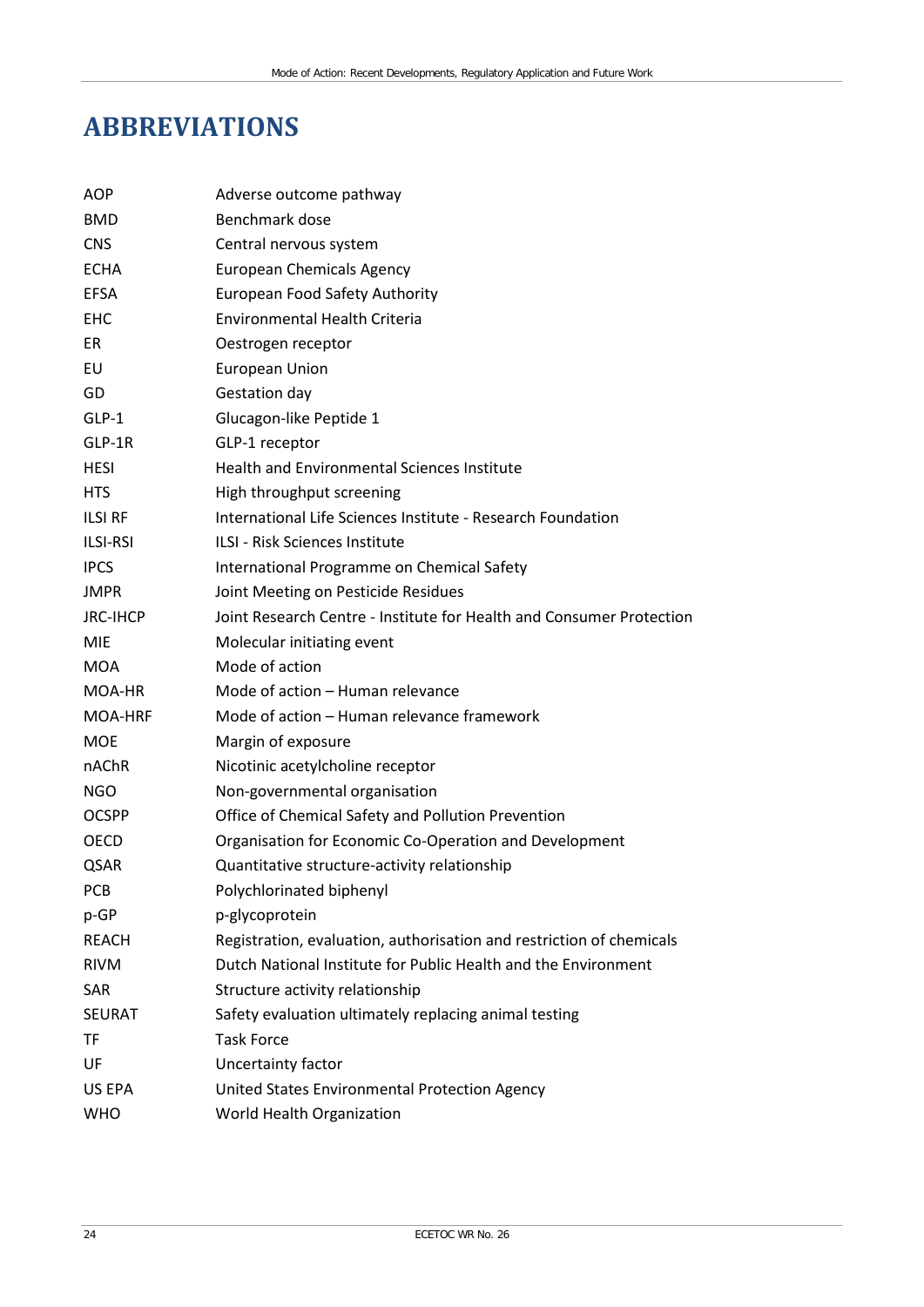# <span id="page-30-0"></span>**BIBLIOGRAPHY**

Baas J, Willems J, Jager T, Kraak MH, Vandenbrouck T, Kooijman SALM. 2009. Prediction of daphnid survival after *in situ* exposure to complex mixtures. Environ Sci Technol 43(15):6064-6069.

Bjerre Knudsen L, Madsen LW, Andersen S, Almholt K, de Boer AS, Drucker DJ, Gotfredsen C, Egerod FL, Hegelund AC, Jacobsen H, Jacobsen SD, Moses AC, Mølck AM, Nielsen HS, Nowak J, Solberg H, Thi TD, Zdravkovic M, Moerch U. 2010. Glucagon-like Peptide-1 receptor agonists activate rodent thyroid C-cells causing calcitonin release and C-cell proliferation. Endocrinology 151(4):1473-1486.

Boess F, Bertinetti-Lapatki C, Zoffmann S, George C, Pfister T, Roth A, Lee SM, Thasler WE, Singer T, Suter L. 2013. Effect of GLP1R agonists taspoglutide and liraglutide on primary thyroid C-cells from rodent and man. J Mol Endocrinol 50(3):325-336.

Boobis AR, Cohen SM, Dellarco V, McGregor D, Meek ME, Vickers C, Willcocks D, Farland W. 2006. IPCS framework for analyzing the relevance of a cancer mode of action for humans. Crit Rev Toxicol 36:781–792.

Boobis AR, Doe JE, Heinrich-Hirsch B, Meek ME, Munn S, Ruchirawat M, Schlatter J, Seed J, Vickers C. 2008. IPCS framework for analyzing the relevance of a noncancer mode of action for humans. Crit Rev Toxicol 38:87–96.

Carmichael N, Bausen M, Boobis AR, Cohen SM, Embry M, Fruijtier-Pölloth C, Greim H, Lewis R, Meek ME, Mellor H, Vickers V, Doe J. 2011. Using mode of action information to improve regulatory decision-making: An ECETOC/ILSI RF/HESI workshop overview. Crit Rev Toxicol 41(3):175-186.

Colbourne JK, Pfrender ME, Gilbert D, Thomas WK, Tucker A, Oakley TH, Tokishita S, Aerts A, Arnold GJ, Basu MK, Bauer DJ, Cáceres CE, Carmel L, Casola C, Choi JH, Detter JC, Dong Q, Dusheyko S, Eads BD, Fröhlich T, Geiler-Samerotte KA, Gerlach D, Hatcher P, Jogdeo S, Krijgsveld J, Kriventseva EV, Kültz D, Laforsch C, Lindquist E, Lopez J, Manak JR, Muller J, Pangilinan J, Patwardhan RP, Pitluck S, Pritham EJ, Rechtsteiner A, Rho M, Rogozin IB, Sakarya O, Salamov A, Schaack S, Shapiro H, Shiga Y, Skalitzky C, Smith Z, Souvorov A, Sung W, Tang Z, Tsuchiya D, Tu H, Vos H, Wang M, Wolf YI, Yamagata H, Yamada T, Ye Y, Shaw JR, Andrews J, Crease TJ, Tang H, Lucas SM, Robertson HM, Bork P, Koonin EV, Zdobnov EM, Grigoriev IV, Lynch M, Boore JL. 2011. The ecoresponsive genome of *Daphnia pulex*. Science 331(6017):555-561.

ECETOC. 2002. Recognition of, and differentiation between, adverse and non-adverse effects in toxicology studies. Technical Report No. 85. European Centre for Ecotoxicology and Toxicology of Chemicals, Brussels, Belgium.

ECETOC. 2006. Toxicological modes of action: Relevance for human risk assessment. Technical Report No. 99. European Centre for Ecotoxicology and Toxicology of Chemicals, Brussels, Belgium.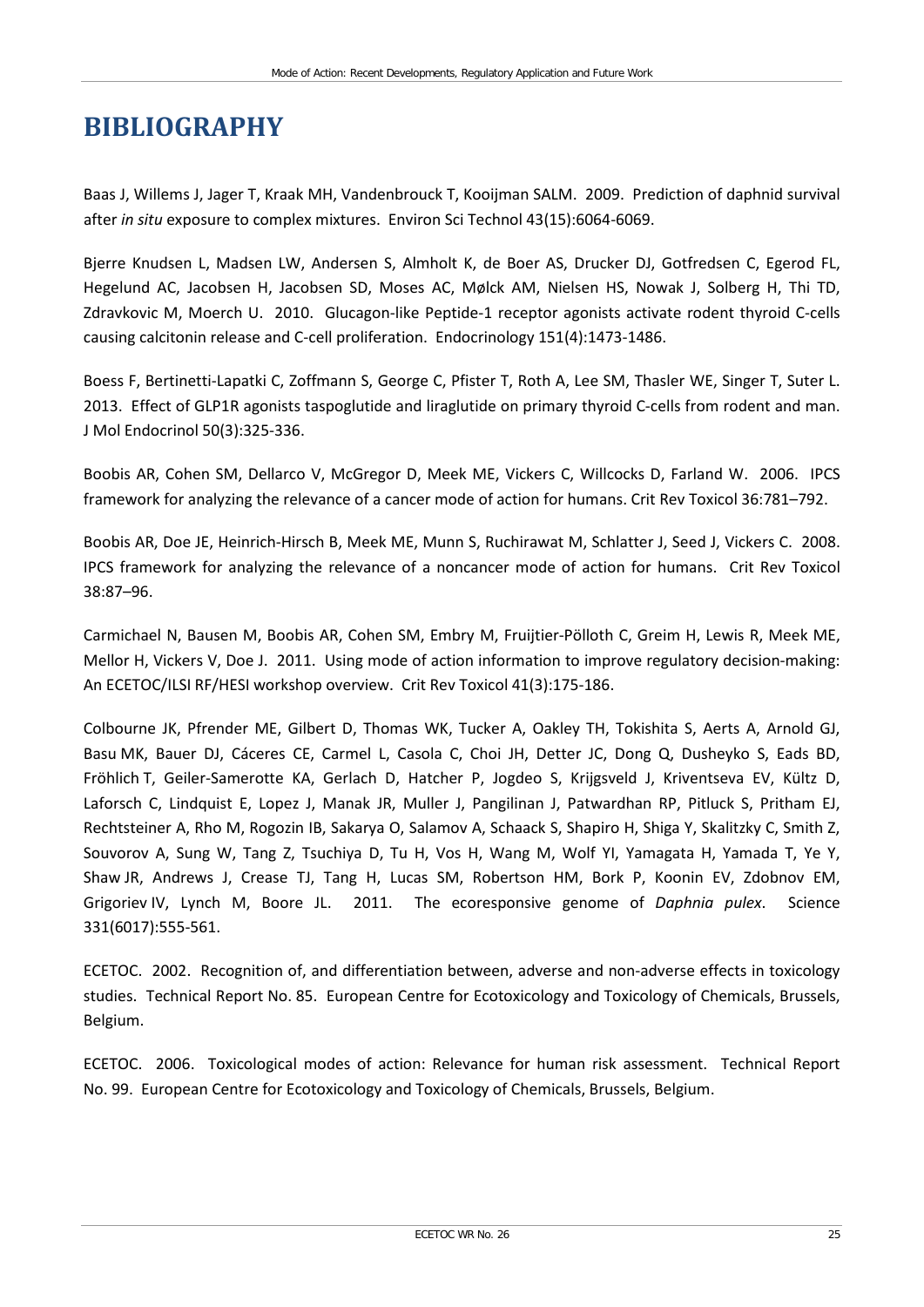EMA. 2006. Assessment report for Byetta. Procedure no. EMEA/H/C/000698/II/0021. European Medicines Agency, London, UK. <http://www.ema.europa.eu/docs/en GB/document library/EPAR -\_Scientific\_Discussion/human/000698/WC500051842.pdf>.

EMA. 2009. Assessment report for Victoza. Procedure no. EMEA/H/C/001026. European Medicines Agency, London, UK. <http://www.ema.europa.eu/docs/en\_GB/document\_library/EPAR\_-Public assessment report/human/001026/WC500050016.pdf>.

EMA. 2011. Assessment report for Bydureon. Procedure no. EMEA/H/C/002020. European Medicines Agency, London, UK. <http://www.ema.europa.eu/docs/en GB/document library/EPAR -\_Public\_assessment\_report/human/002020/WC500108239.pdf>.

EU. 1976. Council Directive of 27 July 1976 on the approximation of the laws of the member States relating to cosmetic products. 76/768/EEC. OJ L 269.

Gunnarsson L, Jauhiainen A, Kristiansson E, Nerman O, Larsson DG. 2008. Evolutionary conservation of human drug targets in organisms used for environmental risk assessments. Environ Sci Technol 42(15):5807 5813.

IPCS. 2009. Principles and methods for the risk assessment of chemicals in food. Environmental Health Criteria 240. International Programme on Chemical Safety, World Health Organization, Geneva, Switzerland.

Meek ME, Bucher JR, Cohen SM, Dellarco V, Hill RN Lehman-McKeeman LD, Longfellow DG, Pastoor T, Seed J, Patton DE. 2003. A framework for human relevance analysis of information on carcinogenic modes of action. Crit Rev Toxicol 33(6):591-653.

Meek ME, Berry C, Boobis AR, Cohen SM, Hartley M, Munn S, Olin S, Schlatter J, Vickers C. 2008. Letter to the Editor and response [Re: Guyton KZ, Barone S Jr, Brown RC, Euling SY, Jinot J, Makris S. 2008. Mode of action frameworks: a critical analysis. J Toxicol Environ Health B 11(1):16-31]. J Toxicol Environ Health B 11:681-685.

Meek ME, Boobis AR, Cote I, Dellarco V, Fotakis G, Munn S, Seed J, Vickers C. 2013. New developments in the evolution and application of the WHO/IPCS framework on mode of action/species concordance analysis. Toxicol Appl Pharmacol (submitted).

OECD. 2012. The Adverse Outcome Pathway for Skin Sensitisation Initiated by Covalent Binding to Proteins. Part 1: Scientific Evidence. OECD ENV/JM/MONO(2012) 10 PART 1. OECD Environment, Health and Safety Publications, Series on Testing and Assessment, No. 168. Organisation for Economic Co-operation and Development, Paris, France.

Rasoulpour RJ, Ellis-Hutchings RG, Terry C, Millar NS, Zablotny CL, Gibb A, Marshall V, Collins T, Carney EW, Billington R. 2012. A novel mode-of-action mediated by the fetal muscle nicotinic acetylcholine receptor resulting in developmental toxicity in rats. Toxicol Sci 127:522-534.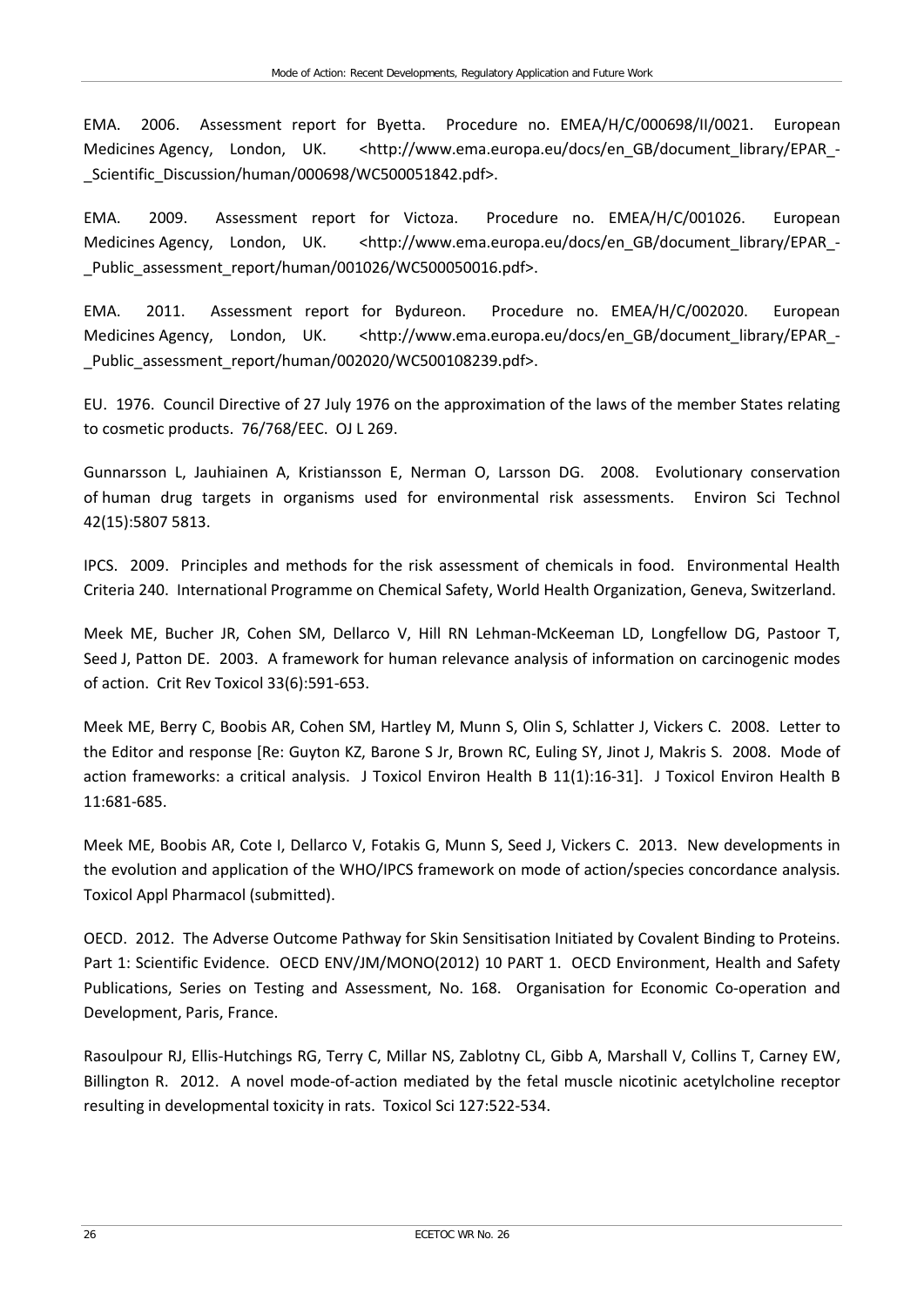Schmieder PK, Tapper MA, Denny JS, Kolanczyk RC, Sheedy BR, Henry TR, Veith GD. 2004. Use of trout liver slices to enhance mechanistic interpretation of estrogen receptor binding for cost-effective prioritization of chemicals within large inventories. Environ Sci Technol 38(23):6333-6342.

Seed J, Carney EW, Corley RA, Crofton KM, DeSesso JM, Foster PM, Kavlock R, Kimmel G, Klaunig J, Meek ME, Preston RJ, Slikker W Jr, Tabacova S, Williams GM, Wiltse J, Zoeller RT, Fenner-Crisp P, Patton DE. 2005. Overview: Using mode of action and life stage information to evaluate the human relevance of animal toxicity data. Crit Rev Toxicol 35(8-9):664-672.

Sonich-Mullin C, Fielder R, Wiltse J, Baetcke K, Dempsey J, Fenner-Crisp P, Grant D, Hartley M, Knaap A, Kroese D, Mangelsdorf I, Meek ME, Rice JM, Younes M; International Programme on Chemical Safety. 2001. IPCS conceptual framework for evaluating a mode of action for chemical carcinogenesis. Regul Toxicol Pharmacol 34(2):146-152.

Spurgeon DJ, Jones OA, Dorne JL, Svendsen C, Swain S, Stürzenbaum SR. 2010. Systems toxicology approaches for understanding the joint effects of environmental chemical mixtures. Sci Total Environ 408(18):3725-3734.

Thomas RS, Clewell HJ III, Allen BC, Yang L, Healy E, Andersen ME. 2012. Integrating pathway-based transcriptomic data into quantitative chemical risk assessment: a five chemical case study. Mutat Res 746(2):135-143.

US EPA. 1996. Proposed guidelines for carcinogen risk assessment. US Environmental Protection Agency, Fed Reg 61:17960–18011.

van Ravenzwaay B, Herold M, Kamp H, Kapp MD, Fabian E, Looser R, Krennrich G, Mellert W, Prokoudine A, Strauss V, Walk T, Wiemer J. 2012. [Metabolomics: a tool for early detection of toxicological effects and an](http://members.ecetoc.org/en/cust/documentrequest.aspx?DocID=6658)  [opportunity for biology based grouping of chemicals-from QSAR to QBAR.](http://members.ecetoc.org/en/cust/documentrequest.aspx?DocID=6658) Mutat Res 746(2):144-150.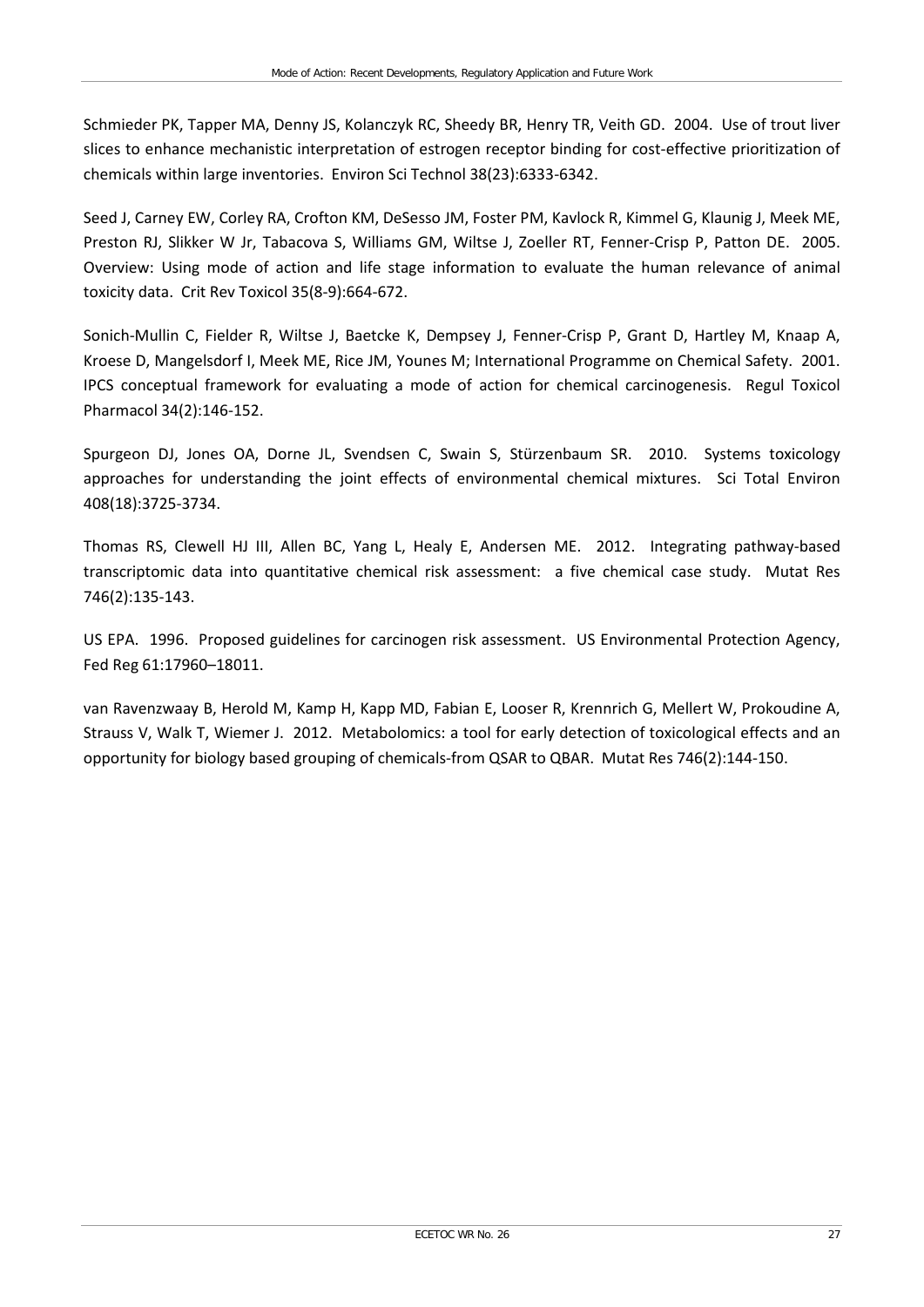# <span id="page-33-0"></span>**APPENDIX 1: WORKSHOP PROGRAMME**

#### **DAY 1, MORNING**

**08:30 – 09:00** *Registration*

Workshop Chair: **Neil Carmichael**, on behalf of ECETOC

#### **INTRODUCTION**

| $09:00 - 09:10$ | Welcome                                                                                                                                              | Richard Brown / Alan Poole<br>WHO-IPCS / ECETOC        |
|-----------------|------------------------------------------------------------------------------------------------------------------------------------------------------|--------------------------------------------------------|
| $09:10 - 09:30$ | Background to Global Initiatives Promoting the Use of<br><b>Mode of Action</b>                                                                       | <b>Neil Carmichael</b><br>on behalf of ECETOC          |
| $09:30 - 09:50$ | <b>WHO/IPCS Mode of Action Roadmap: Mode of Action Applications</b><br>in Regulatory Toxicology                                                      | <b>George Fotakis</b><br><b>ECHA</b>                   |
| $09:50 - 10:10$ | Update of the WHO/IPCS Mode of Action Framework                                                                                                      | <b>Bette Meek</b><br>University Ottawa                 |
| $10:10 - 10:30$ | <b>Contribution of New Technologies to Better Understand</b><br><b>Modes of Action and Definition of Adversity in</b><br><b>Toxicological Assays</b> | <b>Marjoke Heneweer</b><br>Shell and ECETOC Task Force |
| $10:30 - 10:45$ | <b>Questions and discussion</b>                                                                                                                      |                                                        |
| $10:45 - 11:15$ | Coffee break                                                                                                                                         |                                                        |

#### **REGULATORY APPLICATION AND CHALLENGES**

| $11:15 - 11:45$ | Overview on how Mode of Action is used in a Regulatory Context |                                |  |  |
|-----------------|----------------------------------------------------------------|--------------------------------|--|--|
|                 | - A US Perspective                                             | Jennifer Seed                  |  |  |
|                 |                                                                | US EPA                         |  |  |
|                 | - EU Perspectives                                              | <b>Brigitte Landesmann</b>     |  |  |
|                 |                                                                | <b>JRC-IHCP</b>                |  |  |
| $11:45 - 12:00$ | <b>Experience with Application of Mode of Action in</b>        | Carolyn Vickers / Kathy Hughes |  |  |
|                 | Human Health Risk Assessment: Outcome of Survey                | WHO-IPCS / Health Canada       |  |  |
| $12:00 - 12:15$ | <b>Questions and discussion</b>                                |                                |  |  |
| $12.15 - 13.30$ | Lunch                                                          |                                |  |  |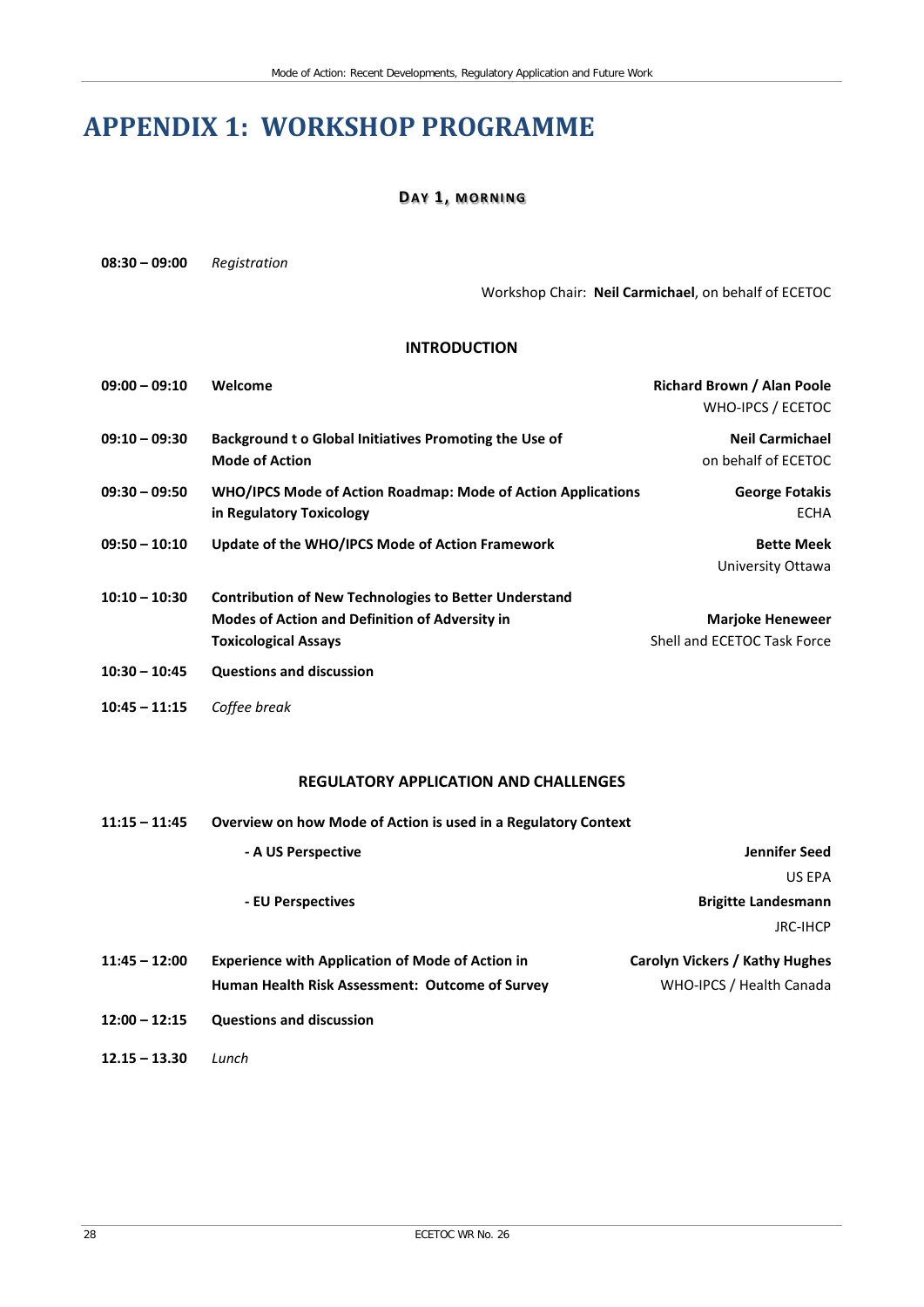#### **DAY 1, AFTERNOON**

#### **CASE STUDIES**

|       | $13:30 - 13:45$                                                                                                                                                                                                    |                                   | Application of the IPCS MOA-HRF Framework in the Work of JMPR                         | <b>Alan Boobis</b>                  |
|-------|--------------------------------------------------------------------------------------------------------------------------------------------------------------------------------------------------------------------|-----------------------------------|---------------------------------------------------------------------------------------|-------------------------------------|
|       |                                                                                                                                                                                                                    |                                   |                                                                                       | Imperial College, London            |
|       | $13:45 - 14:00$                                                                                                                                                                                                    |                                   | Application of the Adverse Outcome Pathway for Skin Sensitisation                     | Joop de Knecht                      |
|       |                                                                                                                                                                                                                    |                                   |                                                                                       | <b>OECD</b>                         |
|       | $14:00 - 14:15$                                                                                                                                                                                                    |                                   | <b>Metabolomic Approach to Different Modes of Actions of</b>                          | <b>Volker Strauss</b>               |
|       |                                                                                                                                                                                                                    | Amiodarone on the Thyroid in Rats |                                                                                       | <b>BASF</b>                         |
|       | $14:15 - 14:30$                                                                                                                                                                                                    |                                   | Human Relevance of Thyroid C-Cell Tumours Caused by GLP-1R                            | <b>Thomas Pfister</b>               |
|       |                                                                                                                                                                                                                    | <b>Agonists in Rodents</b>        |                                                                                       | F. Hoffmann-La Roche                |
|       | $14:30 - 14:45$                                                                                                                                                                                                    |                                   | <b>Toxicokinetics, Toxicodynamics and Cross-species Aspects</b>                       | <b>David Spurgeon</b>               |
|       |                                                                                                                                                                                                                    | in Ecotoxicology                  |                                                                                       | Centre for Ecology and Hydrology    |
|       | $14:45 - 15:00$                                                                                                                                                                                                    |                                   | Mode of Action-Based Priority Setting: Drawing on Experience                          |                                     |
|       |                                                                                                                                                                                                                    | from the Ecological Domain        |                                                                                       | Patricia Schmieder / Vicki Dellarco |
|       |                                                                                                                                                                                                                    |                                   |                                                                                       | US EPA                              |
| 15:00 |                                                                                                                                                                                                                    | Coffee                            |                                                                                       |                                     |
|       |                                                                                                                                                                                                                    |                                   |                                                                                       |                                     |
|       | $15:00 - 17:00$                                                                                                                                                                                                    |                                   | <b>BREAKOUT GROUP DISCUSSIONS</b>                                                     |                                     |
|       |                                                                                                                                                                                                                    | Introduction to breakout groups   |                                                                                       | <b>Neil Carmichael</b>              |
|       |                                                                                                                                                                                                                    |                                   |                                                                                       |                                     |
|       |                                                                                                                                                                                                                    |                                   | <b>BG I: Informing Risk Assessment</b>                                                |                                     |
|       |                                                                                                                                                                                                                    | <b>Moderator:</b>                 | Djien Liem, EFSA                                                                      |                                     |
|       |                                                                                                                                                                                                                    | Rapporteur:                       | Vicki Dellarco, US EPA                                                                |                                     |
|       |                                                                                                                                                                                                                    |                                   | In addition to what has been presented under 'Regulatory Application and Challenges': |                                     |
| ➤     | Do you have other examples of where knowledge of MOA (i.e. toxicokinetic and toxicodynamic key events)                                                                                                             |                                   |                                                                                       |                                     |
|       | has informed qualitative/quantitative concordance of species and dose-response extrapolation, read-across<br>and combined exposures?                                                                               |                                   |                                                                                       |                                     |
| ➤     | Are there other suggestions for, or examples of, how knowledge on MOA has been integrated to develop                                                                                                               |                                   |                                                                                       |                                     |
|       |                                                                                                                                                                                                                    | more predictive approaches?       |                                                                                       |                                     |
| ➤     | What additional approaches/guidance would be required to increase understanding of the importance of<br>MOA in informing qualitative/quantitative concordance of species, dose-response extrapolation, read-across |                                   |                                                                                       |                                     |

 What are additional practical/operational steps that would facilitate uptake of MOA concepts in priority setting/risk assessment?

and combined exposures?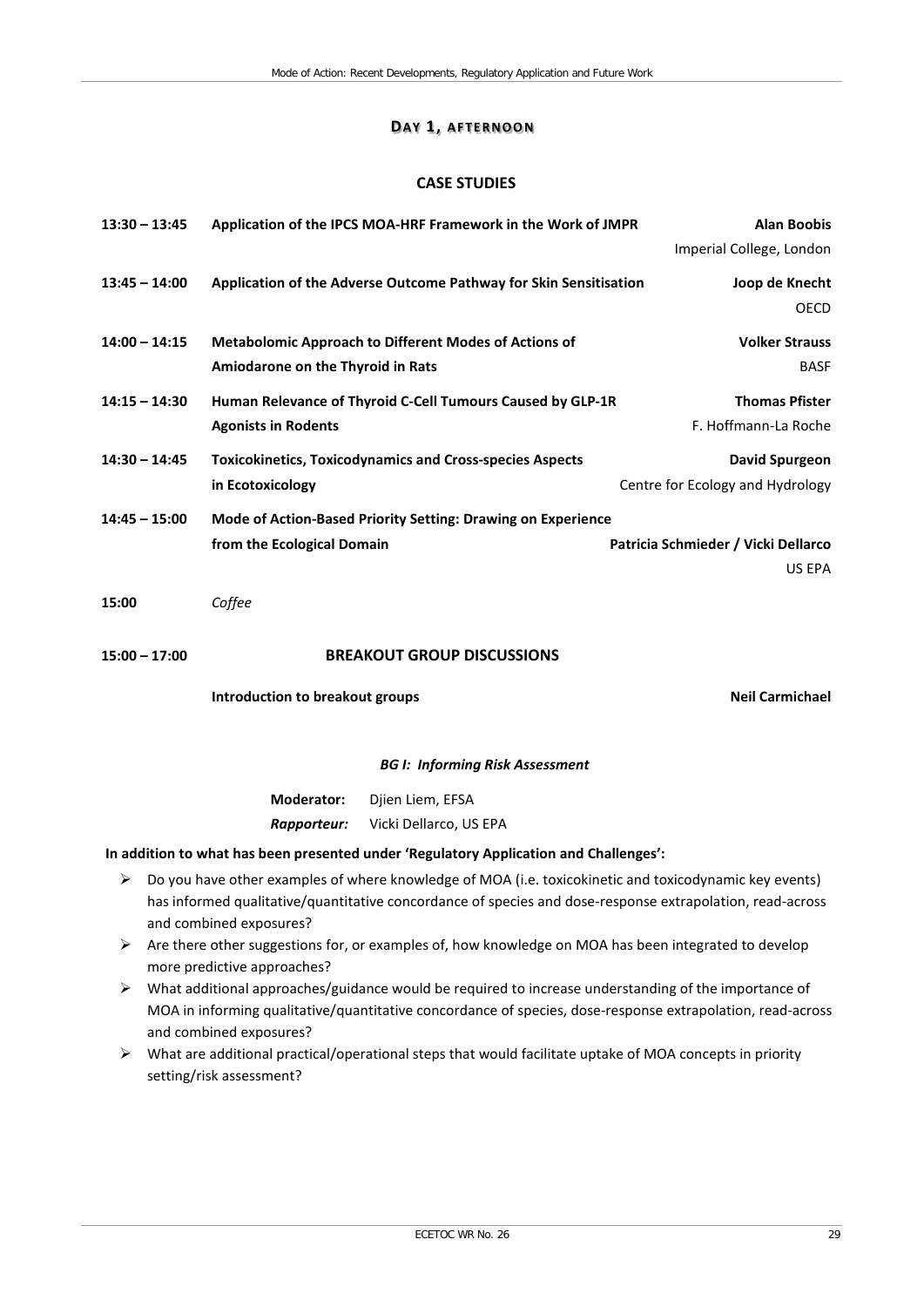### **DAY 1, AFTERNOON (CONT'D)**

#### **BREAKOUT GROUP DISCUSSIONS (***cont'd***)**

#### *BG II: Testing Strategies / Assessment-Specific Data Generation*

**Moderator:** Peter Chan, Health Canada

*Rapporteur:* Jack Dempsey, Australian Office of Chemical Safety

- Which elements of MOA analysis support the building of integrated testing strategies and how can they be used to complement the use of non-testing methods?
- Is knowledge of MOA essential for the building of chemical categories and use of read-across methodology in risk assessment? If so, which elements are important?
- Are there limitations of the current regulatory testing paradigm that do not allow sufficient use of MOA concepts in hazard/risk assessment?
- $\triangleright$  What are additional practical/operational steps that would facilitate more predictive MOA-based testing strategies?

#### *BG III: Research, Including Better Integration of Alternative Methods*

**Moderator:** Helen Håkansson, Karolinska Institutet

*Rapporteur:* Martin Wilks, Swiss Centre for Applied Human Toxicology

- $\triangleright$  What current research can be used for applying MOA and what additional research might be useful?
- $\triangleright$  What tools could be developed that would provide for better integration of alternative methods within MOA analysis in risk assessment?
- $\triangleright$  How does MOA help in the design of new assessment methods?
- $\triangleright$  What are additional practical/operational steps that could facilitate better integration of research advances in developing more predictive and efficient MOA based approaches in risk assessment?

### **17:00 – 17:30 In plenary: Brief interim reports from breakout groups:** *Rapporteurs*

**19:00 – 22:00** *Workshop Dinner at "Brasserie"*

End of Day 1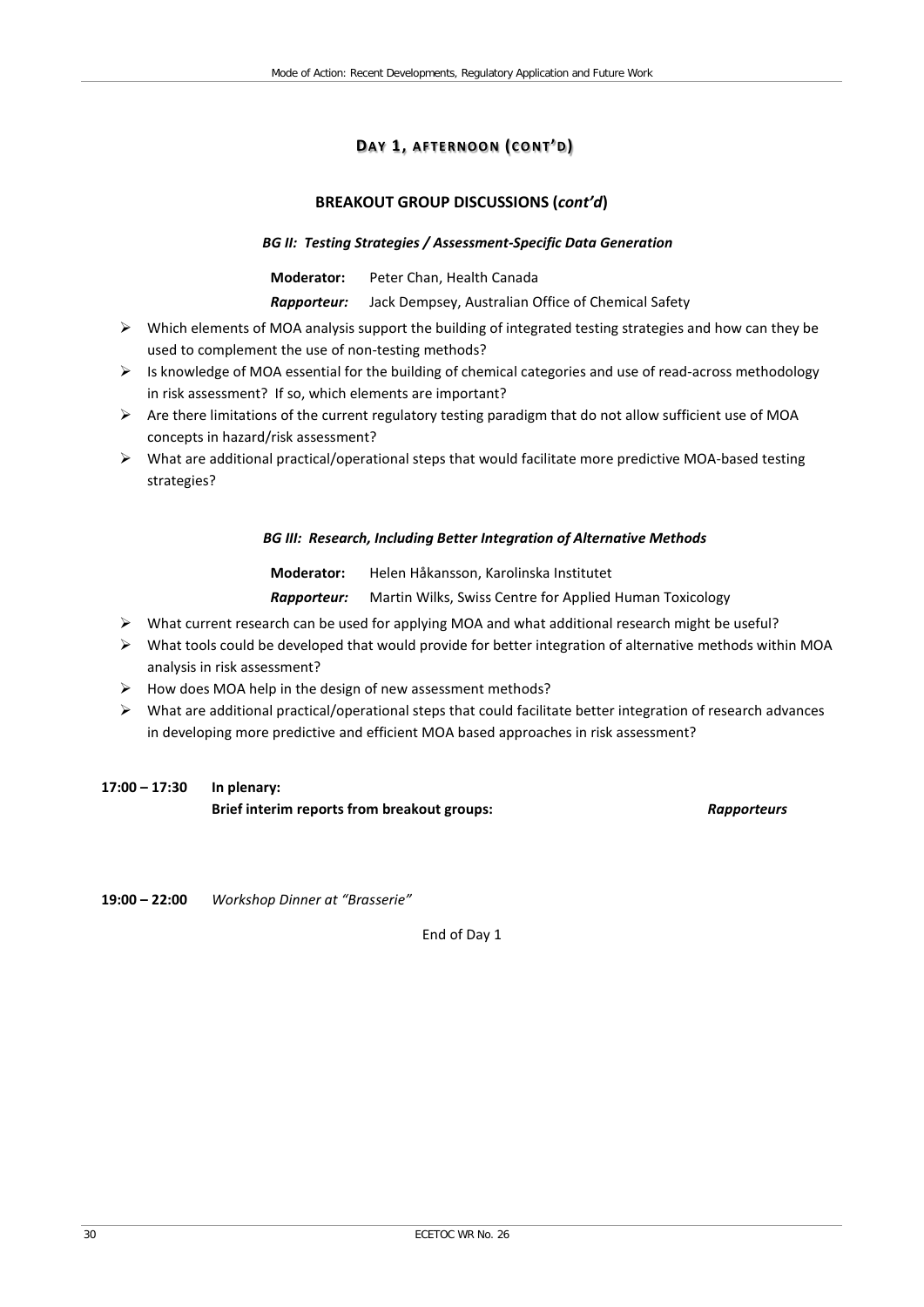### **DAY 2**

| $09:00 - 10:30$ | <b>Breakout group discussions</b>                   |                                      |
|-----------------|-----------------------------------------------------|--------------------------------------|
| $10:30 - 11:00$ | Coffee break                                        |                                      |
| $11:00 - 12:00$ | In plenary:<br><b>Reports from breakout groups:</b> | <b>Rapporteurs</b>                   |
| $12.00 - 13.00$ | Lunch                                               |                                      |
|                 | <b>WRAP-UP</b>                                      |                                      |
| $13:00 - 14:30$ | Mode of Action Knowledge Base (MoA-KB)              |                                      |
|                 | - Overview<br>- MoA-Wiki, current version           | Clemens Wittwehr/Brigitte Landesmann |

**- Effectopedia, current version** JRC-IHCP

**14:30 – 15:00 Conclusions** Workshop Chair: **Neil Carmichael**

Close of Workshop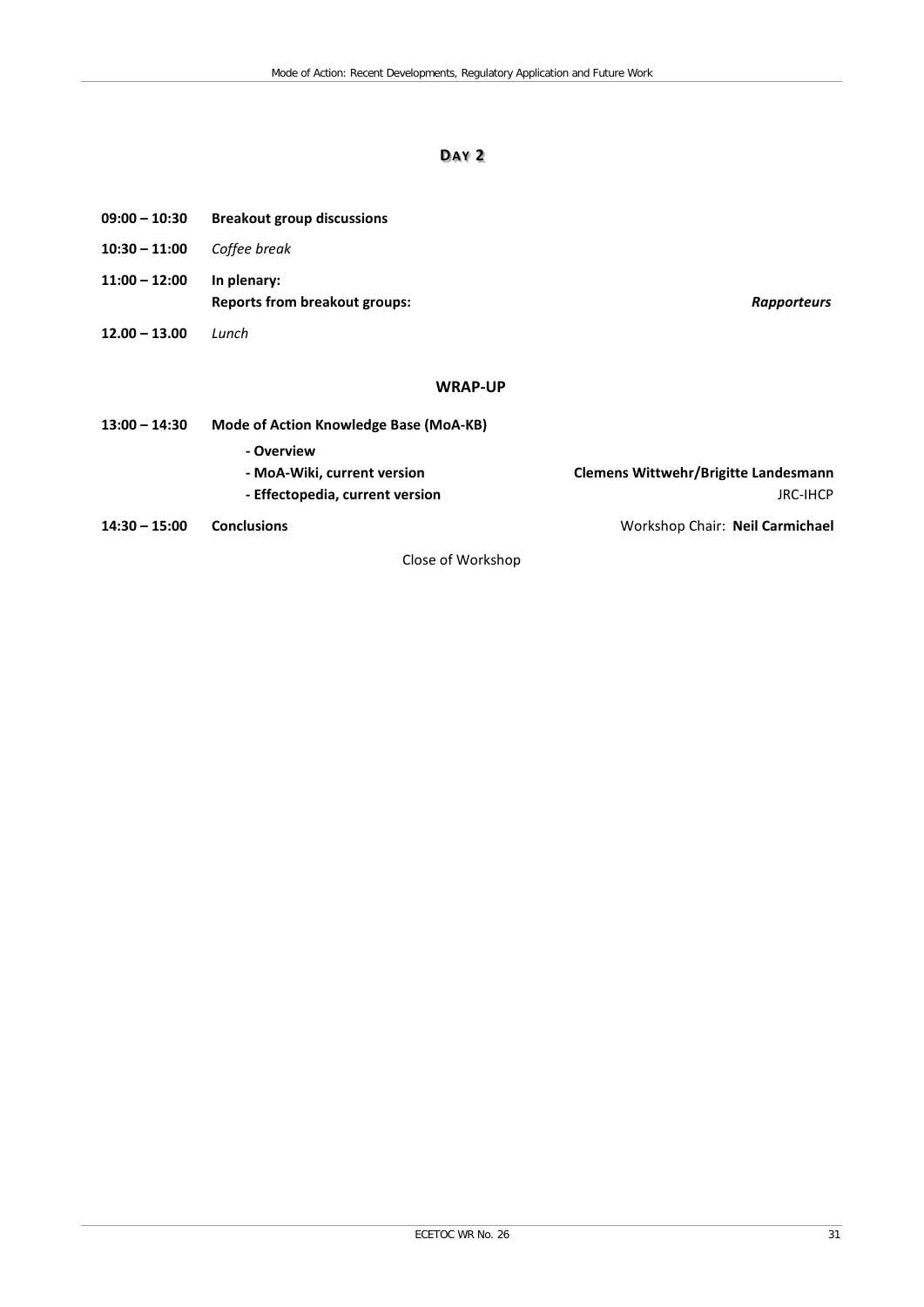# <span id="page-37-0"></span>**APPENDIX 2: LIST OF PARTICIPANTS**

| <b>First name</b> | Name          | <b>Affiliation</b>                          | <b>Email</b>                           |
|-------------------|---------------|---------------------------------------------|----------------------------------------|
| Rémi              | Bars          | Bayer CropScience, France                   | remi.bars@bayer.com                    |
| Diane             | Benford       | <b>UK Food Standards Agency</b>             | diane.benford@foodstandards.gsi.gov.uk |
| Christine         | Bjørge        | Norwegian Climate & Pollution Agency        | christine.bjorge@klif.no               |
| Alan              | <b>Boobis</b> | Imperial College London, UK                 | a.boobis@imperial.ac.uk                |
| Jane              | Botham        | Syngenta, UK                                | jane.botham@syngenta.com               |
| Richard           | Brown         | WHO / IPCS                                  | brownri@who.int                        |
| John              | <b>Bucher</b> | NIH/NIEHS/DNTP, USA                         | bucher@niehs.nih.gov                   |
| Margaret          | <b>Butler</b> | UK                                          | msb3@btinternet.com                    |
| Neil              | Carmichael    | (Formerly ECETOC), France                   | neil.carmichael@orange.fr              |
| Peter             | Chan          | Health Canada                               | peter_chan@hc-sc.gc.ca                 |
| Kevin             | Chipman       | University of Birmingham, UK                | j.k.chipman@bham.ac.uk                 |
| Samuel            | Cohen         | University of Nebraska MC, USA              | scohen@unmc.edu                        |
| Kevin             | Crofton*      | US EPA                                      | crofton.kevin@epa.gov                  |
| Claire            | <b>Davies</b> | Unilever, UK                                | claire.davies@unilever.com             |
| Joop              | de Knecht     | OECD, France                                | Joop.deknecht@oecd.org                 |
| Karel             | de Raat       | ECHA, Finland                               | karel.deraat@echa.europa.eu            |
| Vicki             | Dellarco      | US EPA                                      | dellarco.vicki@epa.gov                 |
| Jack              | Dempsey       | Australian Office of Chemical Safety        | john.Dempsey@health.gov.au             |
| Adam              | Doane         | Health Canada                               | adam.doane@hc-sc.gc.ca                 |
| Jean-Lou          | Dorne         | EFSA, Italy                                 | Jean-Lou.Dorne@efsa.europa.eu          |
| Marianne          | Dybdahl       | <b>Technical University of Denmark</b>      | mdyb@food.dtu.dk                       |
| Cliff             | Elcombe       | <b>CXR Biosciences, UK</b>                  | cliffelcombe@cxrbiosciences.com        |
| Michelle          | Embry         | ILSI-HESI, USA                              | membry@ilsi.org                        |
| George            | Fotakis       | ECHA, Finland                               | george.fotakis@echa.europa.eu          |
| Kevan             | Gartland      | Sumitomo Chemical, UK                       | gartland@scuk.sumitomo-chem.co.uk      |
| Helmut            | Greim         | <b>Technical University Munich, Germany</b> | helmut.greim@lrz.tum.de                |
| Helen             | Håkansson     | Karolinska Institutet, Sweden               | helen.hakansson@ki.se                  |
| Marjoke           | Heneweer      | Shell International, The Netherlands        | marjoke.heneweer@shell.com             |
| Christa           | Hennes*       | ECETOC, Belgium                             | christa.hennes@ecetoc.org              |
| <b>Bruno</b>      | Hubesch       | Cefic-LRI, Belgium                          | bhu@cefic.be                           |
| Kathy             | Hughes        | Health Canada                               | kathy_hughes@hc-sc.gc.ca               |
| Hans              | Ketelslegers* | ExxonMobil, Belgium                         | hans.ketelslegers@exxonmobil.com       |
| <b>Brigitte</b>   | Landesmann    | JRC, IHCP, Italy                            | brigitte.landesmann@ec.europa.eu       |
| Djien             | Liem          | EFSA, Italy                                 | djien.liem@efsa.europa.eu              |
| Lauren            | Markell       | DuPont Haskell Laboratories, USA            | lauren.k.markell@usa.dupont.com        |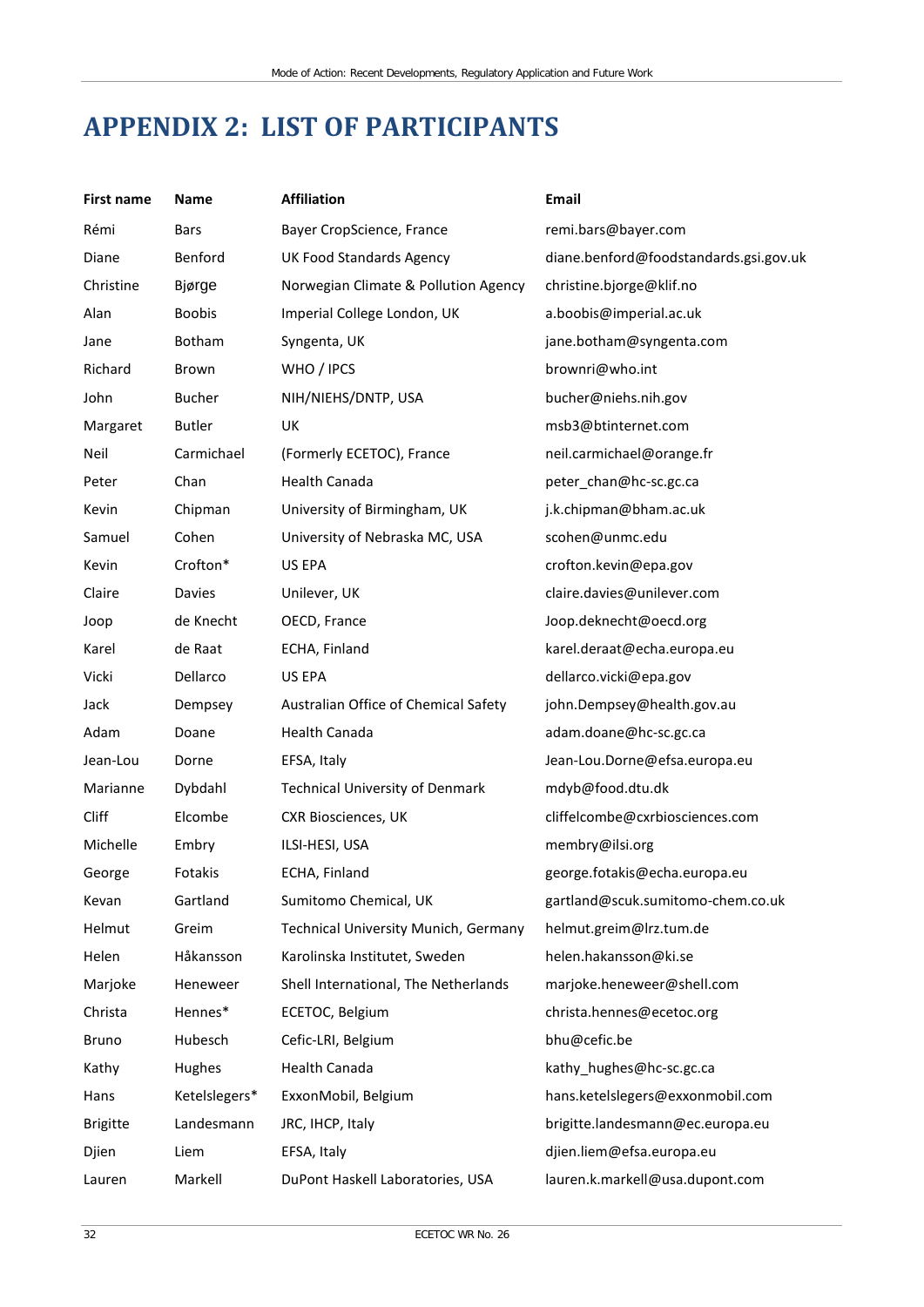| <b>First name</b> | <b>Name</b>    | <b>Affiliation</b>                                                      | <b>Email</b>                        |
|-------------------|----------------|-------------------------------------------------------------------------|-------------------------------------|
| John              | <b>McManus</b> | <b>CXR Biosciences, UK</b>                                              | johnmcmanus@cxrbiosciences.com      |
| <b>Bette</b>      | Meek*          | McLaughlin Centre for Population Health<br>Risk Assessment, Canada      | bette.meek@uottawa.ca               |
| Chris             | Money          | ExxonMobil, UK                                                          | chris.money@exxonmobil.com          |
| Martha            | Moore*         | US FDA                                                                  | martha.moore@fda.hhs.gov            |
| Sharon            | Munn           | JRC, IHCP, Italy                                                        | sharon.munn@ec.europa.eu            |
| Stewart           | Owen           | AstraZeneca, UK                                                         | stewart.owen@astrazeneca.com        |
| <b>Thomas</b>     | Pfister        | F. Hoffmann-La Roche, Switzerland                                       | thomas.pfister.tp1@roche.com        |
| James             | Plautz         | DSM Nutritional Products, Switzerland                                   | james.plautz@dsm.com                |
| Alan              | Poole          | ECETOC, Belgium                                                         | alan.poole@ecetoc.org               |
| Patricia          | Schmieder*     | US EPA                                                                  | schmieder.patricia@epa.gov          |
| Dieter            | Schrenk*       | University of Kaiserslautern, Germany                                   | schrenk@rhrk.uni-kl.de              |
| Jennifer          | Seed           | US EPA                                                                  | seed.jennifer@epa.gov               |
| Benjamin          | Smith          | Firmenich, Switzerland                                                  | benjamin.smith@firmenich.com        |
| David             | Spurgeon       | Centre for Ecology & Hydrology, UK                                      | dasp@ceh.ac.uk                      |
| Winfried          | Steiling       | Henkel, Germany                                                         | winfried.steiling@henkel.com        |
| Kurt              | Straif         | IARC, France                                                            | straifk@iarc.fr                     |
| Volker            | <b>Strauss</b> | BASF, Germany                                                           | volker.strauss@basf.com             |
| Tokuo             | Sukata         | Sumitomo Chemical Europe, Belgium                                       | sukata@sce.sumitomo-chem.be         |
| Russell           | Thomas         | The Hamner Institutes, USA                                              | rthomas@thehamner.org               |
| Marianne          | van der Hagen  | Norwegian Climate and Pollution Agency marianne.vanderhagen@klif.no     |                                     |
| Carolyn           | Vickers*       | WHO / IPCS, Switzerland                                                 | vickersc@who.int                    |
| Martin            | Wilks          | Swiss Centre for Applied Human<br>Toxicology, Switzerland               | martin.wilks@unibas.ch              |
| Kimberly          | Wise           | American Chemistry Council, USA                                         | kimberly_wise@americanchemistry.com |
| Clemens           | Wittwehr       | JRC, IHCP, Systems Toxicology Unit, Italy clemens.wittwehr@ec.europa.eu |                                     |
| Flavio            | Zambrone       | <b>Brazilian Institute of Toxicology</b>                                | flavio@planitox.com.br              |

\* were unable to attend at short notice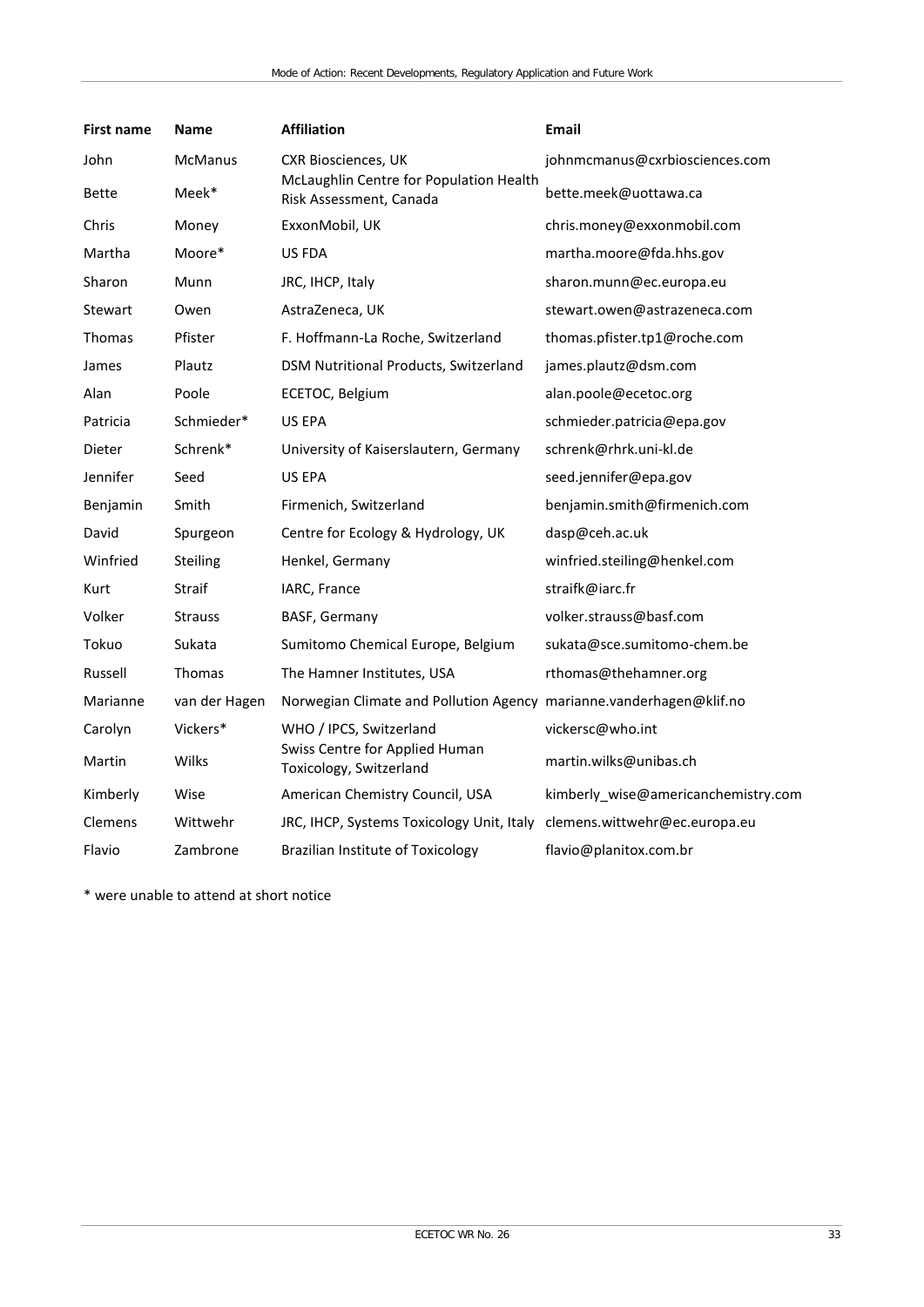# <span id="page-39-0"></span>**APPENDIX 3: ORGANISING COMMITTEE**

Christa Hennes ECETOC B - 1160 Brussels

Carolyn Vickers WHO / IPCS CH - 1211 Geneva

Jean-Lou Dorne EFSA I – 43126 Parma

George Fotakis ECHA FI – 00121 Helsinki

Bette Meek University Ottawa Ottawa K1N 6NS - Canada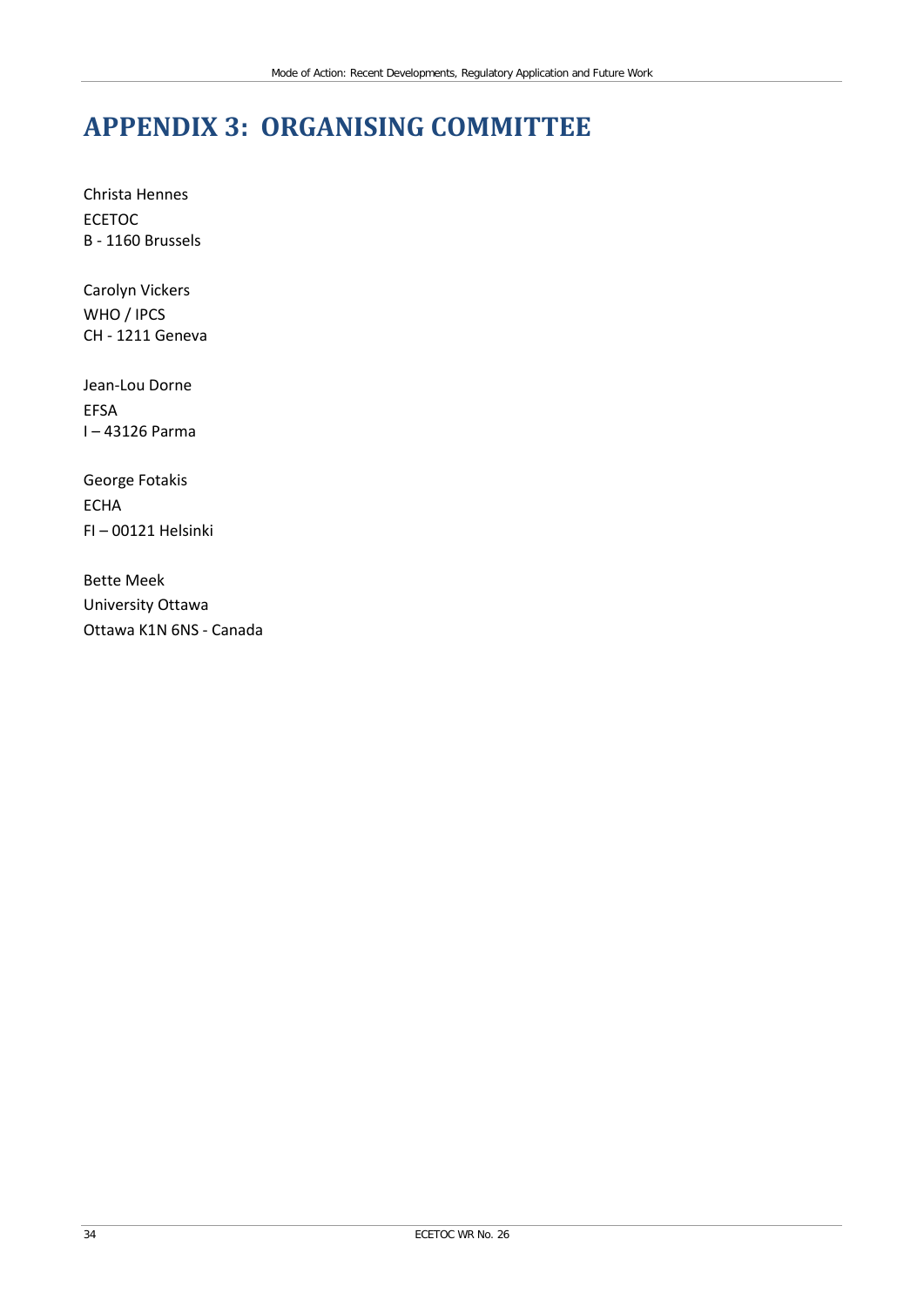# **ECETOC PUBLISHED REPORTS**

The full catalogue of ECETOC publications can be found on the ECETOC website: <http://www.ecetoc.org/publications>